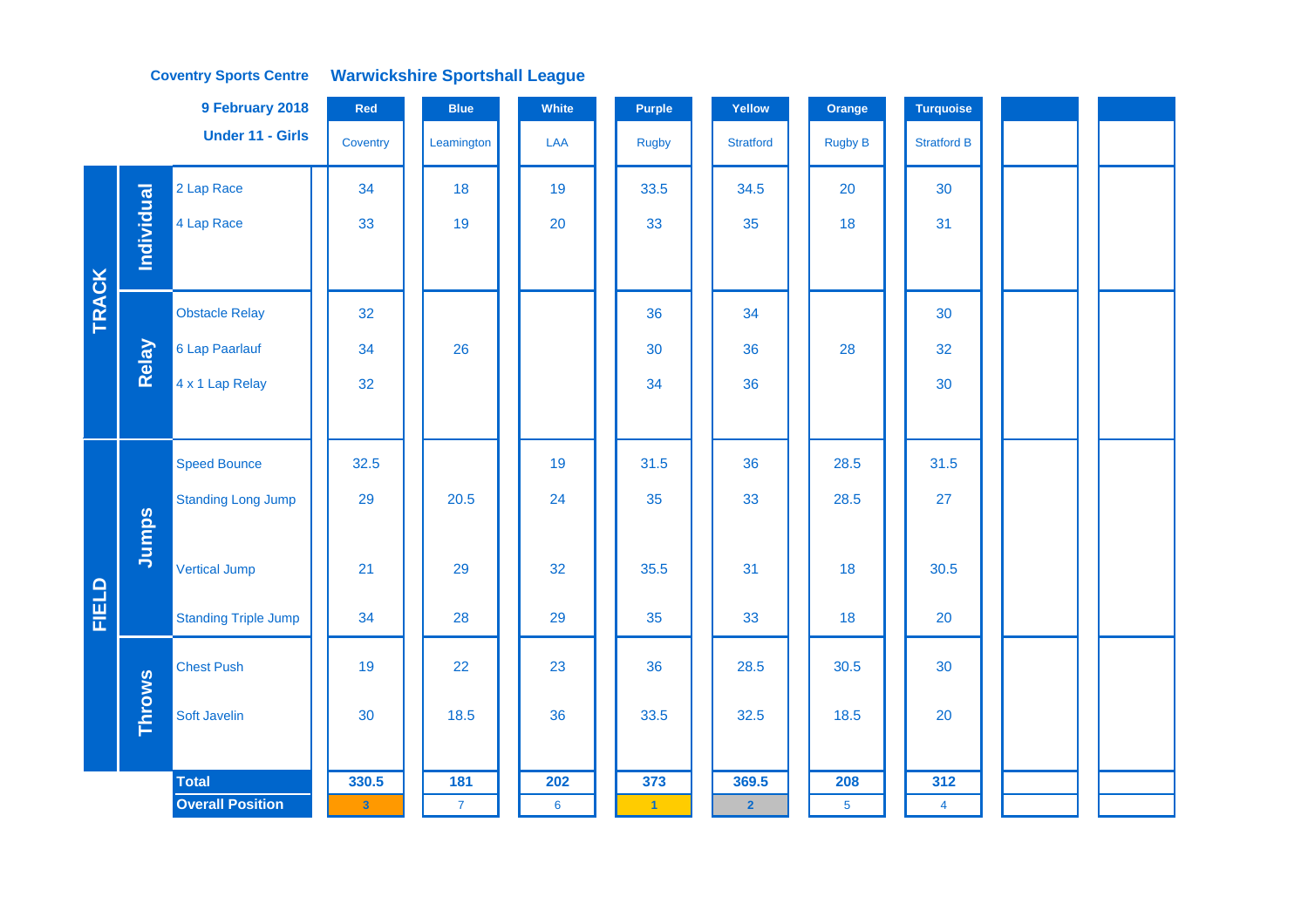|                |               | 2 Lap Race               |             |            |                    |                |               | <b>4 Lap Race</b>               |             |  |
|----------------|---------------|--------------------------|-------------|------------|--------------------|----------------|---------------|---------------------------------|-------------|--|
| <b>No</b>      | <b>Name</b>   | <b>Club</b>              | <b>Time</b> |            | <b>Rank Points</b> | <b>No</b>      | <b>Name</b>   | <b>Club</b>                     | <b>Time</b> |  |
| $\mathbf{1}$   | A pair        | Coventry                 | 26.6        | A 1        | 24                 | -1             | A pair        | Coventry                        | 55.5        |  |
| $\overline{2}$ | A pair        | Leamington               | 30.6        | A 7        | 18                 | $\overline{2}$ | A pair        | Leamington                      | 66          |  |
| $\mathbf{3}$   | A pair        | LAA                      | 29.7        | A 6        | 19                 | 3              | A pair        | LAA                             | 62.4        |  |
| $\overline{4}$ | A pair        | Rugby                    | 27.6        | A 2        | 22.5               | $\overline{4}$ | A pair        | <b>Rugby</b>                    | 61.2        |  |
| 5              | A pair        | Stratford                | 27.6        | A 2        | 22.5               | 5              | A pair        | Stratford                       | 57.6        |  |
| 6              | A pair        | Rugby B                  | 29.5        | A 5        | 20                 | 6              | A pair        | Rugby B                         | 68.8        |  |
| $7^{\circ}$    | A pair        | <b>Stratford B</b>       | 29.4        | A 4        | 21                 | $\overline{7}$ | A pair        | <b>Stratford B</b>              | 63.1        |  |
| 11             | <b>B</b> pair | Coventry                 | 30.5        | <b>B</b> 3 | 10                 | 11             | <b>B</b> pair | Coventry                        | 63.6        |  |
| 12             | <b>B</b> pair | Leamington               |             |            |                    | 12             | <b>B</b> pair | Leamington                      |             |  |
| 13             | <b>B</b> pair | LAA                      |             |            |                    | 13             | <b>B</b> pair | LAA                             |             |  |
| 14             | <b>B</b> pair | Rugby                    | 28.5        | <b>B2</b>  | 11                 | 14             | <b>B</b> pair | Rugby                           | 58          |  |
| 15             | <b>B</b> pair | Stratford                | 27.9        | <b>B</b> 1 | 12                 | 15             | <b>B</b> pair | Stratford                       | 57.6        |  |
| 16             | <b>B</b> pair | Rugby B                  |             |            |                    | 16             | <b>B</b> pair | Rugby B                         |             |  |
| 17             | <b>B</b> pair | <b>Stratford B</b>       | 31.2        | <b>B</b> 4 | 9                  | 17             | <b>B</b> pair | <b>Stratford B</b>              | 58.3        |  |
|                |               |                          |             |            |                    |                |               |                                 |             |  |
|                |               |                          |             |            |                    |                |               |                                 |             |  |
|                |               |                          |             |            |                    |                |               |                                 |             |  |
|                |               |                          |             |            |                    |                |               |                                 |             |  |
|                |               |                          |             |            |                    |                |               |                                 |             |  |
|                |               |                          |             |            |                    |                |               |                                 |             |  |
|                |               |                          |             |            |                    |                |               |                                 |             |  |
|                |               |                          |             |            |                    |                |               |                                 |             |  |
|                |               |                          |             |            |                    |                |               |                                 |             |  |
|                |               |                          |             |            |                    |                |               |                                 |             |  |
|                |               | 2 Lap Race - Non Scoring |             |            |                    |                |               | <b>4 Lap Race - Non Scoring</b> |             |  |
| <b>No</b>      | <b>Name</b>   | <b>Club</b>              | <b>Time</b> | <b>NS</b>  |                    | <b>No</b>      | <b>Name</b>   | <b>Club</b>                     | <b>Time</b> |  |
|                |               |                          |             |            |                    |                |               |                                 |             |  |
|                |               |                          |             |            |                    |                |               |                                 |             |  |
|                |               |                          |             |            |                    |                |               |                                 |             |  |
|                |               |                          |             |            |                    |                |               |                                 |             |  |
|                |               |                          |             |            |                    |                |               |                                 |             |  |
|                |               |                          |             |            |                    |                |               |                                 |             |  |

|                 |               | 2 Lap Race               |             |             |               |                                 |               | 4 Lap Race         |             |                  |               |
|-----------------|---------------|--------------------------|-------------|-------------|---------------|---------------------------------|---------------|--------------------|-------------|------------------|---------------|
| No              | <b>Name</b>   | <b>Club</b>              | <b>Time</b> | <b>Rank</b> | <b>Points</b> | <b>No</b>                       | <b>Name</b>   | <b>Club</b>        | <b>Time</b> | <b>Rank</b>      | <b>Points</b> |
|                 | A pair        | Coventry                 | 26.6        | A 1         | 24            |                                 | A pair        | Coventry           | 55.5        | A 1              | 24            |
| $\overline{2}$  | A pair        | Leamington               | 30.6        | A 7         | 18            | $\overline{2}$                  | A pair        | Leamington         | 66          | A 6              | 19            |
| $\mathbf{3}$    | A pair        | LAA                      | 29.7        | A 6         | 19            | 3                               | A pair        | LAA                | 62.4        | A 5              | 20            |
| $\overline{4}$  | A pair        | Rugby                    | 27.6        | A 2         | 22.5          |                                 | A pair        | Rugby              | 61.2        | <b>B2</b>        | 11            |
| $5\phantom{.0}$ | A pair        | Stratford                | 27.6        | A 2         | 22.5          | 5                               | A pair        | Stratford          | 57.6        | A 2              | 23            |
| $6\phantom{.}6$ | A pair        | Rugby B                  | 29.5        | A 5         | 20            | 6                               | A pair        | Rugby B            | 68.8        | A 7              | 18            |
| $\overline{7}$  | A pair        | Stratford B              | 29.4        | A 4         | 21            |                                 | A pair        | <b>Stratford B</b> | 63.1        | <b>B</b> 3       | 10            |
| 11              | <b>B</b> pair | Coventry                 | 30.5        | <b>B3</b>   | 10            | 11                              | <b>B</b> pair | Coventry           | 63.6        | <b>B4</b>        | 9             |
| 12              | <b>B</b> pair | Leamington               |             |             |               | 12                              | <b>B</b> pair | Leamington         |             |                  |               |
| 13              | B pair        | LAA                      |             |             |               | 13                              | <b>B</b> pair | LAA                |             |                  |               |
| 14              | <b>B</b> pair | Rugby                    | 28.5        | <b>B2</b>   | 11            | 14                              | <b>B</b> pair | Rugby              | 58          | A 3              | 22            |
| 15              | B pair        | Stratford                | 27.9        | <b>B</b> 1  | 12            | 15                              | <b>B</b> pair | Stratford          | 57.6        | $\overline{B}$ 1 | 12            |
| 16              | <b>B</b> pair | Rugby B                  |             |             |               | 16                              | <b>B</b> pair | Rugby B            |             |                  |               |
| 17              | <b>B</b> pair | Stratford B              | 31.2        | <b>B</b> 4  | 9             | 17                              | <b>B</b> pair | <b>Stratford B</b> | 58.3        | A 4              | 21            |
|                 |               |                          |             |             |               |                                 |               |                    |             |                  |               |
|                 |               |                          |             |             |               |                                 |               |                    |             |                  |               |
|                 |               |                          |             |             |               |                                 |               |                    |             |                  |               |
|                 |               |                          |             |             |               |                                 |               |                    |             |                  |               |
|                 |               |                          |             |             |               |                                 |               |                    |             |                  |               |
|                 |               |                          |             |             |               |                                 |               |                    |             |                  |               |
|                 |               |                          |             |             |               |                                 |               |                    |             |                  |               |
|                 |               |                          |             |             |               |                                 |               |                    |             |                  |               |
|                 |               |                          |             |             |               |                                 |               |                    |             |                  |               |
|                 |               |                          |             |             |               |                                 |               |                    |             |                  |               |
|                 |               | 2 Lap Race - Non Scoring |             |             |               | <b>4 Lap Race - Non Scoring</b> |               |                    |             |                  |               |
| No l            | <b>Name</b>   | <b>Club</b>              | <b>Time</b> | <b>NS</b>   |               | <b>No</b>                       | <b>Name</b>   | <b>Club</b>        | <b>Time</b> | <b>NS</b>        |               |

|  | $\sim$ | $\sim$ $\sim$ | . | . |
|--|--------|---------------|---|---|
|  |        |               |   |   |
|  |        |               |   |   |
|  |        |               |   |   |
|  |        |               |   |   |
|  |        |               |   |   |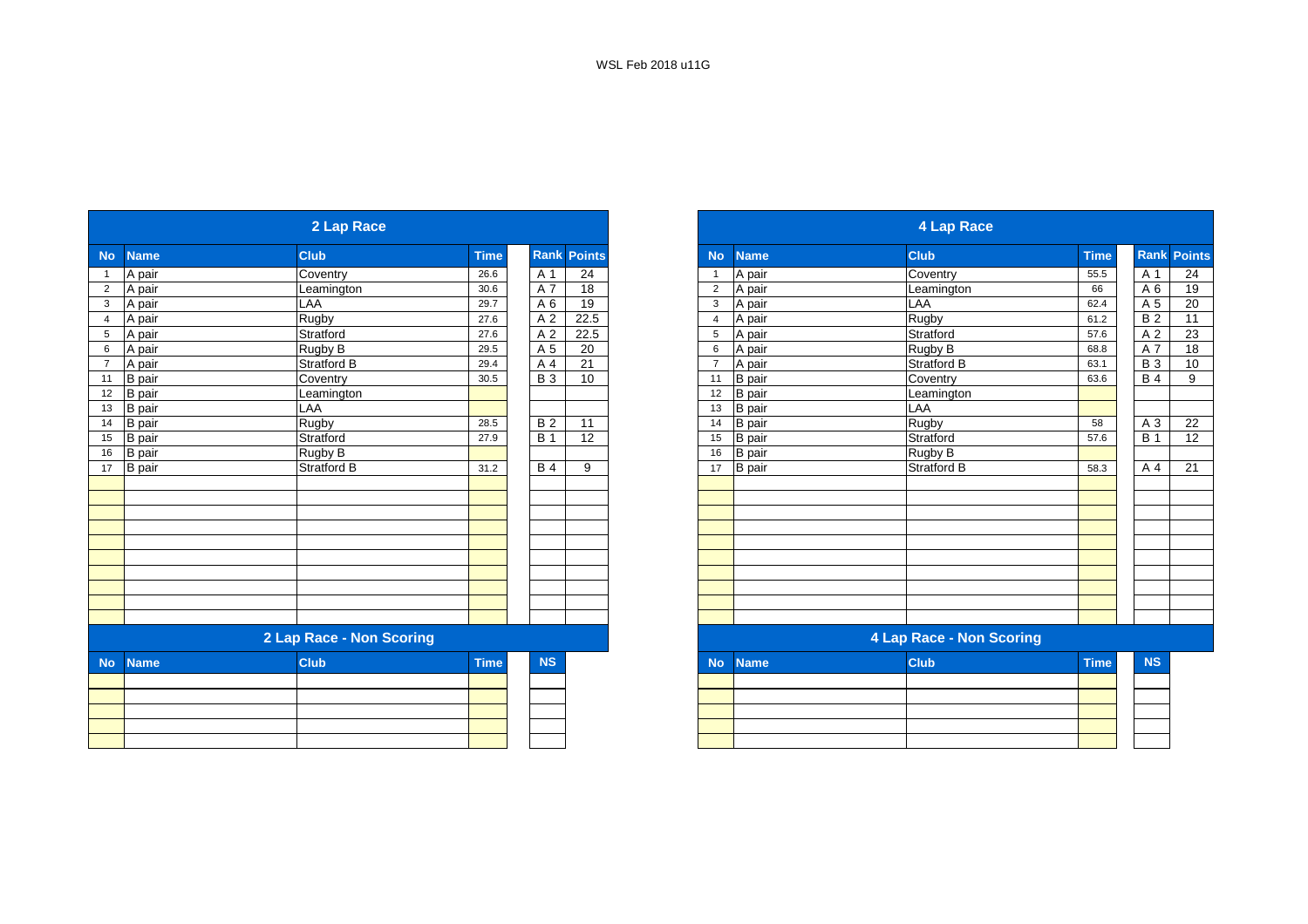|           |                        | <b>Speed Bounce</b>               |                |                |                    | <b>Standing Long Jump</b> |                         |                                         |                        |  |  |
|-----------|------------------------|-----------------------------------|----------------|----------------|--------------------|---------------------------|-------------------------|-----------------------------------------|------------------------|--|--|
| <b>No</b> | <b>Name</b>            | <b>Club</b>                       | <b>Bounces</b> |                | <b>Rank Points</b> | <b>No</b>                 | <b>Name</b>             | <b>Club</b>                             | <b>Distance</b><br>(m) |  |  |
| 102       | <b>Elsie Davidson</b>  | Coventry                          | 42             | <b>B</b> 3     | 9.5                | 108                       | <b>Beth Murray</b>      | Coventry                                | 1.55                   |  |  |
| 107       | Odunayo Lawal          | Coventry                          | 49             | A <sub>2</sub> | 23                 | 102                       | <b>Elsie Davidson</b>   | Coventry                                | 1.55                   |  |  |
| 332       | Emma Bliwert           | LAA                               | 45             | A 6            | 19                 | 252                       | <b>Marielle Proctor</b> | Leamington                              | 1.61                   |  |  |
| 415       | <b>Isabelle Knight</b> | Rugby                             | 46             | A 4            | 20.5               |                           | 332 Emma Bliwert        | LAA                                     | 1.77                   |  |  |
| 418       | <b>Isabel Mur</b>      | Rugby                             | 43             | <b>B2</b>      | 11                 | 404                       | Aveline Desdoits-Pitman | Rugby                                   | 1.73                   |  |  |
| 514       | Nianh Hillard          | Stratford                         | 48             | <b>B</b> 1     | $\overline{12}$    | 409                       | Annalise Foxon-Day      | Rugby                                   | 1.66                   |  |  |
| 512       | Megan Thomas           | Stratford                         | 50             | A 1            | 24                 |                           | 512 Megan Thomas        | Stratford                               | 1.66                   |  |  |
| 462       | <b>Verity Skinner</b>  | Rugby B                           | 40             | <b>B</b> 5     | 8                  | 513                       | Mischa Hall             | Stratford                               | 1.58                   |  |  |
| 451       | <b>Skye Maillot</b>    | Rugby B                           | 46             | A 4            | 20.5               | 462                       | <b>Verity Skinner</b>   | Rugby B                                 | 1.12                   |  |  |
| 502       | Ella Peake             | <b>Stratford B</b>                | 42             | <b>B</b> 3     | 9.5                | 459                       | Mini Haddon             | Rugby B                                 | 1.61                   |  |  |
| 507       | <b>Lily Morris</b>     | <b>Stratford B</b>                | 47             | A 3            | 22                 | 502                       | Ella Peake              | Stratford B                             | 1.39                   |  |  |
|           |                        |                                   |                |                |                    | 507                       | <b>Lily Morris</b>      | <b>Stratford B</b>                      | 1.53                   |  |  |
|           |                        |                                   |                |                |                    |                           |                         |                                         |                        |  |  |
|           |                        |                                   |                |                |                    |                           |                         |                                         |                        |  |  |
|           |                        |                                   |                |                |                    |                           |                         |                                         |                        |  |  |
|           |                        |                                   |                |                |                    |                           |                         |                                         |                        |  |  |
|           |                        |                                   |                |                |                    |                           |                         |                                         |                        |  |  |
|           |                        |                                   |                |                |                    |                           |                         |                                         |                        |  |  |
|           |                        |                                   |                |                |                    |                           |                         |                                         |                        |  |  |
|           |                        |                                   |                |                |                    |                           |                         |                                         |                        |  |  |
|           |                        |                                   |                |                |                    |                           |                         |                                         |                        |  |  |
|           |                        |                                   |                |                |                    |                           |                         |                                         |                        |  |  |
|           |                        |                                   |                |                |                    |                           |                         |                                         |                        |  |  |
|           |                        |                                   |                |                |                    |                           |                         |                                         |                        |  |  |
|           |                        | <b>Speed Bounce - Non Scoring</b> |                |                |                    |                           |                         | <b>Standing Long Jump - Non Scoring</b> |                        |  |  |
| <b>No</b> | <b>Name</b>            | <b>Club</b>                       | <b>Bounces</b> | <b>NS</b>      |                    | <b>No</b>                 | <b>Name</b>             | <b>Club</b>                             | <b>Distance</b><br>(m) |  |  |
|           |                        |                                   |                |                |                    |                           |                         |                                         |                        |  |  |
|           |                        |                                   |                |                |                    |                           |                         |                                         |                        |  |  |
|           |                        |                                   |                |                |                    |                           |                         |                                         |                        |  |  |
|           |                        |                                   |                |                |                    |                           |                         |                                         |                        |  |  |
|           |                        |                                   |                |                |                    |                           |                         |                                         |                        |  |  |

|                        | <b>Speed Bounce</b>               |                |            |                    |
|------------------------|-----------------------------------|----------------|------------|--------------------|
| <b>Name</b>            | <b>Club</b>                       | <b>Bounces</b> |            | <b>Rank Points</b> |
| <b>Elsie Davidson</b>  | Coventry                          | 42             | <b>B</b> 3 | 9.5                |
| Odunayo Lawal          | Coventry                          | 49             | A 2        | 23                 |
| <b>Emma Bliwert</b>    | LAA                               | 45             | A 6        | 19                 |
| <b>Isabelle Knight</b> | Rugby                             | 46             | A 4        | 20.5               |
| <b>Isabel Mur</b>      | Rugby                             | 43             | <b>B2</b>  | 11                 |
| Nianh Hillard          | Stratford                         | 48             | <b>B</b> 1 | 12                 |
| <b>Megan Thomas</b>    | Stratford                         | 50             | A 1        | 24                 |
| <b>Verity Skinner</b>  | Rugby B                           | 40             | <b>B</b> 5 | 8                  |
| <b>Skye Maillot</b>    | Rugby B                           | 46             | A 4        | 20.5               |
| Ella Peake             | Stratford B                       | 42             | <b>B</b> 3 | 9.5                |
| <b>Lily Morris</b>     | <b>Stratford B</b>                | 47             | A 3        | $\overline{22}$    |
|                        |                                   |                |            |                    |
|                        |                                   |                |            |                    |
|                        |                                   |                |            |                    |
|                        |                                   |                |            |                    |
|                        |                                   |                |            |                    |
|                        |                                   |                |            |                    |
|                        |                                   |                |            |                    |
|                        |                                   |                |            |                    |
|                        |                                   |                |            |                    |
|                        |                                   |                |            |                    |
|                        |                                   |                |            |                    |
|                        |                                   |                |            |                    |
|                        |                                   |                |            |                    |
|                        | <b>Speed Bounce - Non Scoring</b> |                |            |                    |
| <b>Name</b>            | <b>Club</b>                       | <b>Bounces</b> | <b>NS</b>  |                    |
|                        |                                   |                |            |                    |
|                        |                                   |                |            |                    |
|                        |                                   |                |            |                    |
|                        |                                   |                |            |                    |
|                        |                                   |                |            |                    |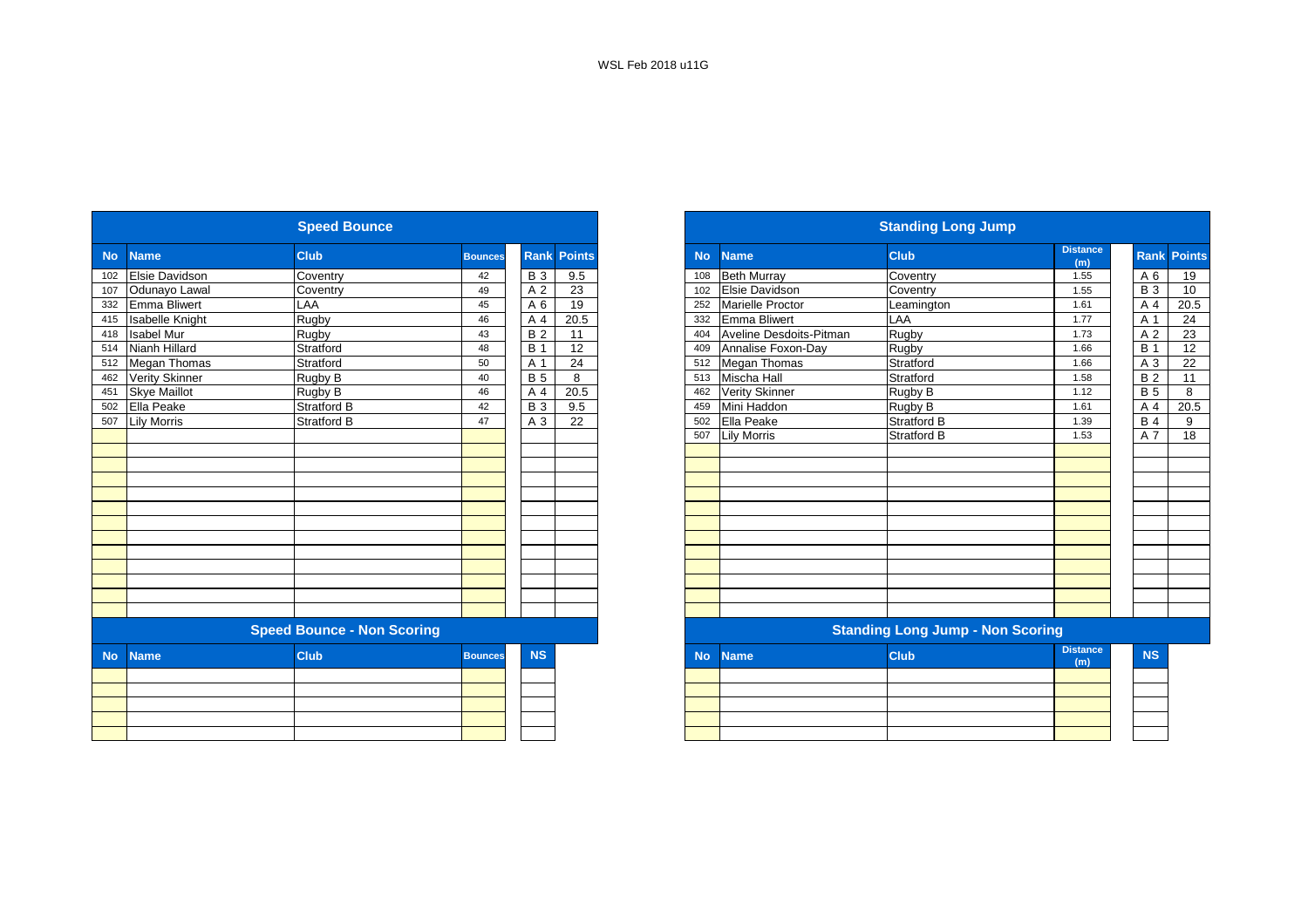|           |                       | <b>Vertical Jump</b>               |                         |            |                    |
|-----------|-----------------------|------------------------------------|-------------------------|------------|--------------------|
| <b>No</b> | <b>Name</b>           | <b>Club</b>                        | <b>Distance</b><br>(cm) |            | <b>Rank Points</b> |
| 104       | <b>Grace Evans</b>    | Coventry                           | 43                      | A 4        | 21                 |
| 256       | Sophia Blanks         | Leamington                         | 33                      | <b>B</b> 3 | 10                 |
| 203       | Natalie Greenwood     | Leamington                         | 36                      | A 6        | 19                 |
| 326       | Imogen Campbell       | LAA                                | 31                      | <b>B4</b>  | 8.5                |
| 332       | <b>Emma Bliwert</b>   | LAA                                | 45                      | A 1        | 23.5               |
| 409       | Annalise Foxon-Day    | Rugby                              | 45                      | A 1        | 23.5               |
| 411       | Lucy Goldthorp        | Rugby                              | 41                      | <b>B</b> 1 | 12                 |
| 509       | Maddie Linfoot        | Stratford                          | 39                      | A 5        | 20                 |
| 513       | Mischa Hall           | Stratford                          | 34                      | <b>B2</b>  | 11                 |
| 459       | Mini Haddon           | Rugby B                            | 33                      | A 7        | 18                 |
| 518       | <b>Tilly Campbell</b> | <b>Stratford B</b>                 | 31                      | <b>B4</b>  | 8.5                |
| 519       | Caitlin Boyle         | Stratford B                        | 44                      | A 3        | 22                 |
|           |                       |                                    |                         |            |                    |
|           |                       |                                    |                         |            |                    |
|           |                       |                                    |                         |            |                    |
|           |                       |                                    |                         |            |                    |
|           |                       |                                    |                         |            |                    |
|           |                       |                                    |                         |            |                    |
|           |                       |                                    |                         |            |                    |
|           |                       |                                    |                         |            |                    |
|           |                       |                                    |                         |            |                    |
|           |                       |                                    |                         |            |                    |
|           |                       |                                    |                         |            |                    |
|           |                       |                                    |                         |            |                    |
|           |                       | <b>Vertical Jump - Non Scoring</b> |                         |            |                    |
| <b>No</b> | <b>Name</b>           | <b>Club</b>                        | <b>Distance</b><br>(cm) | <b>NS</b>  |                    |
| 319       | Abigail George        | <b>LAA</b>                         | 28                      | N S        |                    |
|           |                       |                                    |                         |            |                    |
|           |                       |                                    |                         |            |                    |
|           |                       |                                    |                         |            |                    |
|           |                       |                                    |                         |            |                    |

|           |                       | <b>Vertical Jump</b>               |                         |                |                    |
|-----------|-----------------------|------------------------------------|-------------------------|----------------|--------------------|
|           | <b>Name</b>           | <b>Club</b>                        | <b>Distance</b><br>(cm) |                | <b>Rank Points</b> |
|           | <b>Grace Evans</b>    | Coventry                           | 43                      | A 4            | 21                 |
|           | Sophia Blanks         | Leamington                         | 33                      | <b>B</b> 3     | 10                 |
|           | Natalie Greenwood     | Leamington                         | 36                      | A 6            | 19                 |
|           | 326 Imogen Campbell   | LAA                                | 31                      | <b>B</b> 4     | 8.5                |
|           | 332 Emma Bliwert      | LAA                                | 45                      | A 1            | 23.5               |
| 409       | Annalise Foxon-Dav    | Rugby                              | 45                      | A 1            | 23.5               |
|           | <b>Lucy Goldthorp</b> | Rugby                              | 41                      | <b>B</b> 1     | 12                 |
|           | Maddie Linfoot        | Stratford                          | 39                      | A 5            | 20                 |
| 513       | Mischa Hall           | Stratford                          | 34                      | <b>B2</b>      | 11                 |
| 459       | Mini Haddon           | Rugby B                            | 33                      | A 7            | 18                 |
|           | 518 Tilly Campbell    | <b>Stratford B</b>                 | 31                      | <b>B</b> 4     | 8.5                |
|           | 519 Caitlin Boyle     | <b>Stratford B</b>                 | 44                      | A 3            | $\overline{22}$    |
|           |                       |                                    |                         |                |                    |
|           |                       |                                    |                         |                |                    |
|           |                       |                                    |                         |                |                    |
|           |                       |                                    |                         |                |                    |
|           |                       |                                    |                         |                |                    |
|           |                       |                                    |                         |                |                    |
|           |                       |                                    |                         |                |                    |
|           |                       |                                    |                         |                |                    |
|           |                       |                                    |                         |                |                    |
|           |                       |                                    |                         |                |                    |
|           |                       |                                    |                         |                |                    |
|           |                       |                                    |                         |                |                    |
|           |                       | <b>Vertical Jump - Non Scoring</b> |                         |                |                    |
| <b>No</b> | <b>Name</b>           | <b>Club</b>                        | <b>Distance</b><br>(cm) | <b>NS</b>      |                    |
|           | 319 Abigail George    | LAA                                | 28                      | N <sub>S</sub> |                    |
|           |                       |                                    |                         |                |                    |
|           |                       |                                    |                         |                |                    |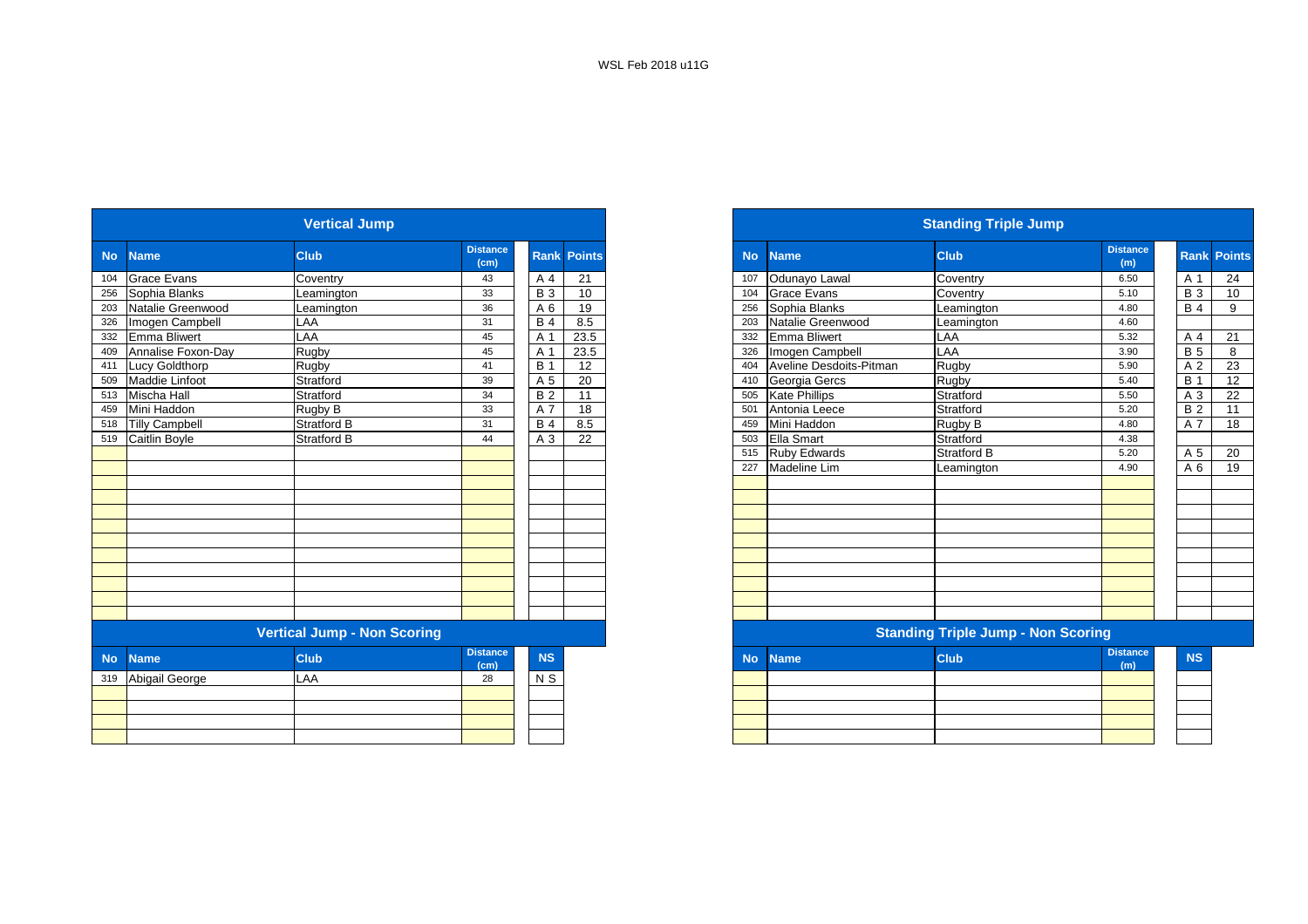|           |                         | <b>Chest Push</b>               |         |            |                    |  |  |  |  |  |
|-----------|-------------------------|---------------------------------|---------|------------|--------------------|--|--|--|--|--|
| <b>No</b> | <b>Name</b>             | <b>Club</b>                     | Dis (m) |            | <b>Rank Points</b> |  |  |  |  |  |
| 107       | Odunayo Lawal           | Coventry                        | 4.75    | A 5        | 19                 |  |  |  |  |  |
| 252       | <b>Marielle Proctor</b> | Leamington                      | 5.50    | A 3        | 22                 |  |  |  |  |  |
| 319       | Abigail George          | LAA                             | 6.00    | A 2        | 23                 |  |  |  |  |  |
| 418       | <b>Isabel Mur</b>       | Rugby                           | 5.75    | <b>B</b> 1 | 12                 |  |  |  |  |  |
| 411       | Lucy Goldthorp          | Rugby                           | 6.25    | A 1        | $\overline{24}$    |  |  |  |  |  |
|           | 512 Megan Thomas        | Stratford                       | 4.25    | <b>B3</b>  | 9.5                |  |  |  |  |  |
|           | 513 Mischa Hall         | Stratford                       | 4.75    | A 5        | 19                 |  |  |  |  |  |
| 451       | <b>Skye Maillot</b>     | Rugby B                         | 5.25    | A 4        | 21                 |  |  |  |  |  |
| 462       | <b>Verity Skinner</b>   | Rugby B                         | 4.25    | <b>B3</b>  | 9.5                |  |  |  |  |  |
| 518       | <b>Tilly Campbell</b>   | Stratford B                     | 4.75    | A 5        | 19                 |  |  |  |  |  |
| 519       | Caitlin Boyle           | <b>Stratford B</b>              | 4.50    | <b>B</b> 2 | 11                 |  |  |  |  |  |
|           |                         |                                 |         |            |                    |  |  |  |  |  |
|           |                         |                                 |         |            |                    |  |  |  |  |  |
|           |                         |                                 |         |            |                    |  |  |  |  |  |
|           |                         |                                 |         |            |                    |  |  |  |  |  |
|           |                         |                                 |         |            |                    |  |  |  |  |  |
|           |                         |                                 |         |            |                    |  |  |  |  |  |
|           |                         |                                 |         |            |                    |  |  |  |  |  |
|           |                         |                                 |         |            |                    |  |  |  |  |  |
|           |                         |                                 |         |            |                    |  |  |  |  |  |
|           |                         |                                 |         |            |                    |  |  |  |  |  |
|           |                         |                                 |         |            |                    |  |  |  |  |  |
|           |                         |                                 |         |            |                    |  |  |  |  |  |
|           |                         |                                 |         |            |                    |  |  |  |  |  |
|           |                         | <b>Chest Push - Non Scoring</b> |         |            |                    |  |  |  |  |  |
| <b>No</b> | <b>Name</b>             | <b>Club</b>                     | Dis (m) | <b>NS</b>  |                    |  |  |  |  |  |
|           |                         |                                 |         |            |                    |  |  |  |  |  |
|           |                         |                                 |         |            |                    |  |  |  |  |  |
|           |                         |                                 |         |            |                    |  |  |  |  |  |
|           |                         |                                 |         |            |                    |  |  |  |  |  |
|           |                         |                                 |         |            |                    |  |  |  |  |  |
|           |                         |                                 |         |            |                    |  |  |  |  |  |

| <b>Chest Push</b> |                         |                                 |        |                |                    |
|-------------------|-------------------------|---------------------------------|--------|----------------|--------------------|
|                   | <b>Name</b>             | <b>Club</b>                     | Dis(m) |                | <b>Rank Points</b> |
|                   | Odunayo Lawal           | Coventry                        | 4.75   | A 5            | 19                 |
|                   | <b>Marielle Proctor</b> | Leamington                      | 5.50   | A 3            | 22                 |
|                   | Abigail George          | LAA                             | 6.00   | A <sub>2</sub> | 23                 |
|                   | <b>Isabel Mur</b>       | Rugby                           | 5.75   | <b>B</b> 1     | 12                 |
|                   | <b>Lucy Goldthorp</b>   | Rugby                           | 6.25   | A 1            | $\overline{24}$    |
|                   | 512 Megan Thomas        | Stratford                       | 4.25   | <b>B</b> 3     | 9.5                |
|                   | Mischa Hall             | Stratford                       | 4.75   | A 5            | 19                 |
|                   | <b>Skye Maillot</b>     | Rugby B                         | 5.25   | A 4            | 21                 |
|                   | Verity Skinner          | Rugby B                         | 4.25   | <b>B</b> 3     | 9.5                |
|                   | <b>Tilly Campbell</b>   | Stratford B                     | 4.75   | A 5            | 19                 |
|                   | Caitlin Boyle           | Stratford B                     | 4.50   | <b>B2</b>      | 11                 |
|                   |                         |                                 |        |                |                    |
|                   |                         |                                 |        |                |                    |
|                   |                         |                                 |        |                |                    |
|                   |                         |                                 |        |                |                    |
|                   |                         |                                 |        |                |                    |
|                   |                         |                                 |        |                |                    |
|                   |                         |                                 |        |                |                    |
|                   |                         |                                 |        |                |                    |
|                   |                         |                                 |        |                |                    |
|                   |                         |                                 |        |                |                    |
|                   |                         |                                 |        |                |                    |
|                   |                         |                                 |        |                |                    |
|                   |                         |                                 |        |                |                    |
|                   |                         | <b>Chest Push - Non Scoring</b> |        |                |                    |
|                   | <b>Name</b>             | <b>Club</b>                     | Dis(m) | <b>NS</b>      |                    |
|                   |                         |                                 |        |                |                    |
|                   |                         |                                 |        |                |                    |
|                   |                         |                                 |        |                |                    |
|                   |                         |                                 |        |                |                    |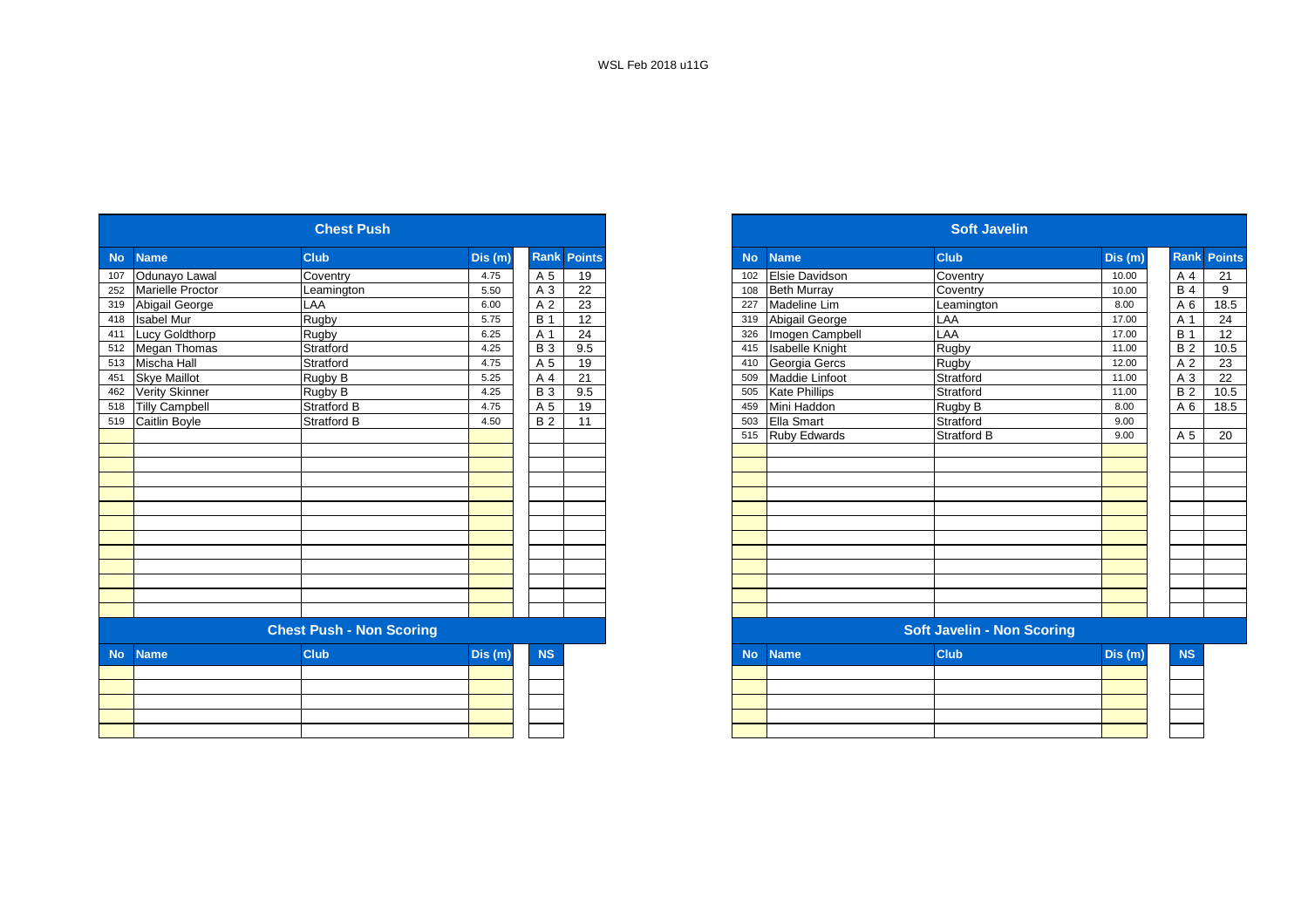# WSL Feb 2018 u11G

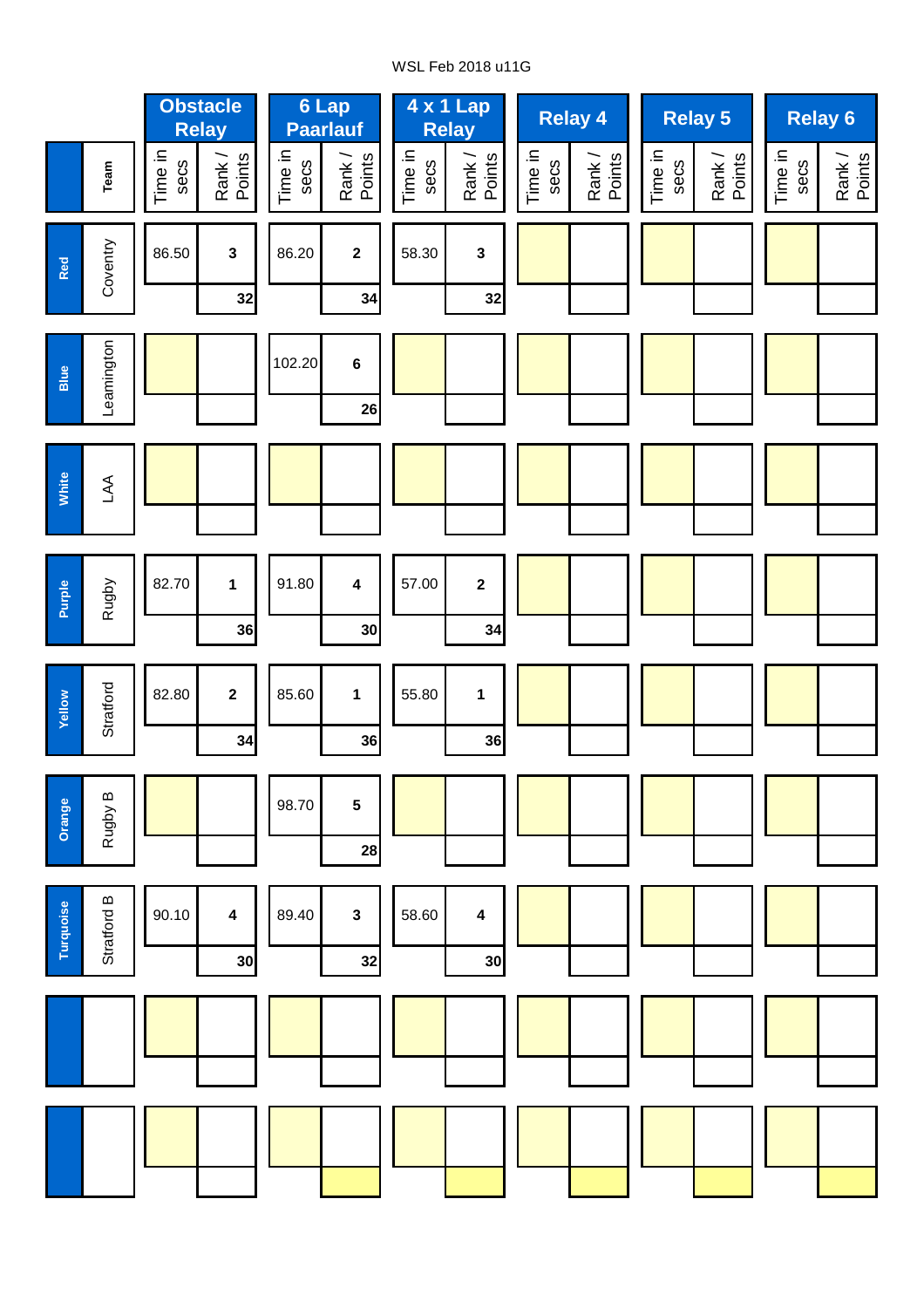|              |                   | 9 February 2018             | Red            | <b>Blue</b>    | White          | <b>Purple</b> | Yellow           | Orange         | <b>Turquoise</b>   |  |  |
|--------------|-------------------|-----------------------------|----------------|----------------|----------------|---------------|------------------|----------------|--------------------|--|--|
|              |                   | Under 11 - Boys             | Coventry       | Leamington     | LAA            | <b>Rugby</b>  | <b>Stratford</b> | <b>Rugby B</b> | <b>Stratford B</b> |  |  |
|              |                   | 2 Lap Race                  | 33             | 18             | 27             | 31.5          | 36               | 27             | 31.5               |  |  |
|              | <b>Individual</b> | 4 Lap Race                  | 33             | 18             | 28             | 31            | 36               | 26             | 32                 |  |  |
|              |                   |                             |                |                |                |               |                  |                |                    |  |  |
| <b>TRACK</b> |                   | <b>Obstacle Relay</b>       | 34             | 28             | 26             | 32            | 36               | 24             | 30                 |  |  |
|              | Relay             | 6 Lap Paarlauf              | 34             |                | 32             | 30            | 36               | 26             | 28                 |  |  |
|              |                   | 4 x 1 Lap Relay             | 34             |                | 28             | 30            | 36               | 26             | 32                 |  |  |
|              |                   |                             |                |                |                |               |                  |                |                    |  |  |
|              |                   | <b>Speed Bounce</b>         | 26             | 34.5           | 26             | 32.5          | 29.5             | 29             | 32.5               |  |  |
|              |                   | <b>Standing Long Jump</b>   | 22             | 32             | 28             | 28            | 35               | 26             | 33                 |  |  |
|              | Jumps             |                             |                |                |                |               |                  |                |                    |  |  |
|              |                   | <b>Vertical Jump</b>        | 21.5           | 29             | 25.5           | 28            | 36               | 34             | 30                 |  |  |
| FIELD        |                   | <b>Standing Triple Jump</b> |                |                | 31             | 31            | 36               | 28             | 34                 |  |  |
|              |                   | <b>Chest Push</b>           | 31             | 29             | 30             | 34            | 33               | 26             | 27                 |  |  |
|              | <b>Throws</b>     | Soft Javelin                | 32.5           | 30.5           | 24             | 29.5          | 36               | 29             | 28.5               |  |  |
|              |                   |                             |                |                |                |               |                  |                |                    |  |  |
|              |                   | <b>Total</b>                | 301            | 219            | 305.5          | 337.5         | 385.5            | 301            | 338.5              |  |  |
|              |                   | <b>Overall Position</b>     | $\overline{5}$ | $\overline{7}$ | $\overline{4}$ | $\mathbf{3}$  | $\vert$ 1        | 5 <sub>5</sub> | $\overline{2}$     |  |  |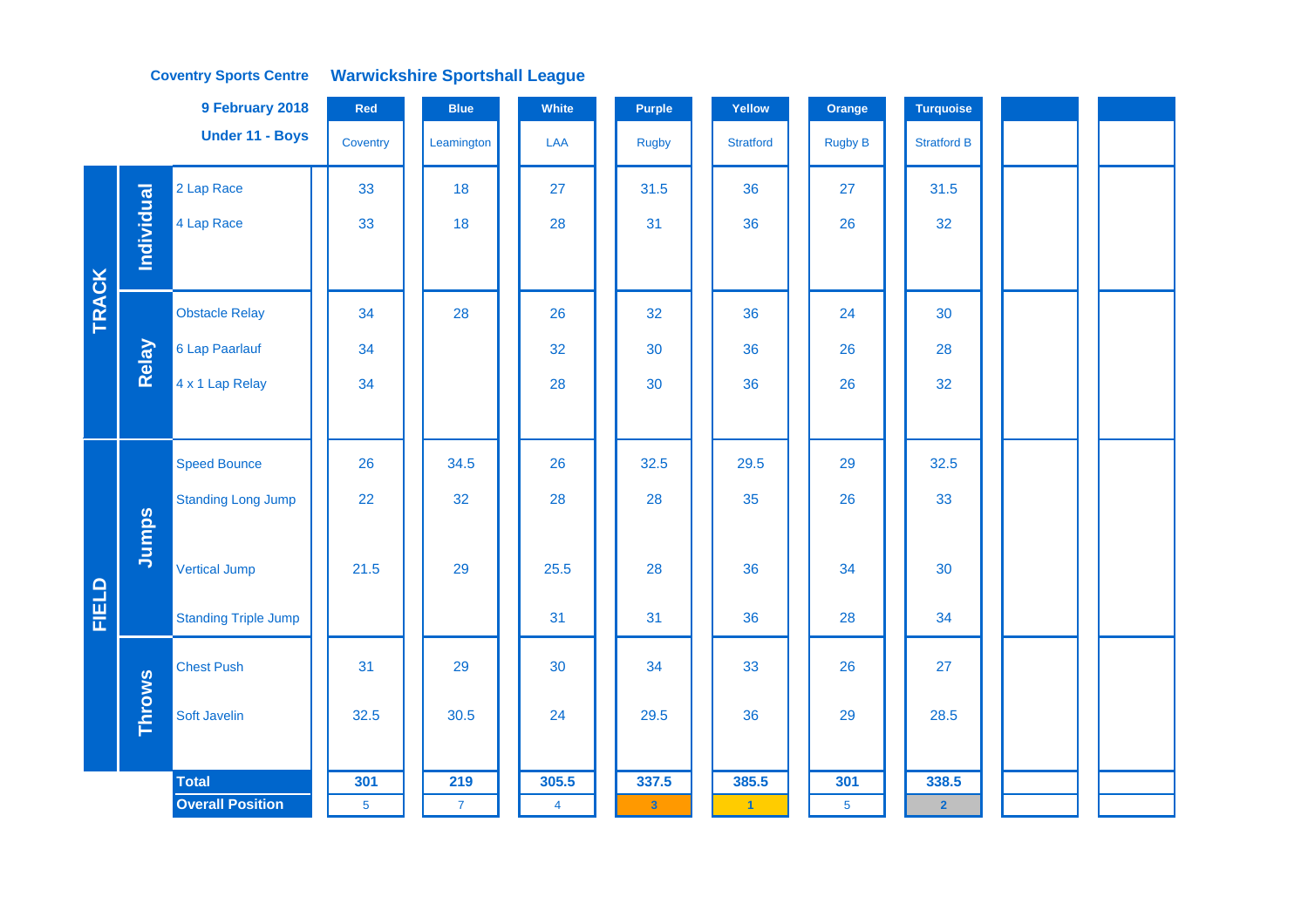|                |               | 2 Lap Race               |             |            |                    |                |               | <b>4 Lap Race</b>               |             |  |
|----------------|---------------|--------------------------|-------------|------------|--------------------|----------------|---------------|---------------------------------|-------------|--|
| <b>No</b>      | <b>Name</b>   | <b>Club</b>              | <b>Time</b> |            | <b>Rank Points</b> | <b>No</b>      | <b>Name</b>   | <b>Club</b>                     | <b>Time</b> |  |
| $\mathbf{1}$   | A pair        | Coventry                 | 27.7        | A 2        | 22.5               | -1             | A pair        | Coventry                        | 59.4        |  |
| $\overline{2}$ | A pair        | Leamington               | 30.2        | A7         | 18                 | $\overline{2}$ | A pair        | Leamington                      | 65.8        |  |
| $\mathbf{3}$   | A pair        | LAA                      | 29.9        | <b>B6</b>  | $\overline{7}$     | 3              | A pair        | LAA                             | 62.5        |  |
| $\overline{4}$ | A pair        | Rugby                    | 27.7        | A 2        | 22.5               | $\overline{4}$ | A pair        | Rugby                           | 59.6        |  |
| 5 <sup>5</sup> | A pair        | Stratford                | 27.3        | A 1        | $\overline{24}$    | 5              | A pair        | Stratford                       | 55.3        |  |
| 6              | A pair        | Rugby B                  | 29.4        | <b>B</b> 5 | 8                  | 6              | A pair        | Rugby B                         | 63.3        |  |
| $\overline{7}$ | A pair        | <b>Stratford B</b>       | 28.8        | <b>B2</b>  | 10.5               | $\overline{7}$ | A pair        | <b>Stratford B</b>              | 58.7        |  |
| 11             | <b>B</b> pair | Coventry                 | 28.8        | <b>B2</b>  | 10.5               | 11             | <b>B</b> pair | Coventry                        | 58.1        |  |
| 12             | <b>B</b> pair | Leamington               |             |            |                    | 12             | <b>B</b> pair | Leamington                      |             |  |
| 13             | <b>B</b> pair | LAA                      | 29.2        | A 5        | 20                 | 13             | <b>B</b> pair | LAA                             | 60.7        |  |
| 14             | <b>B</b> pair | Rugby                    | 29.1        | <b>B4</b>  | 9                  | 14             | <b>B</b> pair | Rugby                           | 58.6        |  |
| 15             | <b>B</b> pair | Stratford                | 27.5        | <b>B</b> 1 | $\overline{12}$    | 15             | <b>B</b> pair | Stratford                       | 57.5        |  |
| 16             | <b>B</b> pair | Rugby B                  | 29.3        | A 6        | 19                 | 16             | <b>B</b> pair | Rugby B                         | 68.2        |  |
| 17             | <b>B</b> pair | <b>Stratford B</b>       | 28.7        | A 4        | 21                 | 17             | <b>B</b> pair | <b>Stratford B</b>              | 59.2        |  |
|                |               |                          |             |            |                    |                |               |                                 |             |  |
|                |               |                          |             |            |                    |                |               |                                 |             |  |
|                |               |                          |             |            |                    |                |               |                                 |             |  |
|                |               |                          |             |            |                    |                |               |                                 |             |  |
|                |               |                          |             |            |                    |                |               |                                 |             |  |
|                |               |                          |             |            |                    |                |               |                                 |             |  |
|                |               |                          |             |            |                    |                |               |                                 |             |  |
|                |               |                          |             |            |                    |                |               |                                 |             |  |
|                |               |                          |             |            |                    |                |               |                                 |             |  |
|                |               |                          |             |            |                    |                |               |                                 |             |  |
|                |               | 2 Lap Race - Non Scoring |             |            |                    |                |               | <b>4 Lap Race - Non Scoring</b> |             |  |
| <b>No</b>      | <b>Name</b>   | <b>Club</b>              | <b>Time</b> | <b>NS</b>  |                    | <b>No</b>      | <b>Name</b>   | <b>Club</b>                     | <b>Time</b> |  |
|                |               |                          |             |            |                    |                |               |                                 |             |  |
|                |               |                          |             |            |                    |                |               |                                 |             |  |
|                |               |                          |             |            |                    |                |               |                                 |             |  |
|                |               |                          |             |            |                    |                |               |                                 |             |  |
|                |               |                          |             |            |                    |                |               |                                 |             |  |
|                |               |                          |             |            |                    |                |               |                                 |             |  |

|                     | 2 Lap Race               |             |                    |                 |
|---------------------|--------------------------|-------------|--------------------|-----------------|
| <b>Name</b>         | <b>Club</b>              | <b>Time</b> | <b>Rank Points</b> |                 |
| A pair              | Coventry                 | 27.7        | A 2                | 22.5            |
| A pair              | Leamington               | 30.2        | A 7                | 18              |
| A pair              | LAA                      | 29.9        | <b>B</b> 6         | $\overline{7}$  |
| A pair              | Rugby                    | 27.7        | A 2                | 22.5            |
| A pair              | Stratford                | 27.3        | A 1                | 24              |
| A pair              | Rugby B                  | 29.4        | <b>B</b> 5         | 8               |
| A pair              | <b>Stratford B</b>       | 28.8        | <b>B2</b>          | 10.5            |
| B pair              | Coventry                 | 28.8        | <b>B2</b>          | 10.5            |
| 12<br>B pair        | Leamington               |             |                    |                 |
| 13<br><b>B</b> pair | LAA                      | 29.2        | A 5                | 20              |
| 14<br><b>B</b> pair | Rugby                    | 29.1        | <b>B4</b>          | 9               |
| <b>B</b> pair       | Stratford                | 27.5        | <b>B</b> 1         | 12              |
| <b>B</b> pair       | Rugby B                  | 29.3        | A 6                | 19              |
| 17<br>B pair        | Stratford B              | 28.7        | A 4                | $\overline{21}$ |
|                     |                          |             |                    |                 |
|                     |                          |             |                    |                 |
|                     |                          |             |                    |                 |
|                     |                          |             |                    |                 |
|                     |                          |             |                    |                 |
|                     |                          |             |                    |                 |
|                     |                          |             |                    |                 |
|                     |                          |             |                    |                 |
|                     |                          |             |                    |                 |
|                     |                          |             |                    |                 |
|                     | 2 Lap Race - Non Scoring |             |                    |                 |
| No l<br><b>Name</b> | <b>Club</b>              | <b>Time</b> | <b>NS</b>          |                 |

|  | <b>NO Natile</b> | <b>LOUD</b> | -пше | <b>IVO</b> |
|--|------------------|-------------|------|------------|
|  |                  |             |      |            |
|  |                  |             |      |            |
|  |                  |             |      |            |
|  |                  |             |      |            |
|  |                  |             |      |            |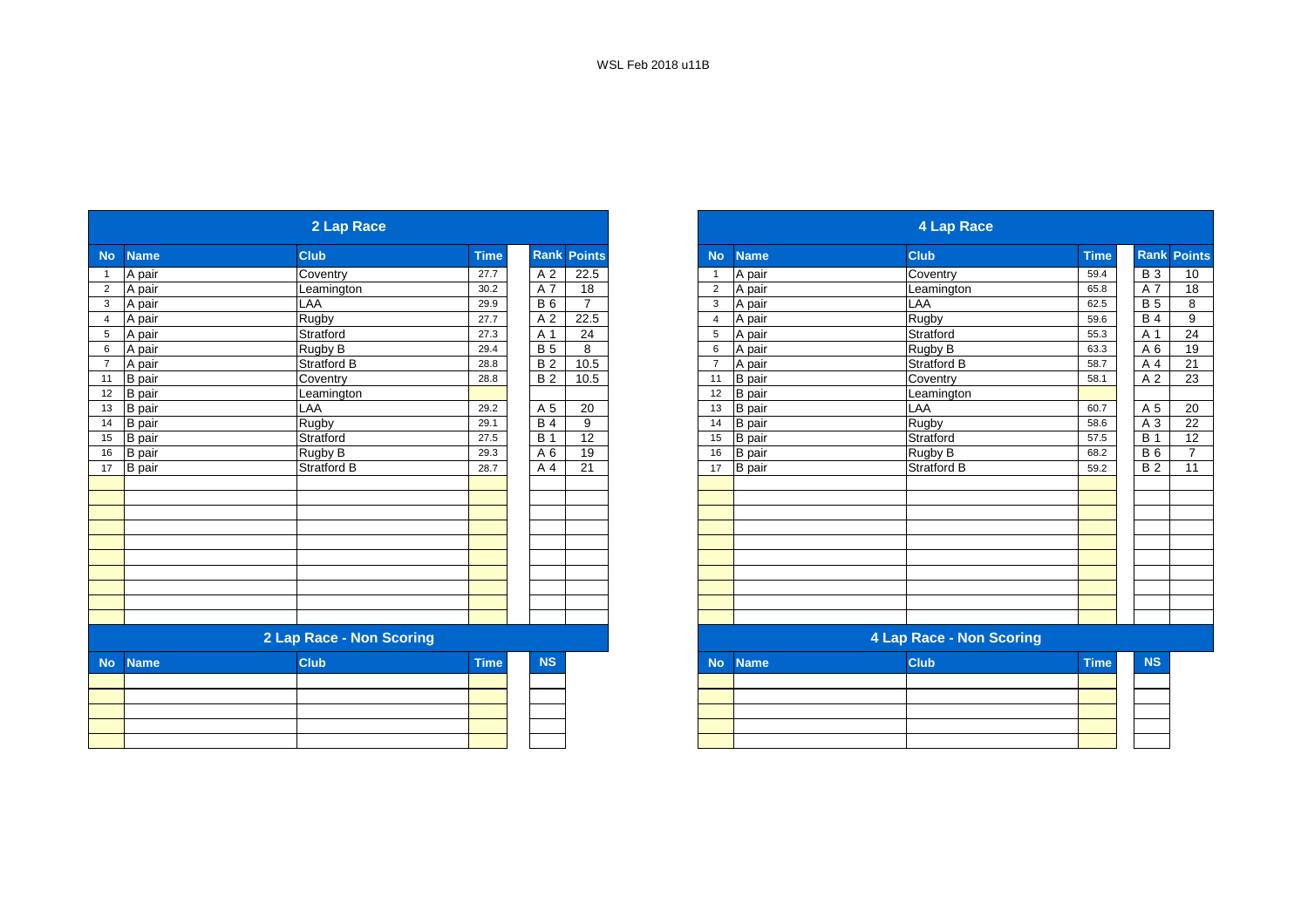|           |                        | <b>Speed Bounce</b>               |                |                 |                    |           |                           | <b>Standing Long Jump</b>               |                        |
|-----------|------------------------|-----------------------------------|----------------|-----------------|--------------------|-----------|---------------------------|-----------------------------------------|------------------------|
| <b>No</b> | <b>Name</b>            | <b>Club</b>                       | <b>Bounces</b> |                 | <b>Rank Points</b> | <b>No</b> | <b>Name</b>               | <b>Club</b>                             | <b>Distance</b><br>(m) |
| 136       | <b>Rhys Esling</b>     | Coventry                          | 42             | A 7             | 18                 | 134       | Liam Carey                | Coventry                                | 1.62                   |
| 131       | Euan Hill              | Coventry                          | 42             | <b>B</b> 5      | 8                  | 220       | James Healy               | Leamington                              | 1.57                   |
| 220       | James Healv            | Leamington                        | 44             | <b>B</b> 1      | 12                 | 249       | Alistair Crossley         | Leamington                              | 1.52                   |
| 201       | Finn Williams-Stein    | Leamington                        | 48             | A 1             | 22.5               | 342       | Aeron Murphy              | LAA                                     | 1.38                   |
| 342       | Aeron Murphy           | LAA                               | 31             | <b>B</b> 7      | 6                  | 347       | Sam Richards              | LAA                                     | 1.59                   |
| 348       | Jimmy Ward             | LAA                               | 45             | A 5             | 20                 | 417       | Josh Mozley               | Rugby                                   | 1.55                   |
| 417       | Josh Mozley            | Rugby                             | 43             | <b>B2</b>       | $\overline{10}$    | 413       | <b>Fred James</b>         | Rugby                                   | 1.46                   |
| 401       | <b>Harrison Barnes</b> | <b>Rugby</b>                      | 48             | A 1             | 22.5               | 541       | <b>James Verralls</b>     | Stratford                               | 1.88                   |
| 548       | Seb Hillard            | Stratford                         | 48             | A 1             | 22.5               | 543       | Linden Williams           | Stratford                               | 1.50                   |
| 536       | Harry McDonald         | Stratford                         | 33             | <b>B6</b>       | $\overline{7}$     | 463       | <b>Elliot Skinner</b>     | Rugby B                                 | 1.40                   |
| 420       | Jacob Vural            | Rugby B                           | 43             | <b>B2</b>       | 10                 | 453       | <b>Louis Maillot</b>      | Rugby B                                 | 1.44                   |
| 458       | <b>Charlie Cook</b>    | Rugby B                           | 44             | A 6             | 19                 | 535       | George Hockaday           | <b>Stratford B</b>                      | 1.48                   |
| 547       | Reuben Boxall          | <b>Stratford B</b>                | 43             | <b>B2</b>       | 10                 | 542       | Johnnie ChuteChute        | Stratford B                             | 1.67                   |
| 552       | Olly Lamb              | <b>Stratford B</b>                | 48             | A 1             | 22.5               |           |                           |                                         |                        |
|           |                        |                                   |                |                 |                    |           |                           |                                         |                        |
|           |                        |                                   |                |                 |                    |           |                           |                                         |                        |
|           |                        |                                   |                |                 |                    |           |                           |                                         |                        |
|           |                        |                                   |                |                 |                    |           |                           |                                         |                        |
|           |                        |                                   |                |                 |                    |           |                           |                                         |                        |
|           |                        |                                   |                |                 |                    |           |                           |                                         |                        |
|           |                        |                                   |                |                 |                    |           |                           |                                         |                        |
|           |                        |                                   |                |                 |                    |           |                           |                                         |                        |
|           |                        |                                   |                |                 |                    |           |                           |                                         |                        |
|           |                        |                                   |                |                 |                    |           |                           |                                         |                        |
|           |                        | <b>Speed Bounce - Non Scoring</b> |                |                 |                    |           |                           | <b>Standing Long Jump - Non Scoring</b> |                        |
| <b>No</b> | <b>Name</b>            | <b>Club</b>                       | <b>Bounces</b> | <b>NS</b>       |                    | <b>No</b> | <b>Name</b>               | <b>Club</b>                             | <b>Distance</b><br>(m) |
| 343       | Eden Sauvage           | LAA                               | 34             | N <sub>S</sub>  |                    | 328       | <b>Christopher Sayers</b> | LAA                                     | 1.22                   |
| 333       | <b>Callum Stuart</b>   | LAA                               | 33             | $\overline{NS}$ |                    | 333       | <b>Callum Stuart</b>      | LAA                                     | 1.32                   |
| 309       | Sam Robbins            | LAA                               | 43             | $\overline{NS}$ |                    | 316       | Luca Smith                | LAA                                     | 1.35                   |
|           |                        |                                   |                |                 |                    | 201       | Finn Williams-Stein       | Leamington                              | 1.75                   |
|           |                        |                                   |                |                 |                    |           |                           |                                         |                        |

|                        | <b>Speed Bounce</b>               |                |                |                    |
|------------------------|-----------------------------------|----------------|----------------|--------------------|
| <b>Name</b>            | <b>Club</b>                       | <b>Bounces</b> |                | <b>Rank Points</b> |
| <b>Rhys Esling</b>     | Coventry                          | 42             | A 7            | 18                 |
| Euan Hill              | Coventry                          | 42             | <b>B</b> 5     | 8                  |
| <b>James Healy</b>     | Leamington                        | 44             | <b>B</b> 1     | 12                 |
| Finn Williams-Stein    | Leamington                        | 48             | A 1            | 22.5               |
| Aeron Murphy           | LAA                               | 31             | <b>B</b> 7     | 6                  |
| Jimmy Ward             | LAA                               | 45             | A 5            | 20                 |
| Josh Mozley            | <b>Rugby</b>                      | 43             | <b>B2</b>      | 10                 |
| <b>Harrison Barnes</b> | Rugby                             | 48             | A 1            | 22.5               |
| <b>Seb Hillard</b>     | Stratford                         | 48             | A 1            | 22.5               |
| Harry McDonald         | Stratford                         | 33             | <b>B6</b>      | $\overline{7}$     |
| Jacob Vural            | Rugby B                           | 43             | <b>B2</b>      | 10                 |
| <b>Charlie Cook</b>    | Rugby B                           | 44             | A 6            | 19                 |
| Reuben Boxall          | Stratford B                       | 43             | <b>B2</b>      | 10                 |
| Olly Lamb              | <b>Stratford B</b>                | 48             | A 1            | 22.5               |
|                        |                                   |                |                |                    |
|                        |                                   |                |                |                    |
|                        |                                   |                |                |                    |
|                        |                                   |                |                |                    |
|                        |                                   |                |                |                    |
|                        |                                   |                |                |                    |
|                        |                                   |                |                |                    |
|                        |                                   |                |                |                    |
|                        |                                   |                |                |                    |
|                        |                                   |                |                |                    |
|                        | <b>Speed Bounce - Non Scoring</b> |                |                |                    |
| <b>Name</b>            | <b>Club</b>                       | <b>Bounces</b> | <b>NS</b>      |                    |
| 343<br>Eden Sauvage    | LAA                               | 34             | N S            |                    |
| Callum Stuart          | LAA                               | 33             | N <sub>S</sub> |                    |
| Sam Robbins            | LAA                               | 43             | N <sub>S</sub> |                    |
|                        |                                   |                |                |                    |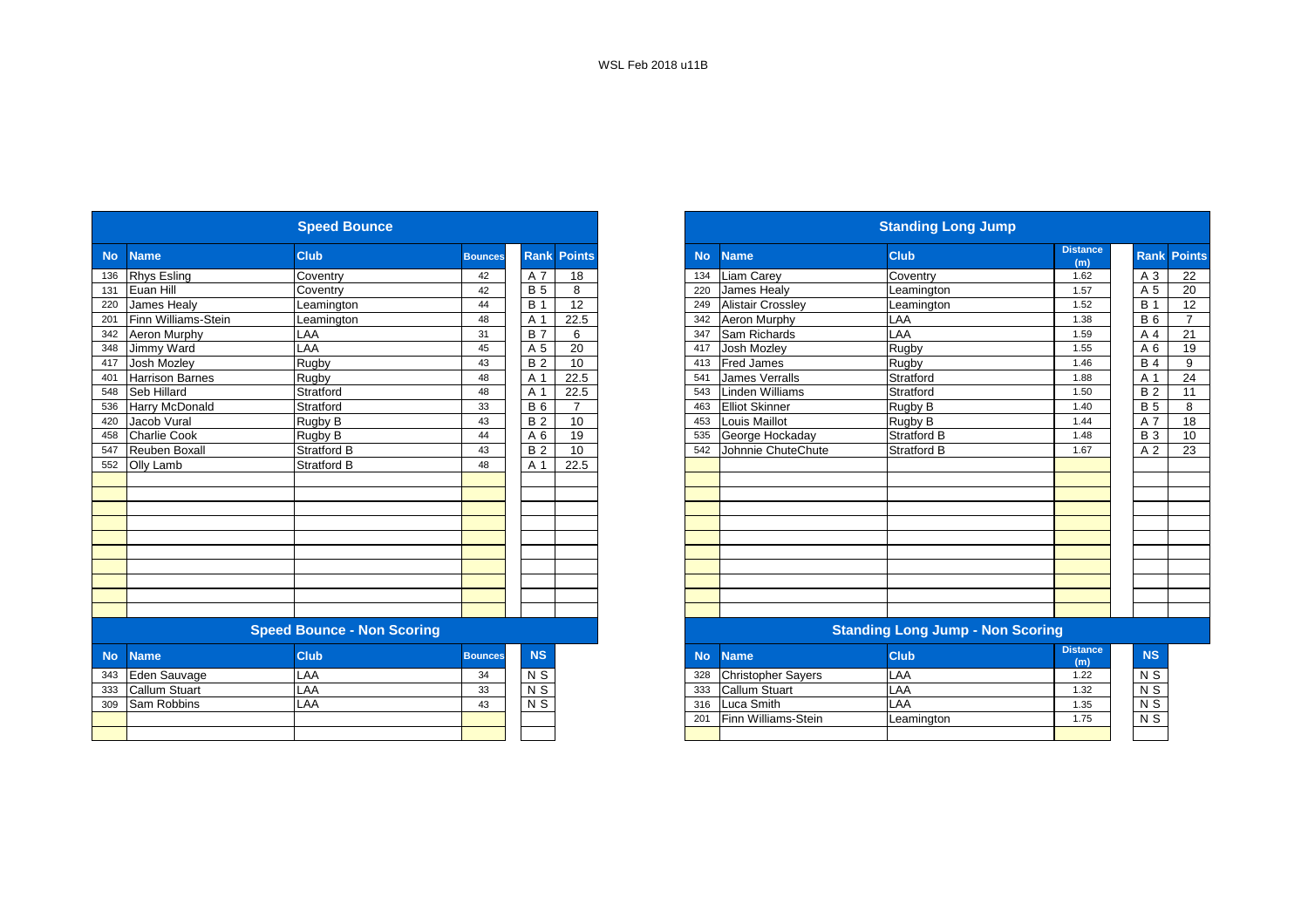|           |                     | <b>Vertical Jump</b>               |                         |                    |      |           |                        | <b>Standing Triple Jump</b>               |                        |                  |  |
|-----------|---------------------|------------------------------------|-------------------------|--------------------|------|-----------|------------------------|-------------------------------------------|------------------------|------------------|--|
| <b>No</b> | <b>Name</b>         | <b>Club</b>                        | <b>Distance</b><br>(cm) | <b>Rank Points</b> |      | <b>No</b> | <b>Name</b>            | <b>Club</b>                               | <b>Distance</b><br>(m) | <b>Rank</b> Po   |  |
| 136       | <b>Rhys Esling</b>  | Coventry                           | 40                      | A 3                | 21.5 | 316       | Luca Smith             | LAA                                       | 4.50                   | B <sub>4</sub>   |  |
| 220       | James Healy         | eamington                          | 40                      | A 3                | 21.5 | 311       | <b>Isaac Ball</b>      | LAA                                       | 4.94                   | A 3              |  |
| 251       | Louis Proctor       | Leamington                         | 31                      | <b>B</b> 5         | 7.5  | 413       | <b>Fred James</b>      | Rugby                                     | 4.78                   | A 4              |  |
| 309       | Sam Robbins         | LAA                                | 34                      | A 7                | 18   | 416       | Harry Lole             | Rugby                                     | 4.52                   | $\overline{B}3$  |  |
| 347       | Sam Richards        | LAA                                | 31                      | <b>B</b> 5         | 7.5  | 543       | <b>Linden Williams</b> | Stratford                                 | 5.72                   | $\overline{B}$ 1 |  |
| 403       | Robbie Dale         | Rugby                              | 33                      | $\overline{B}$ 4   | 9    | 536       | Harry McDonald         | Stratford                                 | 5.75                   | A 1              |  |
| 407       | Dominic Eversden    | <b>Rugby</b>                       | 37                      | A 6                | 19   | 405       | <b>Harry Dew</b>       | Rugby B                                   | 4.42                   | B <sub>5</sub>   |  |
| 548       | Seb Hillard         | Stratford                          | 48                      | A 1                | 24   | 408       | <b>Bailey Foley</b>    | Rugby B                                   | 4.76                   | A 5              |  |
| 549       | Tom Weaver          | Stratford                          | 43                      | <b>B</b> 1         | 12   | 542       | Johnnie ChuteChute     | <b>Stratford B</b>                        | 4.96                   | A 2              |  |
| 408       | <b>Bailey Foley</b> | Rugby B                            | 45                      | A 2                | 23   | 540       | James Humphreys        | <b>Stratford B</b>                        | 4.80                   | <b>B2</b>        |  |
| 412       | Archie Gordon       | Rugby B                            | 39                      | <b>B2</b>          | 11   |           |                        |                                           |                        |                  |  |
| 539       | Jake Richardson     | <b>Stratford B</b>                 | 36                      | <b>B</b> 3         | 10   |           |                        |                                           |                        |                  |  |
| 535       | George Hockaday     | <b>Stratford B</b>                 | 38                      | A 5                | 20   |           |                        |                                           |                        |                  |  |
|           |                     |                                    |                         |                    |      |           |                        |                                           |                        |                  |  |
|           |                     |                                    |                         |                    |      |           |                        |                                           |                        |                  |  |
|           |                     |                                    |                         |                    |      |           |                        |                                           |                        |                  |  |
|           |                     |                                    |                         |                    |      |           |                        |                                           |                        |                  |  |
|           |                     |                                    |                         |                    |      |           |                        |                                           |                        |                  |  |
|           |                     |                                    |                         |                    |      |           |                        |                                           |                        |                  |  |
|           |                     |                                    |                         |                    |      |           |                        |                                           |                        |                  |  |
|           |                     |                                    |                         |                    |      |           |                        |                                           |                        |                  |  |
|           |                     |                                    |                         |                    |      |           |                        |                                           |                        |                  |  |
|           |                     |                                    |                         |                    |      |           |                        |                                           |                        |                  |  |
|           |                     |                                    |                         |                    |      |           |                        |                                           |                        |                  |  |
|           |                     | <b>Vertical Jump - Non Scoring</b> |                         |                    |      |           |                        | <b>Standing Triple Jump - Non Scoring</b> |                        |                  |  |
| <b>No</b> | <b>Name</b>         | <b>Club</b>                        | <b>Distance</b><br>(cm) | NS                 |      | <b>No</b> | <b>Name</b>            | <b>Club</b>                               | <b>Distance</b><br>(m) | <b>NS</b>        |  |
| 304       | <b>Oscar Mort</b>   | LAA                                | 32                      | $N$ S              |      |           |                        |                                           |                        |                  |  |
| 311       | <b>Isaac Ball</b>   | LAA                                | 37                      | N <sub>S</sub>     |      | 309       | Sam Robbins            | LAA                                       | 3.96                   | $N$ S            |  |
| 316       | Luca Smith          | LAA                                | 33                      | $N$ S              |      | 347       | Sam Richards           | LAA                                       | 4.26                   | $N$ S            |  |
|           |                     |                                    |                         |                    |      | 343       | Eden Sauvage           | LAA                                       | 3.72                   | $N$ S            |  |
|           |                     |                                    |                         |                    |      | 304       | <b>Oscar Mort</b>      | LAA                                       | 3.98                   | $N$ S            |  |

|     |                     | <b>Vertical Jump</b>        |                         |            |                    |           |                        | <b>Standing Triple Jump</b>        |                        |                    |    |
|-----|---------------------|-----------------------------|-------------------------|------------|--------------------|-----------|------------------------|------------------------------------|------------------------|--------------------|----|
|     | No Name             | <b>Club</b>                 | <b>Distance</b><br>(cm) |            | <b>Rank Points</b> | <b>No</b> | <b>Name</b>            | <b>Club</b>                        | <b>Distance</b><br>(m) | <b>Rank Points</b> |    |
|     | 136 Rhys Esling     | Coventry                    | 40                      | A 3        | 21.5               | 316       | Luca Smith             | LAA                                | 4.50                   | <b>B</b> 4         | 9  |
| 220 | James Healy         | Leamington                  | 40                      | A 3        | 21.5               | 311       | <b>Isaac Ball</b>      | LAA                                | 4.94                   | A 3                | 22 |
| 251 | Louis Proctor       | Leamington                  | 31                      | <b>B</b> 5 | 7.5                | 413       | <b>Fred James</b>      | Rugby                              | 4.78                   | A 4                | 21 |
| 309 | Sam Robbins         | LAA                         | 34                      | A 7        | 18                 | 416       | Harry Lole             | Rugby                              | 4.52                   | <b>B</b> 3         | 10 |
| 347 | Sam Richards        | LAA                         | 31                      | <b>B</b> 5 | 7.5                | 543       | <b>Linden Williams</b> | Stratford                          | 5.72                   | <b>B</b> 1         | 12 |
|     | 403 Robbie Dale     | Rugby                       | 33                      | <b>B</b> 4 | 9                  | 536       | Harry McDonald         | Stratford                          | 5.75                   | A 1                | 24 |
| 407 | Dominic Eversden    | Rugby                       | 37                      | A 6        | 19                 | 405       | <b>Harry Dew</b>       | Rugby B                            | 4.42                   | <b>B</b> 5         | 8  |
|     | 548 Seb Hillard     | Stratford                   | 48                      | A 1        | 24                 | 408       | <b>Bailey Foley</b>    | Rugby B                            | 4.76                   | A 5                | 20 |
|     | 549 Tom Weaver      | Stratford                   | 43                      | <b>B</b> 1 | 12                 | 542       | Johnnie ChuteChute     | <b>Stratford B</b>                 | 4.96                   | A 2                | 23 |
|     | 408 Bailey Foley    | Rugby B                     | 45                      | A 2        | 23                 |           | 540 James Humphreys    | <b>Stratford B</b>                 | 4.80                   | <b>B2</b>          | 11 |
|     | 412 Archie Gordon   | Rugby B                     | 39                      | <b>B2</b>  | 11                 |           |                        |                                    |                        |                    |    |
| 539 | Jake Richardson     | <b>Stratford B</b>          | 36                      | <b>B</b> 3 | 10                 |           |                        |                                    |                        |                    |    |
|     | 535 George Hockaday | <b>Stratford B</b>          | 38                      | A 5        | 20                 |           |                        |                                    |                        |                    |    |
|     |                     |                             |                         |            |                    |           |                        |                                    |                        |                    |    |
|     |                     |                             |                         |            |                    |           |                        |                                    |                        |                    |    |
|     |                     |                             |                         |            |                    |           |                        |                                    |                        |                    |    |
|     |                     |                             |                         |            |                    |           |                        |                                    |                        |                    |    |
|     |                     |                             |                         |            |                    |           |                        |                                    |                        |                    |    |
|     |                     |                             |                         |            |                    |           |                        |                                    |                        |                    |    |
|     |                     |                             |                         |            |                    |           |                        |                                    |                        |                    |    |
|     |                     |                             |                         |            |                    |           |                        |                                    |                        |                    |    |
|     |                     |                             |                         |            |                    |           |                        |                                    |                        |                    |    |
|     |                     |                             |                         |            |                    |           |                        |                                    |                        |                    |    |
|     |                     |                             |                         |            |                    |           |                        |                                    |                        |                    |    |
|     |                     | Vantinal Luman, Nan Cannina |                         |            |                    |           |                        | Clauding Teinla, Jump, Nan Capelna |                        |                    |    |

#### **Vertical Jump - Non Scoring Standing Triple Jump - Non Scoring**

| <b>stance</b><br>(cm) | <b>NS</b> | No  | Name <sup>1</sup> | <b>Club</b> | <b>Distance</b><br>(m) |  |
|-----------------------|-----------|-----|-------------------|-------------|------------------------|--|
| 32                    | N S       |     |                   |             |                        |  |
| 37                    | N S       | 309 | Sam Robbins       | LAA         | 3.96                   |  |
| 33                    | N S       | 347 | Sam Richards      | LAA         | 4.26                   |  |
|                       |           | 343 | Eden Sauvage      | LAA         | 3.72                   |  |
|                       |           | 304 | Oscar Mort        | LAA         | 3.98                   |  |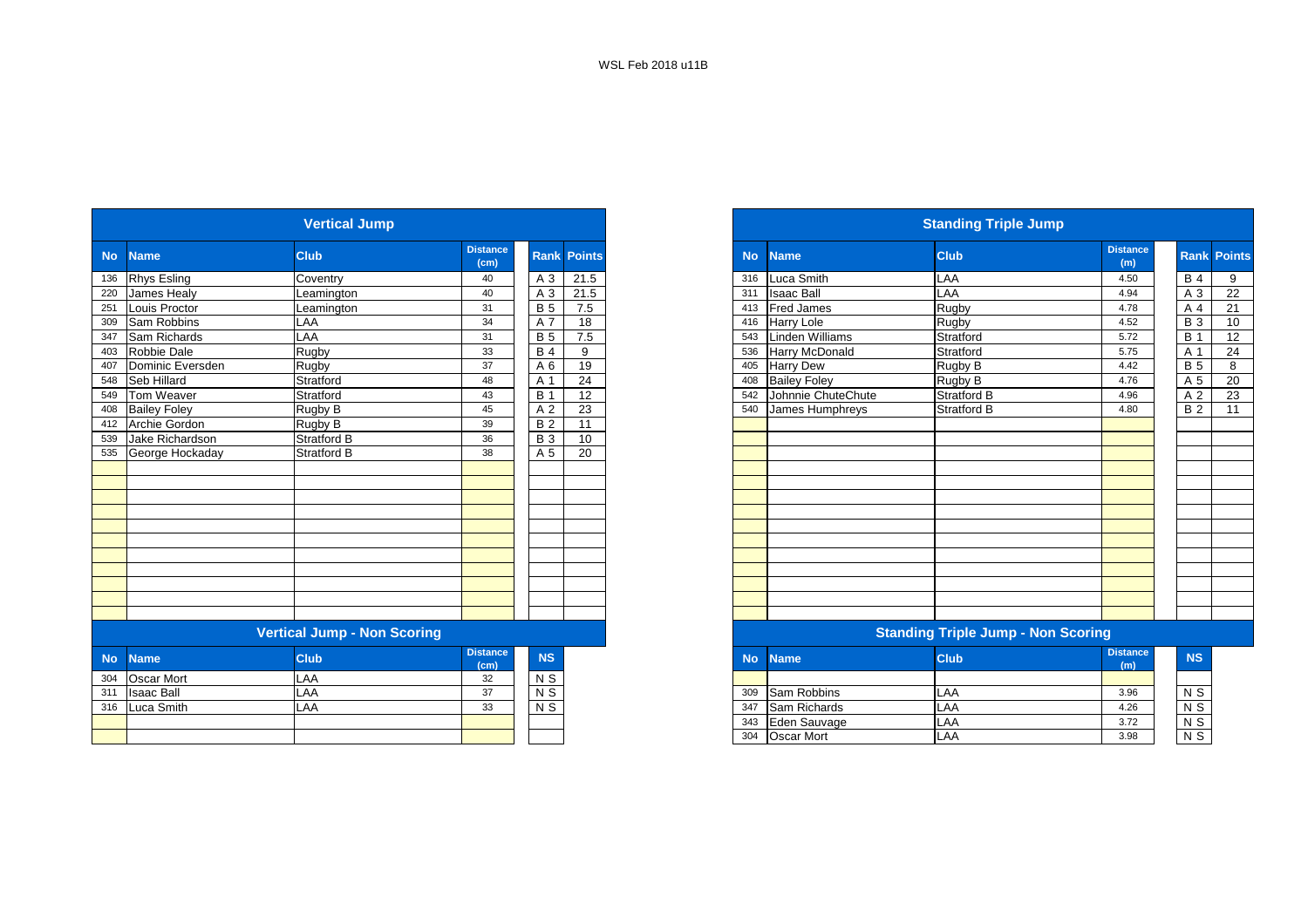|           |                           | <b>Chest Push</b>               |         |                  |                    |
|-----------|---------------------------|---------------------------------|---------|------------------|--------------------|
| <b>No</b> | <b>Name</b>               | <b>Club</b>                     | Dis (m) |                  | <b>Rank Points</b> |
| 131       | Euan Hill                 | Coventry                        | 5.00    | <b>B2</b>        | 11                 |
| 137       | Denzel Nkemayang          | Coventry                        | 5.50    | A 5              | 20                 |
| 201       | Finn Williams-Stein       | Leamington                      | 7.00    | A 2              | 23                 |
| 251       | Louis Proctor             | Leamington                      | 4.00    | $\overline{B}$ 7 | 6                  |
| 343       | Eden Sauvage              | LAA                             | 4.25    | <b>B</b> 4       | 8                  |
| 316       | Luca Smith                | LAA                             | 6.75    | A 3              | 22                 |
| 401       | <b>Harrison Barnes</b>    | Rugby                           | 7.50    | A 1              | 24                 |
| 407       | Dominic Eversden          | Rugby                           | 4.50    | <b>B</b> 3       | 10                 |
| 541       | James Verralls            | Stratford                       | 5.25    | <b>B</b> 1       | 12                 |
| 550       | Will Poulton              | Stratford                       | 6.00    | A 4              | 21                 |
| 420       | Jacob Vural               | Rugby B                         | 4.25    | A 7              | 18                 |
| 412       | Archie Gordon             | Rugby B                         | 4.25    | <b>B</b> 4       | 8                  |
| 546       | Ollie Hemming             | Stratford B                     | 4.75    | A 6              | 19                 |
| 552       | Olly Lamb                 | <b>Stratford B</b>              | 4.25    | <b>B</b> 4       | 8                  |
|           |                           |                                 |         |                  |                    |
|           |                           |                                 |         |                  |                    |
|           |                           |                                 |         |                  |                    |
|           |                           |                                 |         |                  |                    |
|           |                           |                                 |         |                  |                    |
|           |                           |                                 |         |                  |                    |
|           |                           |                                 |         |                  |                    |
|           |                           |                                 |         |                  |                    |
|           |                           |                                 |         |                  |                    |
|           |                           |                                 |         |                  |                    |
|           |                           | <b>Chest Push - Non Scoring</b> |         |                  |                    |
| <b>No</b> | <b>Name</b>               | <b>Club</b>                     | Dis (m) | <b>NS</b>        |                    |
| 328       | <b>Christopher Sayers</b> | LAA                             | 4.5     | N <sub>S</sub>   |                    |
| 348       | Jimmy Ward                | AA                              | 4.75    | $N$ S            |                    |
| 249       | <b>Alistair Crossley</b>  | Leamington                      | 3.75    | $N$ S            |                    |
|           |                           |                                 |         |                  |                    |
|           |                           |                                 |         |                  |                    |

|                                  | <b>Chest Push</b>               |         |                    |
|----------------------------------|---------------------------------|---------|--------------------|
| <b>Name</b>                      | <b>Club</b>                     | Dis (m) | <b>Rank Points</b> |
| Euan Hill                        | Coventry                        | 5.00    | <b>B2</b><br>11    |
| Denzel Nkemayang                 | Coventry                        | 5.50    | 20<br>A 5          |
| Finn Williams-Stein              | Leamington                      | 7.00    | 23<br>A 2          |
| Louis Proctor                    | Leamington                      | 4.00    | <b>B</b> 7<br>6    |
| Eden Sauvage                     | LAA                             | 4.25    | <b>B4</b><br>8     |
| Luca Smith                       | LAA                             | 6.75    | 22<br>A 3          |
| <b>Harrison Barnes</b>           | Rugby                           | 7.50    | 24<br>A 1          |
| Dominic Eversden                 | Rugby                           | 4.50    | <b>B</b> 3<br>10   |
| <b>James Verralls</b>            | Stratford                       | 5.25    | 12<br><b>B</b> 1   |
| <b>Will Poulton</b>              | Stratford                       | 6.00    | 21<br>A 4          |
| Jacob Vural                      | Rugby B                         | 4.25    | A 7<br>18          |
| Archie Gordon                    | Rugby B                         | 4.25    | <b>B</b> 4<br>8    |
| Ollie Hemming                    | <b>Stratford B</b>              | 4.75    | 19<br>A 6          |
| 552 Olly Lamb                    | <b>Stratford B</b>              | 4.25    | <b>B4</b><br>8     |
|                                  |                                 |         |                    |
|                                  |                                 |         |                    |
|                                  |                                 |         |                    |
|                                  |                                 |         |                    |
|                                  |                                 |         |                    |
|                                  |                                 |         |                    |
|                                  |                                 |         |                    |
|                                  |                                 |         |                    |
|                                  |                                 |         |                    |
|                                  |                                 |         |                    |
|                                  | <b>Chest Push - Non Scoring</b> |         |                    |
| <b>No</b><br><b>Name</b>         | <b>Club</b>                     | Dis (m) | <b>NS</b>          |
| 328<br><b>Christopher Sayers</b> | LAA                             | 4.5     | N S                |
| $\overline{348}$<br>Jimmy Ward   | LAA                             | 4.75    | $N$ S              |
| 249<br><b>Alistair Crossley</b>  | Leamington                      | 3.75    | $N$ S              |
|                                  |                                 |         |                    |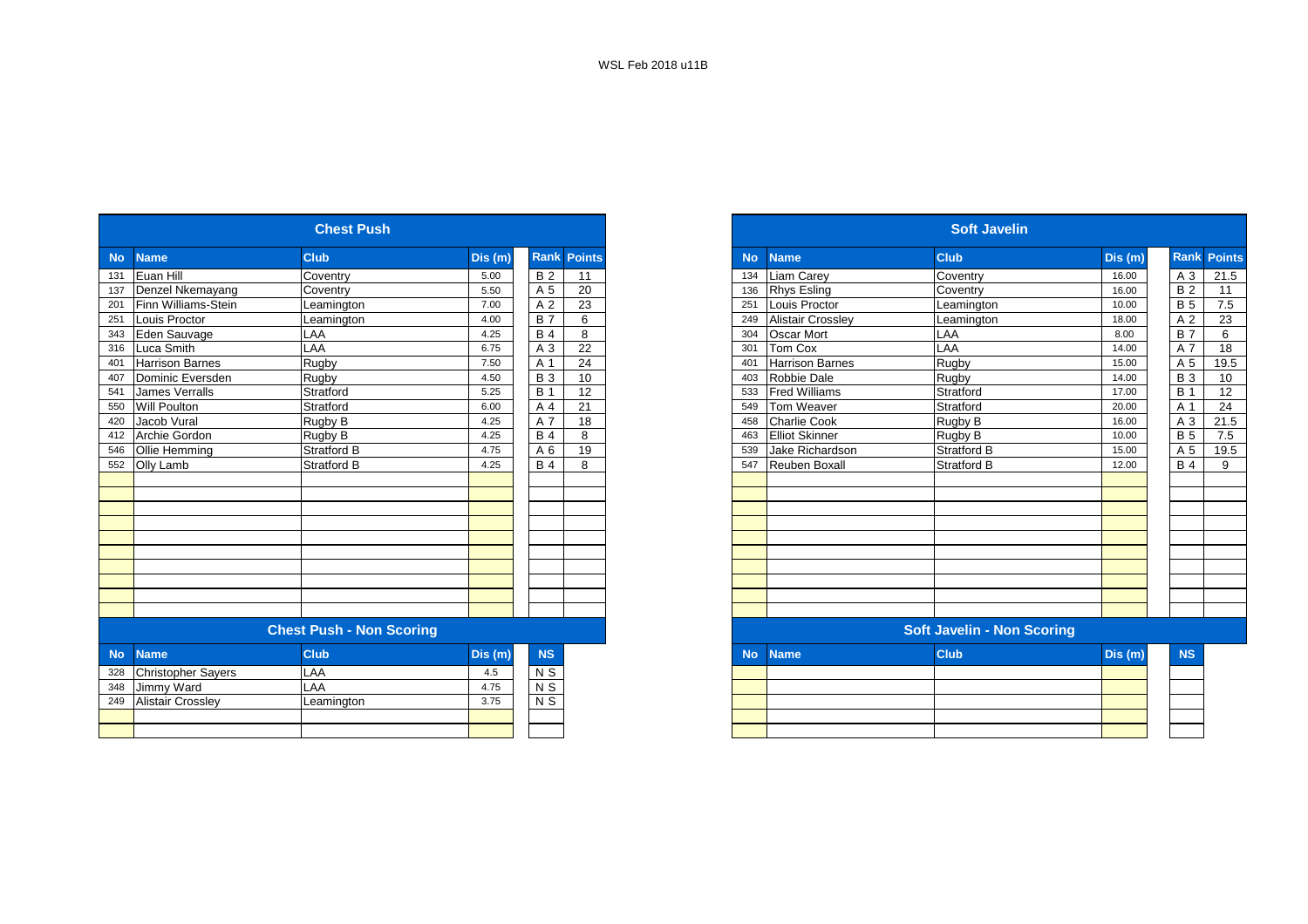## WSL Feb 2018 u11B

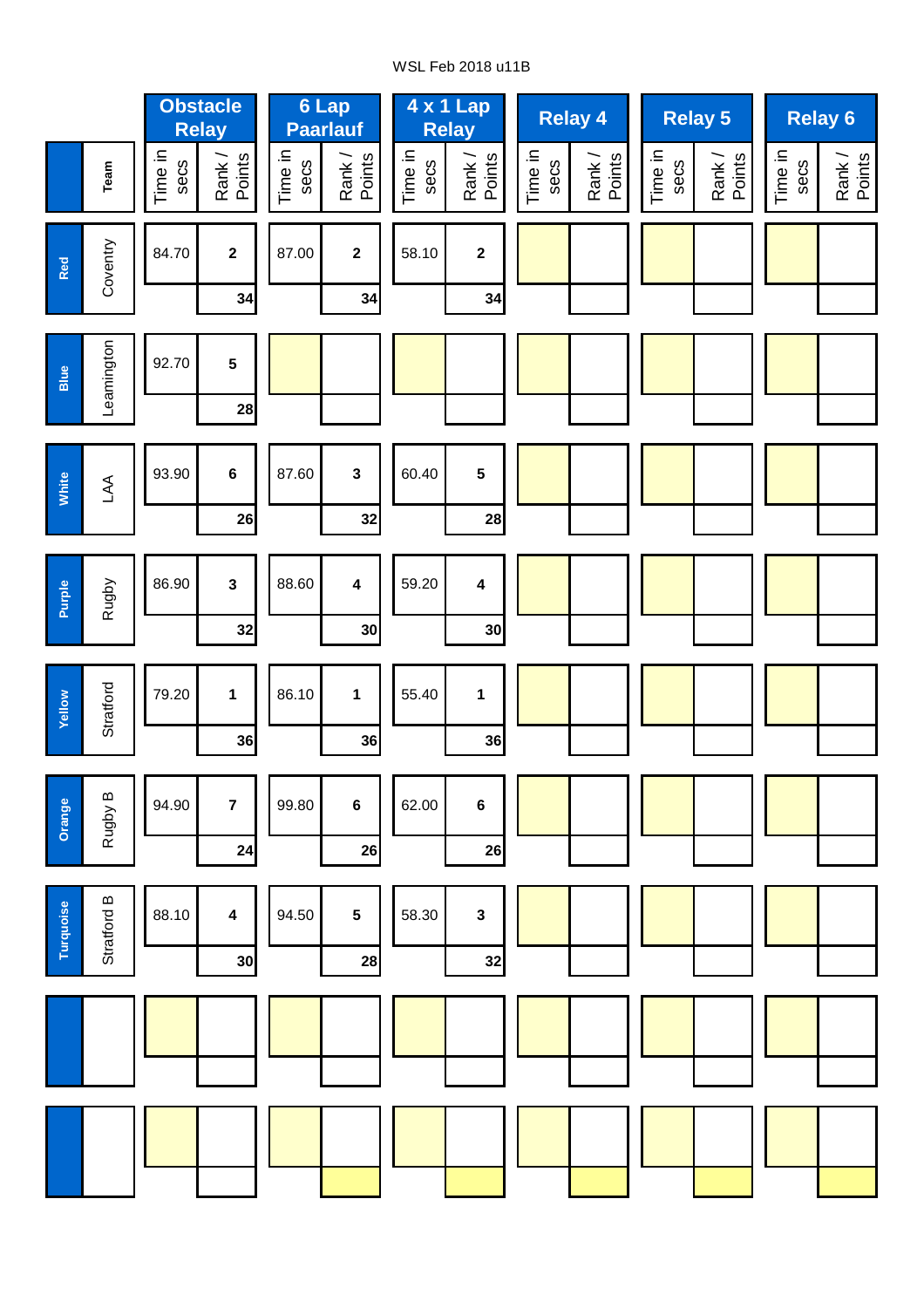|              |                   | 9 February 2018             | Red            | <b>Blue</b>    | White           | <b>Purple</b> | Yellow           | <b>Turquoise</b>   |                 |  |  |
|--------------|-------------------|-----------------------------|----------------|----------------|-----------------|---------------|------------------|--------------------|-----------------|--|--|
|              |                   | <b>Under 13 - Girls</b>     | Coventry       | Leamington     | LAA             | Rugby         | <b>Stratford</b> | <b>Stratford B</b> | Leamington<br>B |  |  |
|              |                   | 2 Lap Race                  | 34             | 33             | 21              |               | 35               | 27                 | 29              |  |  |
|              |                   | 4 Lap Race                  | 30             | 31             | 23              |               | 36               | 32                 | 19              |  |  |
| TRACK        | <b>Individual</b> | 6 Lap Race                  |                | 22             |                 |               | 24               | 23                 |                 |  |  |
|              |                   | <b>Obstacle Relay</b>       | 32             | 30             |                 |               | 36               | 34                 |                 |  |  |
|              | Relay             | 8 Lap Paarlauf              | 32             | 30             |                 |               | 36               | 34                 |                 |  |  |
|              |                   | 4 x 2 Lap Relay             | 34             | 32             |                 |               | 36               | 30                 | 28              |  |  |
|              |                   |                             |                |                |                 |               |                  |                    |                 |  |  |
|              |                   | <b>Speed Bounce</b>         | 31.5           | 36             | 19              |               | 32               | 32.5               | 28              |  |  |
|              |                   | <b>Standing Long Jump</b>   | 35             | 31.5           |                 |               | 34.5             | 30                 | 29              |  |  |
|              | Jumps             | <b>Vertical Jump</b>        | 36             | 30             |                 |               | 32               | 28                 | 34              |  |  |
| <b>FIELD</b> |                   | <b>Standing Triple Jump</b> | 28             | 36             | 20              |               | 34               | 31                 | 30              |  |  |
|              | <b>Throws</b>     | <b>Shot Put</b>             | 28             | 34             |                 |               | 36               | 31                 | 31              |  |  |
|              |                   | <b>Total</b>                | 320.5          | 345.5          | 83              |               | 371.5            | 332.5              | 228             |  |  |
|              |                   | <b>Overall Position</b>     | $\overline{4}$ | $\overline{2}$ | $6\phantom{1}6$ |               | $\blacksquare$   | $\mathbf{3}$       | 5 <sub>5</sub>  |  |  |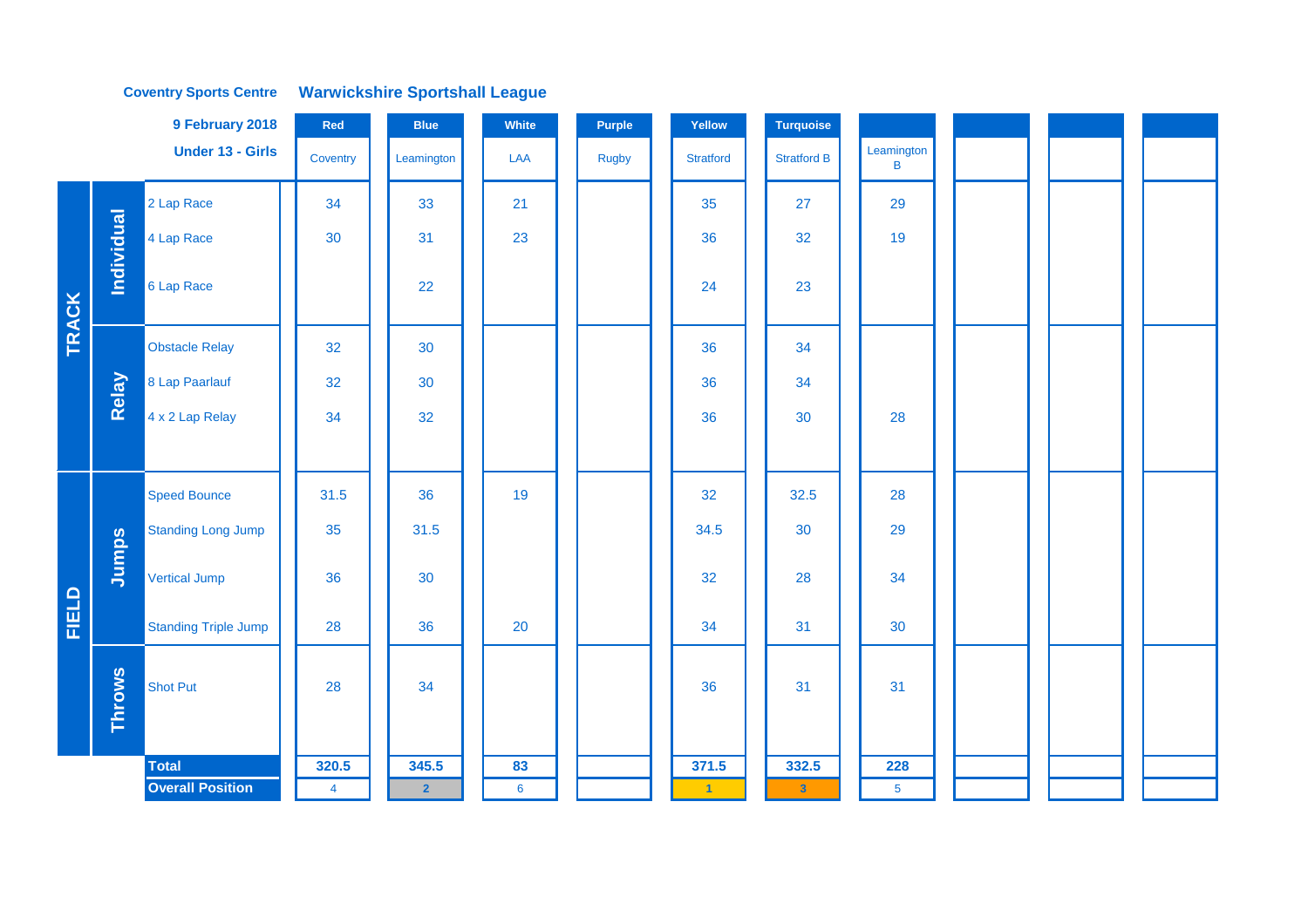| <b>Rank Points</b><br><b>Club</b><br><b>Time</b><br><b>Club</b><br><b>No</b><br><b>Name</b><br><b>Name</b><br><b>No</b><br>Stratford<br><b>Caitlin Buckley</b><br>Stratford<br>24<br>Sophie Ross<br>26.1<br>A 1<br>529<br>23<br>Robin Greenwood<br>A 2<br>Alex Spurway<br>LAA<br>26.4<br>Leamington<br>317<br><b>B</b> 1<br>12<br><b>Stratford B</b><br>26.9<br>Amelie Cate<br><b>Temi Lawal</b><br>Coventry<br>561<br>$\overline{21}$<br>Keira Smith<br>Coventry<br>LAA<br>A 4<br>27<br>115<br>Leamington B<br><b>Lauren Healy</b><br>A 5<br>20<br>Freya Dalrymple<br>27.2<br>Leamington<br>225<br><b>Hannah Curtis</b><br>30.4<br><b>B</b> 5<br>Megan Marsh<br><b>Stratford B</b><br>8<br>206<br>Leamington B<br>Stratford<br>A 3<br>26.6<br>22<br>Lucy Lane<br>Coventry<br>569<br>Jemma Hall<br>B <sub>2</sub><br>$\overline{11}$<br>Ella Bower<br>Stratford<br>27.6<br>229<br>Leamington<br><b>B3</b><br>Ella Watson<br>10<br><b>Beth Phillips</b><br>28.5<br><b>Stratford B</b><br>562<br>Leamington<br>Alyssa Croft<br>A 6<br>19<br>Shona Murray<br>Stratford B<br>29.2<br>121<br>Coventry<br>Alice Lim<br>Leamington B<br><b>B</b> 4<br>9<br>30 <sup>°</sup><br>2 Lap Race - Non Scoring<br><b>4 Lap Race - Non Scoring</b><br><b>Club</b><br><b>Time</b><br><b>NS</b><br><b>Club</b><br><b>Name</b><br><b>Name</b><br><b>No</b> | 4 Lap Race |                                 |
|-----------------------------------------------------------------------------------------------------------------------------------------------------------------------------------------------------------------------------------------------------------------------------------------------------------------------------------------------------------------------------------------------------------------------------------------------------------------------------------------------------------------------------------------------------------------------------------------------------------------------------------------------------------------------------------------------------------------------------------------------------------------------------------------------------------------------------------------------------------------------------------------------------------------------------------------------------------------------------------------------------------------------------------------------------------------------------------------------------------------------------------------------------------------------------------------------------------------------------------------------------------------------------------------------------------------------------------------|------------|---------------------------------|
| 524<br>207<br>119<br>317 Alex Spurway<br>219<br>527<br>117 Nora Szabo<br>576<br>253<br>560<br>226<br><b>No</b>                                                                                                                                                                                                                                                                                                                                                                                                                                                                                                                                                                                                                                                                                                                                                                                                                                                                                                                                                                                                                                                                                                                                                                                                                          |            | <b>Rank Poin</b><br><b>Time</b> |
|                                                                                                                                                                                                                                                                                                                                                                                                                                                                                                                                                                                                                                                                                                                                                                                                                                                                                                                                                                                                                                                                                                                                                                                                                                                                                                                                         |            | 58.6                            |
|                                                                                                                                                                                                                                                                                                                                                                                                                                                                                                                                                                                                                                                                                                                                                                                                                                                                                                                                                                                                                                                                                                                                                                                                                                                                                                                                         |            | 59.1                            |
|                                                                                                                                                                                                                                                                                                                                                                                                                                                                                                                                                                                                                                                                                                                                                                                                                                                                                                                                                                                                                                                                                                                                                                                                                                                                                                                                         |            | 65.2                            |
|                                                                                                                                                                                                                                                                                                                                                                                                                                                                                                                                                                                                                                                                                                                                                                                                                                                                                                                                                                                                                                                                                                                                                                                                                                                                                                                                         |            | 67.1                            |
|                                                                                                                                                                                                                                                                                                                                                                                                                                                                                                                                                                                                                                                                                                                                                                                                                                                                                                                                                                                                                                                                                                                                                                                                                                                                                                                                         |            | 69.1                            |
|                                                                                                                                                                                                                                                                                                                                                                                                                                                                                                                                                                                                                                                                                                                                                                                                                                                                                                                                                                                                                                                                                                                                                                                                                                                                                                                                         |            | 75.3                            |
|                                                                                                                                                                                                                                                                                                                                                                                                                                                                                                                                                                                                                                                                                                                                                                                                                                                                                                                                                                                                                                                                                                                                                                                                                                                                                                                                         |            | 59.6                            |
|                                                                                                                                                                                                                                                                                                                                                                                                                                                                                                                                                                                                                                                                                                                                                                                                                                                                                                                                                                                                                                                                                                                                                                                                                                                                                                                                         |            | 62.3                            |
|                                                                                                                                                                                                                                                                                                                                                                                                                                                                                                                                                                                                                                                                                                                                                                                                                                                                                                                                                                                                                                                                                                                                                                                                                                                                                                                                         |            | 63.8                            |
|                                                                                                                                                                                                                                                                                                                                                                                                                                                                                                                                                                                                                                                                                                                                                                                                                                                                                                                                                                                                                                                                                                                                                                                                                                                                                                                                         |            | 65.3                            |
|                                                                                                                                                                                                                                                                                                                                                                                                                                                                                                                                                                                                                                                                                                                                                                                                                                                                                                                                                                                                                                                                                                                                                                                                                                                                                                                                         |            |                                 |
|                                                                                                                                                                                                                                                                                                                                                                                                                                                                                                                                                                                                                                                                                                                                                                                                                                                                                                                                                                                                                                                                                                                                                                                                                                                                                                                                         |            |                                 |
|                                                                                                                                                                                                                                                                                                                                                                                                                                                                                                                                                                                                                                                                                                                                                                                                                                                                                                                                                                                                                                                                                                                                                                                                                                                                                                                                         |            |                                 |
|                                                                                                                                                                                                                                                                                                                                                                                                                                                                                                                                                                                                                                                                                                                                                                                                                                                                                                                                                                                                                                                                                                                                                                                                                                                                                                                                         |            |                                 |
|                                                                                                                                                                                                                                                                                                                                                                                                                                                                                                                                                                                                                                                                                                                                                                                                                                                                                                                                                                                                                                                                                                                                                                                                                                                                                                                                         |            |                                 |
|                                                                                                                                                                                                                                                                                                                                                                                                                                                                                                                                                                                                                                                                                                                                                                                                                                                                                                                                                                                                                                                                                                                                                                                                                                                                                                                                         |            |                                 |
|                                                                                                                                                                                                                                                                                                                                                                                                                                                                                                                                                                                                                                                                                                                                                                                                                                                                                                                                                                                                                                                                                                                                                                                                                                                                                                                                         |            | <b>Time</b>                     |
|                                                                                                                                                                                                                                                                                                                                                                                                                                                                                                                                                                                                                                                                                                                                                                                                                                                                                                                                                                                                                                                                                                                                                                                                                                                                                                                                         |            |                                 |
|                                                                                                                                                                                                                                                                                                                                                                                                                                                                                                                                                                                                                                                                                                                                                                                                                                                                                                                                                                                                                                                                                                                                                                                                                                                                                                                                         |            |                                 |
|                                                                                                                                                                                                                                                                                                                                                                                                                                                                                                                                                                                                                                                                                                                                                                                                                                                                                                                                                                                                                                                                                                                                                                                                                                                                                                                                         |            |                                 |
|                                                                                                                                                                                                                                                                                                                                                                                                                                                                                                                                                                                                                                                                                                                                                                                                                                                                                                                                                                                                                                                                                                                                                                                                                                                                                                                                         |            |                                 |

|                  |                        | 2 Lap Race               |             |                        |               |           |                      | <b>4 Lap Race</b>        |             |             |                 |
|------------------|------------------------|--------------------------|-------------|------------------------|---------------|-----------|----------------------|--------------------------|-------------|-------------|-----------------|
| No               | <b>Name</b>            | <b>Club</b>              | <b>Time</b> | <b>Rank</b>            | <b>Points</b> | <b>No</b> | <b>Name</b>          | <b>Club</b>              | <b>Time</b> | <b>Rank</b> | <b>Points</b>   |
| $\overline{524}$ | <b>Caitlin Buckley</b> | Stratford                | 26.1        | A 1                    | 24            | 529       | Sophie Ross          | Stratford                | 58.6        | A 1         | 24              |
| 207              | Robin Greenwood        | Leamington               | 26.4        | A 2                    | 23            | 317       | Alex Spurway         | LAA                      | 59.1        | A 2         | $\overline{23}$ |
| 119              | <b>Temi Lawal</b>      | Coventry                 | 26.9        | <b>B</b> 1             | 12            | 561       | Amelie Cate          | <b>Stratford B</b>       | 65.2        | <b>B2</b>   | 11              |
| 317              | Alex Spurway           | LAA                      | 27          | A 4                    | 21            | 115       | Keira Smith          | Coventry                 | 67.1        | <b>B</b> 3  | 10              |
| 219              | <b>Lauren Healy</b>    | Leamington B             | 27.2        | A 5                    | 20            | 225       | Freya Dalrymple      | Leamington               | 69.1        | <b>B4</b>   | 9               |
| 527              | Hannah Curtis          | Stratford B              | 30.4        | <b>B</b> 5             | 8             | 206       | Megan Marsh          | Leamington B             | 75.3        | A 6         | 19              |
|                  |                        |                          |             |                        |               |           |                      |                          |             |             |                 |
| 117              | Nora Szabo             | Coventry                 | 26.6        | A 3<br>$\overline{B2}$ | 22            | 569       | Lucy Lane            | <b>Stratford</b>         | 59.6        | <b>B</b> 1  | 12              |
| 576              | Jemma Hall             | Stratford                | 27.6        |                        | 11            | 229       | Ella Bower           | Leamington               | 62.3        | A 3         | 22              |
| 253              | <b>Ella Watson</b>     | Leamington               | 28.5        | <b>B</b> 3             | 10            | 562       | <b>Beth Phillips</b> | <b>Stratford B</b>       | 63.8        | A 4         | $\overline{21}$ |
| 560              | Alyssa Croft           | <b>Stratford B</b>       | 29.2        | A 6                    | 19            | 121       | Shona Murray         | Coventry                 | 65.3        | A 5         | 20              |
| 226              | Alice Lim              | Leamington B             | 30          | <b>B</b> 4             | 9             |           |                      |                          |             |             |                 |
|                  |                        |                          |             |                        |               |           |                      |                          |             |             |                 |
|                  |                        |                          |             |                        |               |           |                      |                          |             |             |                 |
|                  |                        |                          |             |                        |               |           |                      |                          |             |             |                 |
|                  |                        |                          |             |                        |               |           |                      |                          |             |             |                 |
|                  |                        |                          |             |                        |               |           |                      |                          |             |             |                 |
|                  |                        |                          |             |                        |               |           |                      |                          |             |             |                 |
|                  |                        |                          |             |                        |               |           |                      |                          |             |             |                 |
|                  |                        |                          |             |                        |               |           |                      |                          |             |             |                 |
|                  |                        |                          |             |                        |               |           |                      |                          |             |             |                 |
|                  |                        |                          |             |                        |               |           |                      |                          |             |             |                 |
|                  |                        |                          |             |                        |               |           |                      |                          |             |             |                 |
|                  |                        | 2 Lap Race - Non Scoring |             |                        |               |           |                      | 4 Lap Race - Non Scoring |             |             |                 |
| <b>No</b>        | <b>Name</b>            | <b>Club</b>              | <b>Time</b> | <b>NS</b>              |               | <b>No</b> | <b>Name</b>          | <b>Club</b>              | <b>Time</b> | <b>NS</b>   |                 |
|                  |                        |                          |             |                        |               |           |                      |                          |             |             |                 |

| the contract of the contract of the contract of the contract of the contract of the contract of |  |  |
|-------------------------------------------------------------------------------------------------|--|--|
|                                                                                                 |  |  |
|                                                                                                 |  |  |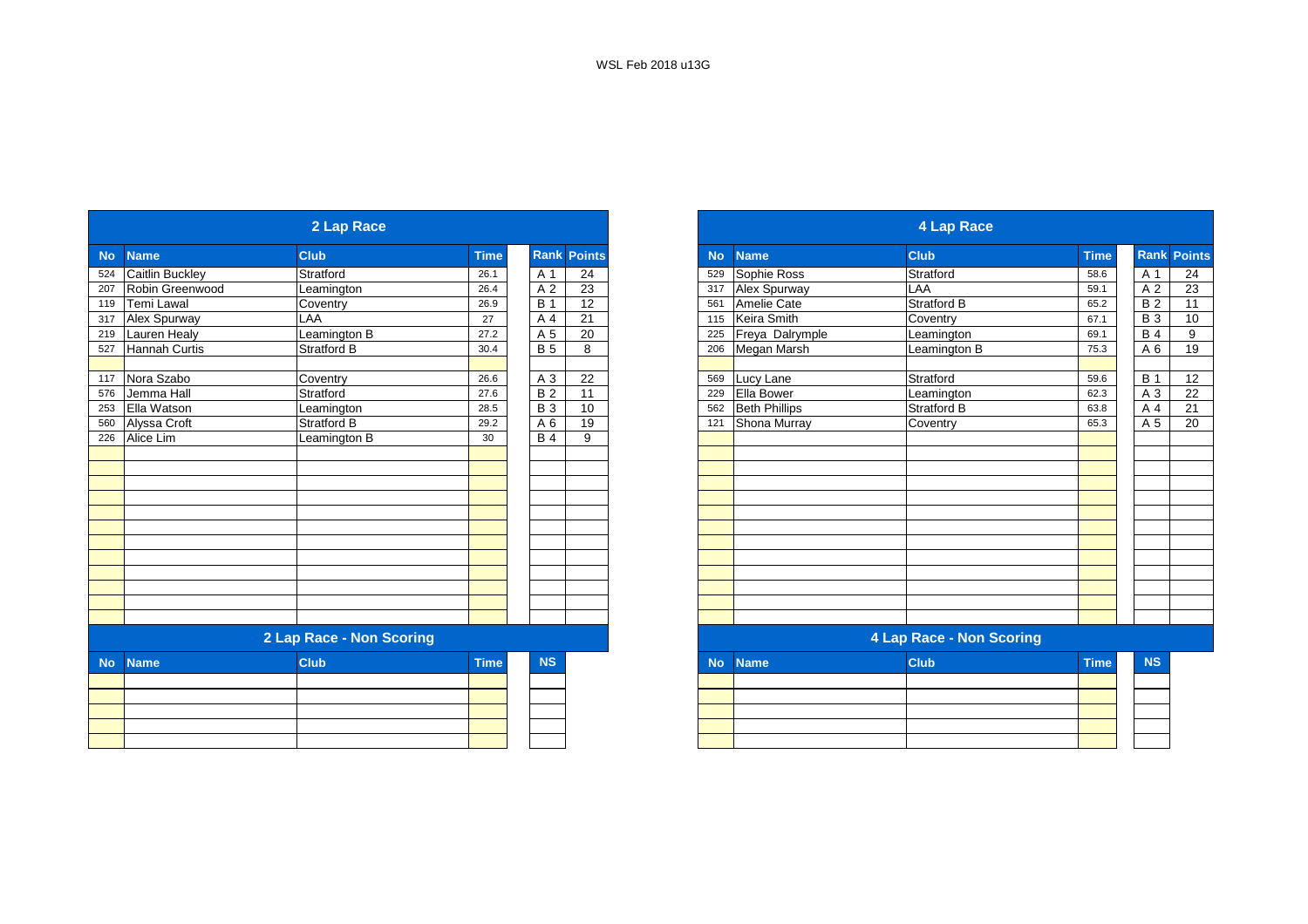|           |                      | <b>6 Lap Race</b>               |             |           |                    |
|-----------|----------------------|---------------------------------|-------------|-----------|--------------------|
| <b>No</b> | <b>Name</b>          | <b>Club</b>                     | <b>Time</b> |           | <b>Rank Points</b> |
| 526       | <b>Tullah Searle</b> | Stratford                       | 95          | A 1       | 24                 |
| 572       | Sophie Smart         | Stratford B                     | 96.2        | A 2       | 23                 |
| 255       | Annabel Satchell     | Leamington                      | 1089        | A 3       | $\overline{22}$    |
|           |                      |                                 |             |           |                    |
|           |                      |                                 |             |           |                    |
|           |                      |                                 |             |           |                    |
|           |                      |                                 |             |           |                    |
|           |                      |                                 |             |           |                    |
|           |                      |                                 |             |           |                    |
|           |                      |                                 |             |           |                    |
|           |                      |                                 |             |           |                    |
|           |                      |                                 |             |           |                    |
|           |                      |                                 |             |           |                    |
|           |                      |                                 |             |           |                    |
|           |                      |                                 |             |           |                    |
|           |                      |                                 |             |           |                    |
|           |                      | <b>6 Lap Race - Non Scoring</b> |             |           |                    |
| <b>No</b> | <b>Name</b>          | <b>Club</b>                     | <b>Time</b> | <b>NS</b> |                    |
|           |                      |                                 |             |           |                    |
|           |                      |                                 |             |           |                    |
|           |                      |                                 |             |           |                    |
|           |                      |                                 |             |           |                    |
|           |                      |                                 |             |           |                    |
|           |                      |                                 |             |           |                    |

|           |                                                           | <b>6 Lap Race</b>               |             |           |                    |
|-----------|-----------------------------------------------------------|---------------------------------|-------------|-----------|--------------------|
|           | <b>Name</b>                                               | <b>Club</b>                     | <b>Time</b> |           | <b>Rank Points</b> |
|           | Tullah Searle                                             | Stratford                       | 95          | A 1       | 24                 |
|           |                                                           | Stratford B                     | 96.2        | A 2       | 23                 |
|           | 572 Sophie Smart<br>255 Annabel Satch<br>Annabel Satchell | Leamington                      | 1089        | $A_3$     | 22                 |
|           |                                                           |                                 |             |           |                    |
|           |                                                           |                                 |             |           |                    |
|           |                                                           |                                 |             |           |                    |
|           |                                                           |                                 |             |           |                    |
|           |                                                           |                                 |             |           |                    |
|           |                                                           |                                 |             |           |                    |
|           |                                                           |                                 |             |           |                    |
|           |                                                           |                                 |             |           |                    |
|           |                                                           |                                 |             |           |                    |
|           |                                                           |                                 |             |           |                    |
|           |                                                           |                                 |             |           |                    |
|           |                                                           |                                 |             |           |                    |
|           |                                                           | <b>6 Lap Race - Non Scoring</b> |             |           |                    |
| <b>No</b> | <b>Name</b>                                               | <b>Club</b>                     | <b>Time</b> | <b>NS</b> |                    |
|           |                                                           |                                 |             |           |                    |
|           |                                                           |                                 |             |           |                    |
|           |                                                           |                                 |             |           |                    |
|           |                                                           |                                 |             |           |                    |
|           |                                                           |                                 |             |           |                    |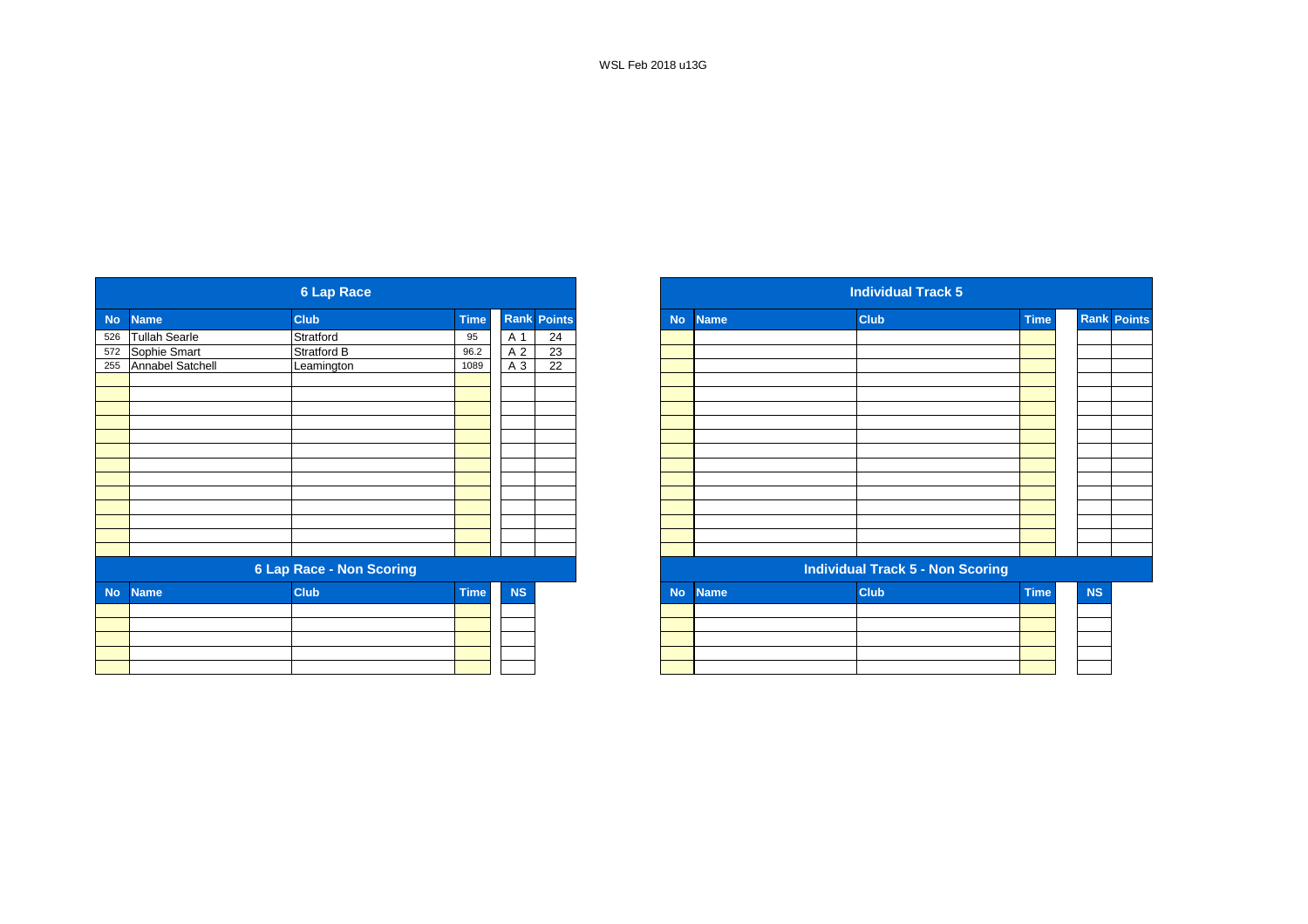|           |                      | <b>Speed Bounce</b>               |                |                |                    |           |                        | <b>Standing Long Jump</b>               |                        |
|-----------|----------------------|-----------------------------------|----------------|----------------|--------------------|-----------|------------------------|-----------------------------------------|------------------------|
| <b>No</b> | <b>Name</b>          | <b>Club</b>                       | <b>Bounces</b> |                | <b>Rank Points</b> | <b>No</b> | <b>Name</b>            | <b>Club</b>                             | <b>Distance</b><br>(m) |
| 112       | Emma Jackson         | Coventry                          | 65             | <b>B2</b>      | 10.5               | 119       | <b>Temi Lawal</b>      | Coventry                                | 2.22                   |
| 118       | Rhianna O'Connor     | Coventry                          | 66             | A 4            | 21                 | 117       | Nora Szabo             | Coventry                                | 1.78                   |
| 207       | Robin Greenwood      | Leamington                        | 70             | <b>B</b> 1     | $\overline{12}$    | 253       | Ella Watson            | Leamington                              | 1.59                   |
| 232       | <b>Isla Prince</b>   | Leamington                        | 74             | A 1            | 24                 | 229       | Ella Bower             | Leamington                              | 2.04                   |
| 317       | Alex Spurway         | LAA                               | 62             | A 6            | 19                 | 529       | Sophie Ross            | Stratford                               | 2.04                   |
| 569       | Lucy Lane            | Stratford                         | 64             | <b>B4</b>      | 9                  | 576       | Jemma Hall             | Stratford                               | 1.98                   |
| 576       | Jemma Hall           | Stratford                         | 71             | A <sub>2</sub> | 23                 | 560       | Alyssa Croft           | <b>Stratford B</b>                      | 1.74                   |
| 527       | <b>Hannah Curtis</b> | <b>Stratford B</b>                | 65             | <b>B2</b>      | 10.5               | 572       | Sophie Smart           | <b>Stratford B</b>                      | 1.68                   |
| 563       | <b>Ella Baxter</b>   | Stratford B                       | 70             | A 3            | 22                 | 230       | <b>Isobel McArthur</b> | Leamington B                            | 1.58                   |
| 226       | Alice Lim            | Leamington B                      | 63             | A 5            | 20                 | 219       | Lauren Healy           | Leamington B                            | 2.01                   |
| 206       | Megan Marsh          | Leamington B                      | 57             | <b>B</b> 5     | 8                  |           |                        |                                         |                        |
|           |                      |                                   |                |                |                    |           |                        |                                         |                        |
|           |                      |                                   |                |                |                    |           |                        |                                         |                        |
|           |                      |                                   |                |                |                    |           |                        |                                         |                        |
|           |                      |                                   |                |                |                    |           |                        |                                         |                        |
|           |                      |                                   |                |                |                    |           |                        |                                         |                        |
|           |                      |                                   |                |                |                    |           |                        |                                         |                        |
|           |                      |                                   |                |                |                    |           |                        |                                         |                        |
|           |                      |                                   |                |                |                    |           |                        |                                         |                        |
|           |                      |                                   |                |                |                    |           |                        |                                         |                        |
|           |                      |                                   |                |                |                    |           |                        |                                         |                        |
|           |                      |                                   |                |                |                    |           |                        |                                         |                        |
|           |                      |                                   |                |                |                    |           |                        |                                         |                        |
|           |                      |                                   |                |                |                    |           |                        |                                         |                        |
|           |                      | <b>Speed Bounce - Non Scoring</b> |                |                |                    |           |                        | <b>Standing Long Jump - Non Scoring</b> |                        |
| <b>No</b> | <b>Name</b>          | <b>Club</b>                       | <b>Bounces</b> | <b>NS</b>      |                    | <b>No</b> | <b>Name</b>            | <b>Club</b>                             | <b>Distance</b><br>(m) |
| 255       | Annabel Satchell     | Leamington                        | 66             | N <sub>S</sub> |                    | 206       | Megan Marsh            | Leamington B                            | 1.54                   |
|           |                      |                                   |                |                |                    | 232       | <b>Isla Prince</b>     | Leamington                              | 1.52                   |
|           |                      |                                   |                |                |                    | 208       | Charlotte Aghoghogbe   | Leamington                              | 1.66                   |
|           |                      |                                   |                |                |                    |           |                        |                                         |                        |
|           |                      |                                   |                |                |                    |           |                        |                                         |                        |

|            |                      | <b>Speed Bounce</b>               |                |                |               |           |                        | <b>Standing Long Jump</b>               |                        |                    |  |
|------------|----------------------|-----------------------------------|----------------|----------------|---------------|-----------|------------------------|-----------------------------------------|------------------------|--------------------|--|
| <b>No</b>  | <b>Name</b>          | <b>Club</b>                       | <b>Bounces</b> | <b>Rank</b>    | <b>Points</b> | <b>No</b> | <b>Name</b>            | <b>Club</b>                             | <b>Distance</b><br>(m) | <b>Rank Points</b> |  |
| 112        | Emma Jackson         | Coventry                          | 65             | <b>B2</b>      | 10.5          | 119       | <b>Temi Lawal</b>      | Coventry                                | 2.22                   | A 1                |  |
| 118        | Rhianna O'Connor     | Coventry                          | 66             | A 4            | 21            | 117       | Nora Szabo             | Coventry                                | 1.78                   | <b>B2</b>          |  |
| 207        | Robin Greenwood      | _eamington                        | 70             | <b>B</b> 1     | 12            | 253       | Ella Watson            | Leamington                              | 1.59                   | <b>B</b> 4         |  |
| 232        | <b>Isla Prince</b>   | Leamington                        | 74             | A 1            | 24            | 229       | Ella Bower             | Leamington                              | 2.04                   | A 2                |  |
| 317        | Alex Spurway         | LAA                               | 62             | A 6            | 19            | 529       | Sophie Ross            | Stratford                               | 2.04                   | A 2                |  |
| 569<br>576 | Lucy Lane            | Stratford                         | 64             | <b>B4</b>      | 9             | 576       | Jemma Hall             | Stratford                               | 1.98                   | <b>B</b> 1         |  |
|            | Jemma Hall           | Stratford                         | 71             | A <sub>2</sub> | 23            | 560       | Alyssa Croft           | <b>Stratford B</b>                      | 1.74                   | A 5                |  |
|            | <b>Hannah Curtis</b> | <b>Stratford B</b>                | 65             | <b>B2</b>      | 10.5          | 572       | Sophie Smart           | <b>Stratford B</b>                      | 1.68                   | <b>B</b> 3         |  |
| 563        | Ella Baxter          | Stratford B                       | 70             | A 3            | 22            | 230       | <b>Isobel McArthur</b> | Leamington B                            | 1.58                   | <b>B</b> 5         |  |
| 226        | Alice Lim            | Leamington B                      | 63             | A 5            | 20            | 219       | <b>Lauren Healy</b>    | Leamington B                            | 2.01                   | A 4                |  |
| 206        | Megan Marsh          | Leamington B                      | 57             | <b>B</b> 5     | 8             |           |                        |                                         |                        |                    |  |
|            |                      |                                   |                |                |               |           |                        |                                         |                        |                    |  |
|            |                      |                                   |                |                |               |           |                        |                                         |                        |                    |  |
|            |                      |                                   |                |                |               |           |                        |                                         |                        |                    |  |
|            |                      |                                   |                |                |               |           |                        |                                         |                        |                    |  |
|            |                      |                                   |                |                |               |           |                        |                                         |                        |                    |  |
|            |                      |                                   |                |                |               |           |                        |                                         |                        |                    |  |
|            |                      |                                   |                |                |               |           |                        |                                         |                        |                    |  |
|            |                      |                                   |                |                |               |           |                        |                                         |                        |                    |  |
|            |                      |                                   |                |                |               |           |                        |                                         |                        |                    |  |
|            |                      |                                   |                |                |               |           |                        |                                         |                        |                    |  |
|            |                      |                                   |                |                |               |           |                        |                                         |                        |                    |  |
|            |                      |                                   |                |                |               |           |                        |                                         |                        |                    |  |
|            |                      |                                   |                |                |               |           |                        |                                         |                        |                    |  |
|            |                      | <b>Speed Bounce - Non Scoring</b> |                |                |               |           |                        | <b>Standing Long Jump - Non Scoring</b> |                        |                    |  |
| <b>No</b>  | <b>Name</b>          | <b>Club</b>                       | <b>Bounces</b> | <b>NS</b>      |               | <b>No</b> | <b>Name</b>            | <b>Club</b>                             | <b>Distance</b><br>(m) | <b>NS</b>          |  |
| 255        | Annabel Satchell     | Leamington                        | 66             | N <sub>S</sub> |               | 206       | Megan Marsh            | Leamington B                            | 1.54                   | N S                |  |
|            |                      |                                   |                |                |               | 232       | <b>Isla Prince</b>     | Leamington                              | 1.52                   | $\overline{N}$     |  |
|            |                      |                                   |                |                |               | 208       | Charlotte Aghoghogbe   | Leamington                              | 1.66                   | $N$ S              |  |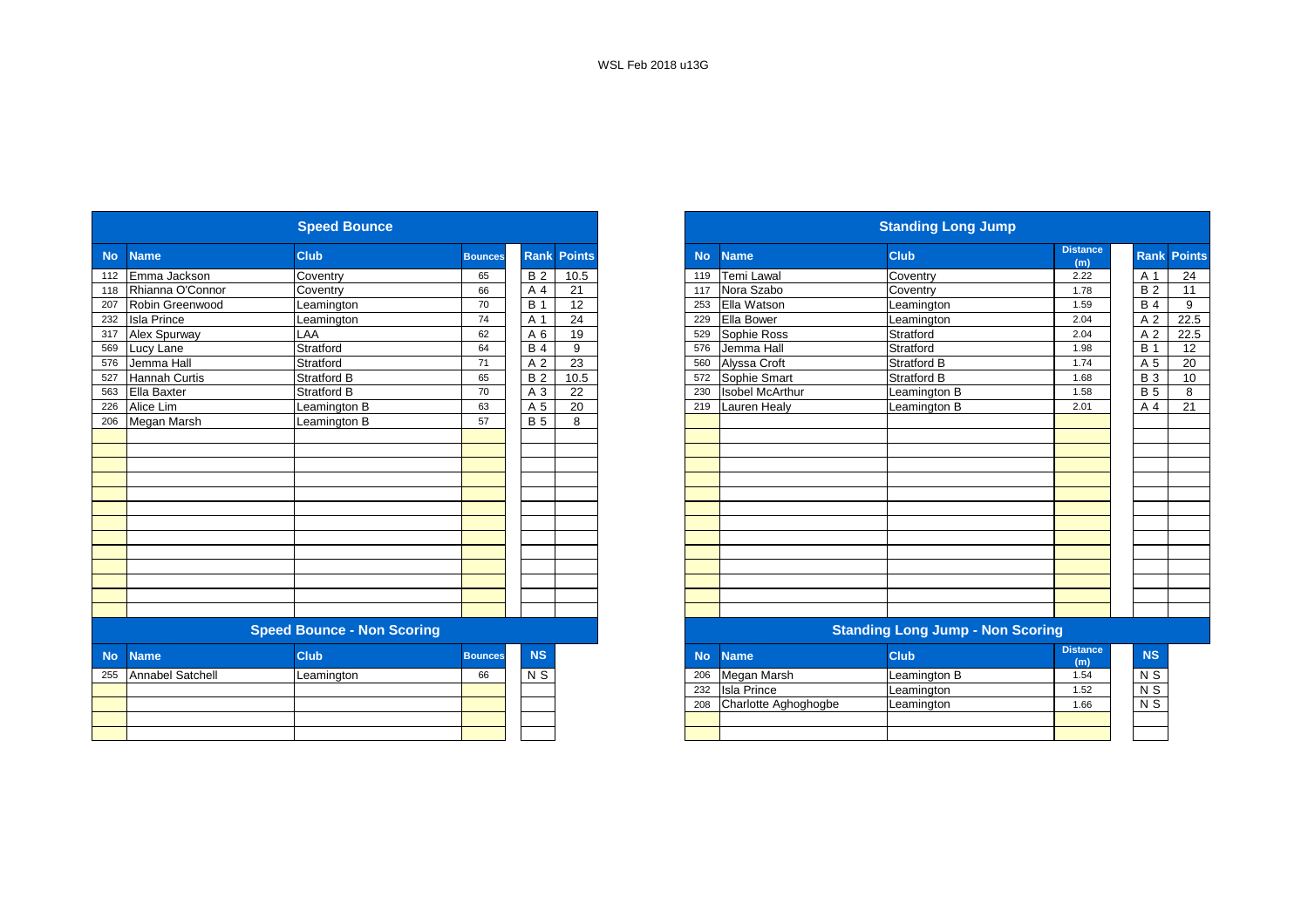|           |                        | <b>Vertical Jump</b>               |                         |                           |                    |
|-----------|------------------------|------------------------------------|-------------------------|---------------------------|--------------------|
| <b>No</b> | <b>Name</b>            | <b>Club</b>                        | <b>Distance</b><br>(cm) |                           | <b>Rank Points</b> |
| 118       | Rhianna O'Connor       | Coventry                           | 49                      | <b>B</b> 1                | 12                 |
| 119       | <b>Temi Lawal</b>      | Coventry                           | 60                      | A 1                       | 24                 |
| 229       | Ella Bower             | Leamington                         | 47                      | A 4                       | 21                 |
| 225       | Freya Dalrymple        | Leamington                         | 43                      | <b>B</b> 4                | 9                  |
| 565       | Hannah McCallum        | Stratford                          | 45                      | <b>B</b> 3                | 10                 |
| 564       | <b>Emily Cresswell</b> | Stratford                          | 50                      | A 3                       | 22                 |
| 572       | Sophie Smart           | Stratford B                        | 43                      | A 5                       | 20                 |
| 573       | Evie Savage            | Stratford B                        | 41                      | <b>B</b> 5                | 8                  |
| 219       | Lauren Healy           | Leamington B                       | 51                      | A <sub>2</sub>            | 23                 |
| 230       | <b>Isobel McArthur</b> | Leamington B                       | 46                      | B <sub>2</sub>            | 11                 |
|           |                        |                                    |                         |                           |                    |
|           |                        |                                    |                         |                           |                    |
|           |                        |                                    |                         |                           |                    |
|           |                        |                                    |                         |                           |                    |
|           |                        |                                    |                         |                           |                    |
|           |                        |                                    |                         |                           |                    |
|           |                        |                                    |                         |                           |                    |
|           |                        |                                    |                         |                           |                    |
|           |                        |                                    |                         |                           |                    |
|           |                        |                                    |                         |                           |                    |
|           |                        |                                    |                         |                           |                    |
|           |                        |                                    |                         |                           |                    |
|           |                        |                                    |                         |                           |                    |
|           |                        |                                    |                         |                           |                    |
|           |                        | <b>Vertical Jump - Non Scoring</b> |                         |                           |                    |
| <b>No</b> | <b>Name</b>            | Club                               | <b>Distance</b><br>(cm) | <b>NS</b>                 |                    |
| 207       | Robin Greenwood        | Leamington                         | 43                      | N <sub>S</sub>            |                    |
| 253       | Ella Watson            | Leamington                         | 35                      | $\overline{\mathsf{N}}$ S |                    |
|           |                        |                                    |                         |                           |                    |
|           |                        |                                    |                         |                           |                    |
|           |                        |                                    |                         |                           |                    |

|                  |                        | <b>Vertical Jump</b>               |                         |                 |                    |
|------------------|------------------------|------------------------------------|-------------------------|-----------------|--------------------|
| <b>No</b>        | <b>Name</b>            | <b>Club</b>                        | <b>Distance</b><br>(cm) |                 | <b>Rank Points</b> |
|                  | Rhianna O'Connor       | Coventry                           | 49                      | <b>B</b> 1      | 12                 |
|                  | Temi Lawal             | Coventry                           | 60                      | $A^{\prime}$    | 24                 |
|                  | <b>Ella Bower</b>      | Leamington                         | 47                      | A 4             | 21                 |
|                  | Freya Dalrymple        | Leamington                         | 43                      | <b>B</b> 4      | 9                  |
|                  | Hannah McCallum        | Stratford                          | 45                      | $\overline{B}3$ | 10                 |
|                  | <b>Emily Cresswell</b> | Stratford                          | 50                      | A 3             | 22                 |
|                  | 572 Sophie Smart       | <b>Stratford B</b>                 | 43                      | A 5             | 20                 |
|                  | 573 Evie Savage        | <b>Stratford B</b>                 | 41                      | <b>B</b> 5      | 8                  |
|                  | 219 Lauren Healy       | Leamington B                       | 51                      | A 2             | $\overline{23}$    |
|                  | <b>Isobel McArthur</b> | eamington B                        | 46                      | <b>B2</b>       | 11                 |
|                  |                        |                                    |                         |                 |                    |
|                  |                        |                                    |                         |                 |                    |
|                  |                        |                                    |                         |                 |                    |
|                  |                        |                                    |                         |                 |                    |
|                  |                        |                                    |                         |                 |                    |
|                  |                        |                                    |                         |                 |                    |
|                  |                        |                                    |                         |                 |                    |
|                  |                        |                                    |                         |                 |                    |
|                  |                        |                                    |                         |                 |                    |
|                  |                        |                                    |                         |                 |                    |
|                  |                        |                                    |                         |                 |                    |
|                  |                        |                                    |                         |                 |                    |
|                  |                        |                                    |                         |                 |                    |
|                  |                        |                                    |                         |                 |                    |
|                  |                        | <b>Vertical Jump - Non Scoring</b> |                         |                 |                    |
|                  | <b>Name</b>            | <b>Club</b>                        | <b>Distance</b><br>(cm) | <b>NS</b>       |                    |
| $\overline{207}$ | Robin Greenwood        | Leamington                         | 43                      | N S             |                    |
|                  | 253 Ella Watson        | Leamington                         | 35                      | $N$ S           |                    |
|                  |                        |                                    |                         |                 |                    |
|                  |                        |                                    |                         |                 |                    |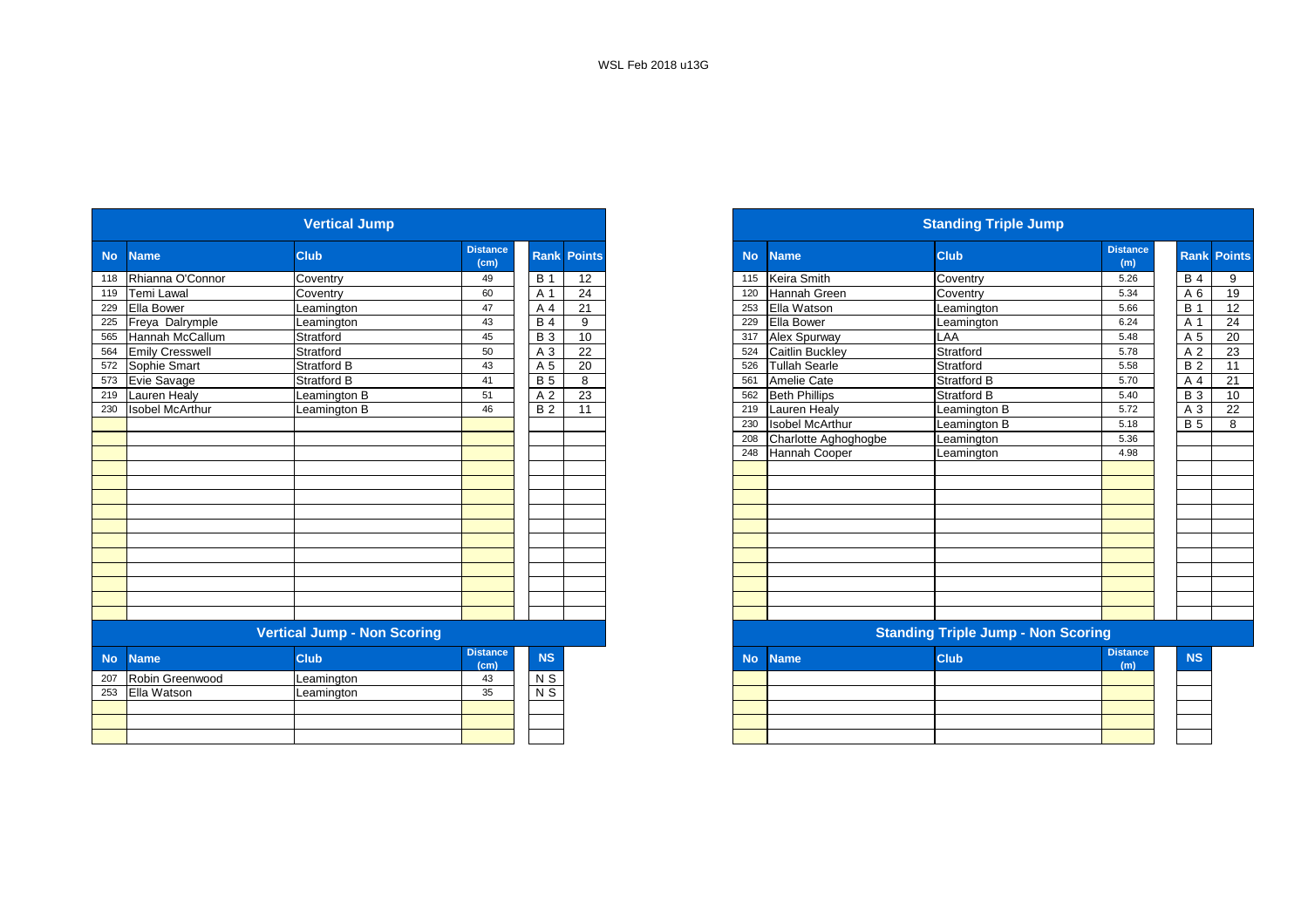|           |                        | <b>Shot Put</b>               |         |                |                         |           |             | <b>Soft Javelin</b>               |         |
|-----------|------------------------|-------------------------------|---------|----------------|-------------------------|-----------|-------------|-----------------------------------|---------|
| <b>No</b> | <b>Name</b>            | <b>Club</b>                   | Dis(m)  |                | <b>Rank Points</b>      | <b>No</b> | <b>Name</b> | <b>Club</b>                       | Dis (m) |
| 116       | Monica Davidson        | Coventry                      | 4.99    | A 5            | 20                      |           |             |                                   |         |
| 121       | Shona Murray           | Coventry                      | 3.90    | $\overline{B}$ | $\overline{\mathbf{8}}$ |           |             |                                   |         |
| 207       | Robin Greenwood        | Leamington                    | 6.07    | <b>B2</b>      | 11                      |           |             |                                   |         |
| 225       | Freya Dalrymple        | Leamington                    | 6.12    | A 2            | 23                      |           |             |                                   |         |
| 529       | Sophie Ross            | Stratford                     | 7.10    | A 1            | $\overline{24}$         |           |             |                                   |         |
| 564       | <b>Emily Cresswell</b> | Stratford                     | 6.41    | <b>B</b> 1     | $\overline{12}$         |           |             |                                   |         |
| 562       | <b>Beth Phillips</b>   | Stratford B                   | 5.49    | A 4            | 21                      |           |             |                                   |         |
| 573       | Evie Savage            | Stratford B                   | 5.25    | <b>B3</b>      | 10                      |           |             |                                   |         |
| 206       | Megan Marsh            | Leamington B                  | 5.50    | $A_3$          | 22                      |           |             |                                   |         |
| 226       | Alice Lim              | Leamington B                  | 4.59    | <b>B4</b>      | $\overline{9}$          |           |             |                                   |         |
|           |                        |                               |         |                |                         |           |             |                                   |         |
|           |                        |                               |         |                |                         |           |             |                                   |         |
|           |                        |                               |         |                |                         |           |             |                                   |         |
|           |                        |                               |         |                |                         |           |             |                                   |         |
|           |                        |                               |         |                |                         |           |             |                                   |         |
|           |                        |                               |         |                |                         |           |             |                                   |         |
|           |                        |                               |         |                |                         |           |             |                                   |         |
|           |                        |                               |         |                |                         |           |             |                                   |         |
|           |                        |                               |         |                |                         |           |             |                                   |         |
|           |                        |                               |         |                |                         |           |             |                                   |         |
|           |                        |                               |         |                |                         |           |             |                                   |         |
|           |                        |                               |         |                |                         |           |             |                                   |         |
|           |                        |                               |         |                |                         |           |             |                                   |         |
|           |                        |                               |         |                |                         |           |             |                                   |         |
|           |                        | <b>Shot Put - Non Scoring</b> |         |                |                         |           |             | <b>Soft Javelin - Non Scoring</b> |         |
| <b>No</b> | <b>Name</b>            | Club                          | Dis (m) | NS             |                         | <b>No</b> | <b>Name</b> | <b>Club</b>                       | Dis (m) |
| 248       | Hannah Cooper          | Leamington                    | 5.23    | $N$ S          |                         |           |             |                                   |         |
|           |                        |                               |         |                |                         |           |             |                                   |         |
|           |                        |                               |         |                |                         |           |             |                                   |         |
|           |                        |                               |         |                |                         |           |             |                                   |         |
|           |                        |                               |         |                |                         |           |             |                                   |         |

|            |                        | <b>Shot Put</b>               |        |                 |                    |
|------------|------------------------|-------------------------------|--------|-----------------|--------------------|
| <b>No</b>  | <b>Name</b>            | <b>Club</b>                   | Dis(m) |                 | <b>Rank Points</b> |
| 116        | Monica Davidson        | Coventry                      | 4.99   | A 5             | 20                 |
| 121        | Shona Murray           | Coventry                      | 3.90   | $\overline{B}$  | 8                  |
| 207        | Robin Greenwood        | Leamington                    | 6.07   | B <sub>2</sub>  | 11                 |
| 225        | Freya Dalrymple        | Leamington                    | 6.12   | A 2             | 23                 |
| 529        | Sophie Ross            | Stratford                     | 7.10   | A 1             | 24                 |
| 564        | <b>Emily Cresswell</b> | Stratford                     | 6.41   | <b>B</b> 1      | 12                 |
|            | <b>Beth Phillips</b>   | <b>Stratford B</b>            | 5.49   | A 4             | 21                 |
| 562<br>573 | Evie Savage            | <b>Stratford B</b>            | 5.25   | $\overline{B}3$ | 10                 |
| 206<br>226 | Megan Marsh            | Leamington B                  | 5.50   | A 3             | 22                 |
|            | Alice Lim              | Leamington B                  | 4.59   | <b>B4</b>       | 9                  |
|            |                        |                               |        |                 |                    |
|            |                        |                               |        |                 |                    |
|            |                        |                               |        |                 |                    |
|            |                        |                               |        |                 |                    |
|            |                        |                               |        |                 |                    |
|            |                        |                               |        |                 |                    |
|            |                        |                               |        |                 |                    |
|            |                        |                               |        |                 |                    |
|            |                        |                               |        |                 |                    |
|            |                        |                               |        |                 |                    |
|            |                        |                               |        |                 |                    |
|            |                        |                               |        |                 |                    |
|            |                        |                               |        |                 |                    |
|            |                        |                               |        |                 |                    |
|            |                        | <b>Shot Put - Non Scoring</b> |        |                 |                    |
| <b>No</b>  | <b>Name</b>            | <b>Club</b>                   | Dis(m) | NS              |                    |
| 248        | Hannah Cooper          | Leamington                    | 5.23   | $N$ S           |                    |
|            |                        |                               |        |                 |                    |
|            |                        |                               |        |                 |                    |
|            |                        |                               |        |                 |                    |
|            |                        |                               |        |                 |                    |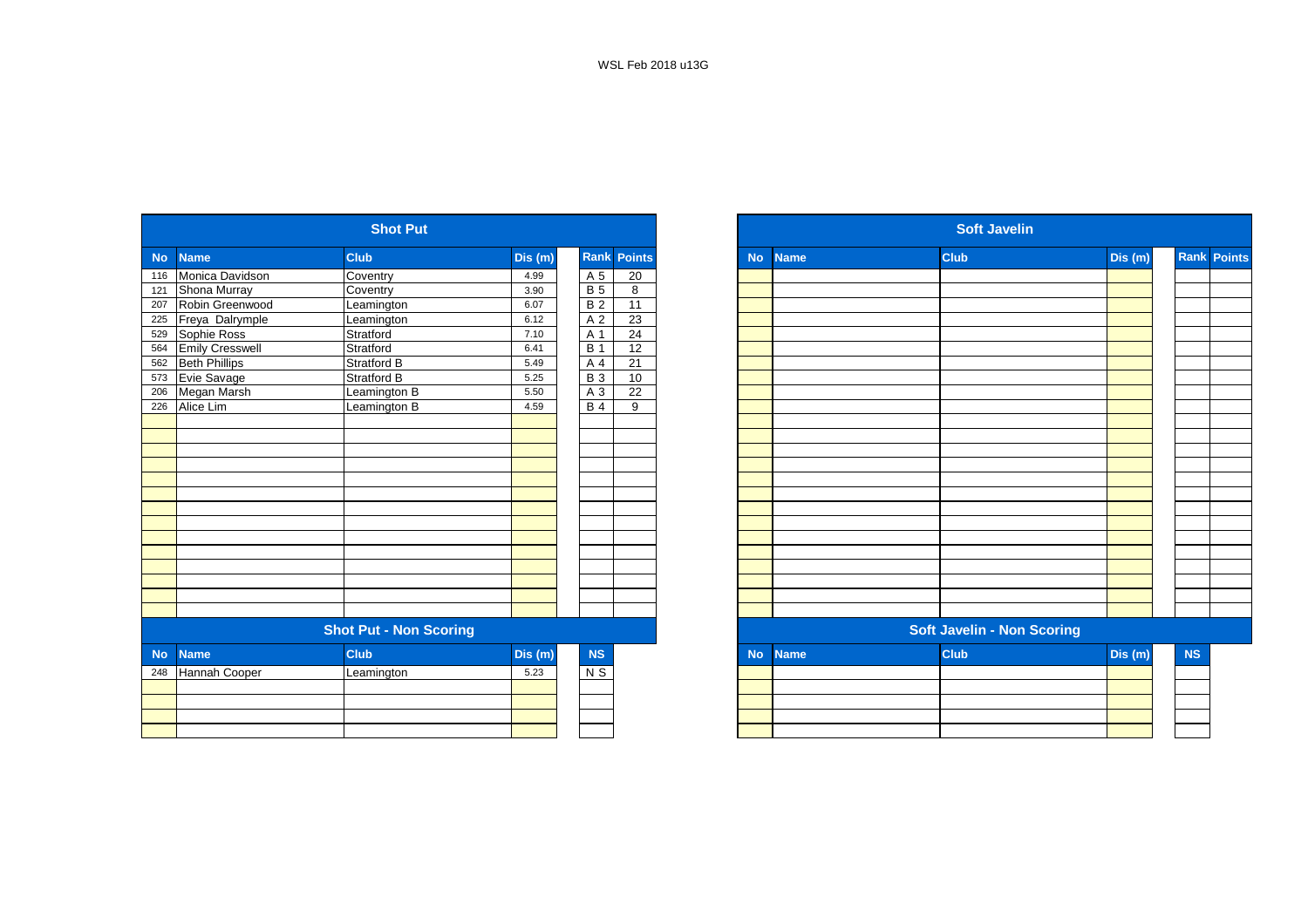**Team** Tim e in secsœς ank / Points Tim e in secsœ ank / Points Tim e in secsœς ank / Points Tim e in secsœς ank / Points Tim e in secsœς ank / Points Tim e in secsœς ank / Points **32 32 34 30 30 32 36 36 36 34 34 30 28 1 1** 105.30 **2 4 5** 111.20 114.10 123.90 117.80 Leamington മ **Yellow Stratford Turquoise** Stratford B **2** 80.10 **Purple** Rugby 83.40 **1** Leamington 85.00 **Blue White** LA A118.80 **3 2 4 4** 113.80 **Relay 5 4 x 2 Lap Relay 4 Relay 6 Relay A A t t A t** 118.30 **3** 112.90 **A t 8 Lap Paarlauf Red Coventry** 84.50 **3 Obstacle Relay A t**

WSL Feb 2018 u13G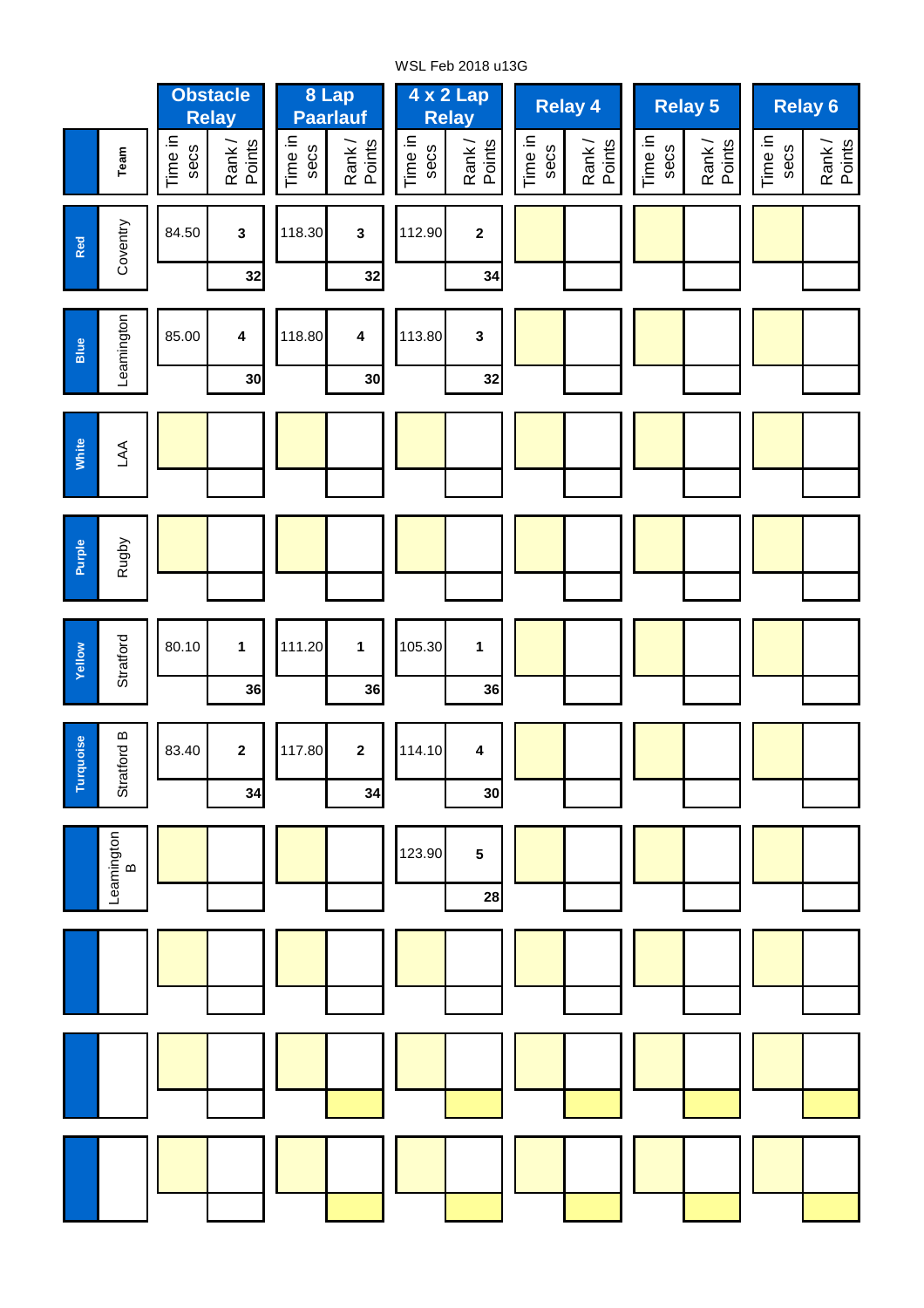|              |               | 9 February 2018             | Red            | <b>Blue</b>    | White          | <b>Purple</b>  | Yellow           | Orange         | <b>Turquoise</b>        |  |
|--------------|---------------|-----------------------------|----------------|----------------|----------------|----------------|------------------|----------------|-------------------------|--|
|              |               | Under 13 - Boys             | Coventry       | Leamington     | LAA            | <b>Rugby</b>   | <b>Stratford</b> | <b>Rugby B</b> | <b>Stratford B</b>      |  |
|              |               | 2 Lap Race                  | 30             | 26             | 32             | 32             | 36               |                | 30                      |  |
|              | Individual    | 4 Lap Race                  | 30             |                | 22             | 35             | 35               |                | 30                      |  |
| <b>TRACK</b> |               | 6 Lap Race                  | 23             |                | 20             | 21             | 24               |                | 22                      |  |
|              |               | <b>Obstacle Relay</b>       | 30             |                |                | 36             | 34               |                | 32                      |  |
|              | Relay         | 8 Lap Paarlauf              | 30             | 28             |                | 34             | 36               |                | 32                      |  |
|              |               | 4 x 2 Lap Relay             | 30             |                |                | 34             | 36               |                | 32                      |  |
|              |               |                             |                |                |                |                |                  |                |                         |  |
|              |               | <b>Speed Bounce</b>         | 33.5           | 20             | 19             | 36             | 21               |                | 32.5                    |  |
|              |               | <b>Standing Long Jump</b>   | 23             | 20             | 31             | 28             | 36               |                | 33                      |  |
|              | Jumps         | <b>Vertical Jump</b>        | 35             | 21             | 27.5           | 31             | 35               |                | 29.5                    |  |
| FIELD        |               | <b>Standing Triple Jump</b> | 30             |                | 20             | 36             | 34               |                | 32                      |  |
|              | <b>Throws</b> | <b>Shot Put</b>             | 19             | 31             | 20             | 34             | 36               |                | 31                      |  |
|              |               | <b>Total</b>                | 313.5          | 146            | 191.5          | 357            | 363              |                | 336                     |  |
|              |               | <b>Overall Position</b>     | $\overline{4}$ | $6\phantom{a}$ | $\overline{5}$ | $\overline{2}$ | $-1$             |                | $\overline{\mathbf{3}}$ |  |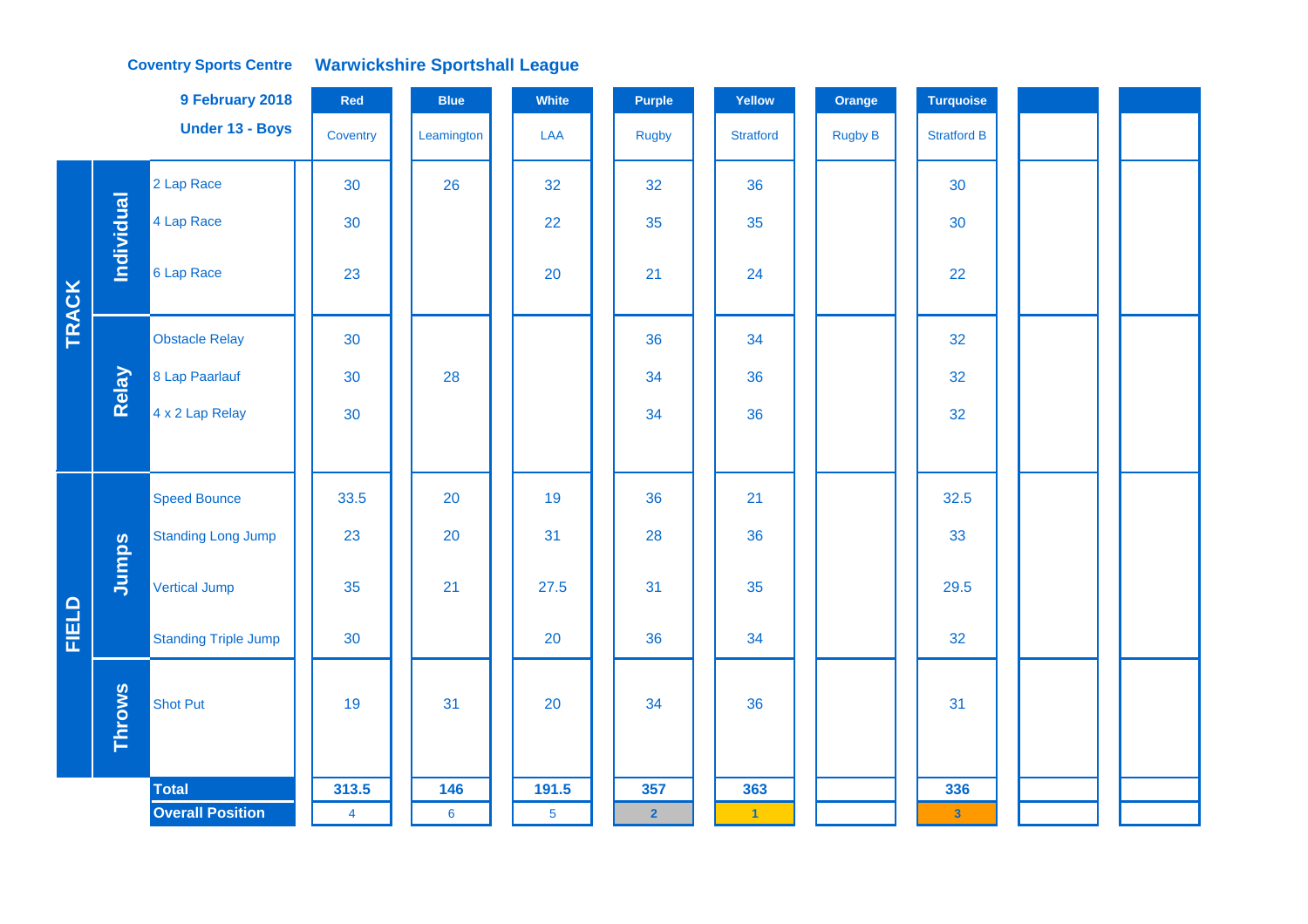|           |                              | 2 Lap Race               |                 |                 |                    |           |                        | 4 Lap Race                      |             |
|-----------|------------------------------|--------------------------|-----------------|-----------------|--------------------|-----------|------------------------|---------------------------------|-------------|
| <b>No</b> | <b>Name</b>                  | <b>Club</b>              | <b>Time</b>     |                 | <b>Rank Points</b> | <b>No</b> | <b>Name</b>            | <b>Club</b>                     | <b>Time</b> |
| 558       | Joshua Roberts               | Stratford                | 25.6            | A 1             | 24                 | 581       | <b>Freddie Clemons</b> | Stratford                       | 55.2        |
| 147       | Harry Soleman                | Coventry                 | 26              | A 3             | 22                 | 308       | Zac Cale               | LAA                             | 56.5        |
| 427       | Evan Lowe                    | Rugby                    | 26.4            | A 4             | 21                 | 423       | Thomas Cramp           | Rugby                           | 59.9        |
| 598       | Oscar Mulryne                | <b>Stratford B</b>       | 27.2            | $\overline{B}3$ | 10                 | 141       | Adam Jackson           | Coventry                        | 61.8        |
| 346       | <b>Hayden Twycross</b>       | LAA                      | 27.4            | <b>B4</b>       | 9                  | 592       | <b>Alex Winning</b>    | <b>Stratford B</b>              | 63.5        |
| 231       | Sam Morrey                   | Leamington               | 30 <sup>°</sup> | <b>B</b> 6      | $\overline{7}$     |           |                        |                                 |             |
|           |                              |                          |                 |                 |                    | 432       | <b>Oliver Scott</b>    | Rugby                           | 55.1        |
| 308       | Zac Cale                     | LAA                      | 25.8            | A 2             | $\overline{23}$    | 582       | Henry Madden Forman    | Stratford                       | 56.2        |
| 591       | Zach McKenzie                | Stratford                | 26.3            | <b>B</b> 1      | $\overline{12}$    | 656       | Adam Taylor            | <b>Stratford B</b>              | 60.5        |
| 433       | <b>Isaac Skinner-Kakitie</b> | Rugby                    | 26.8            | $\overline{B}$  | $\overline{11}$    | 143       | Hayden North           | Coventry                        | 61.6        |
| 580       | <b>Callum West</b>           | Stratford B              | 27              | A 5             | 20                 |           |                        |                                 |             |
| 205       | James Ward                   | Leamington               | 28              | A 6             | 19                 |           |                        |                                 |             |
| 148       | <b>Brayden Thomas</b>        | Coventry                 | 28.8            | <b>B</b> 5      | 8                  |           |                        |                                 |             |
|           |                              |                          |                 |                 |                    |           |                        |                                 |             |
|           |                              |                          |                 |                 |                    |           |                        |                                 |             |
|           |                              |                          |                 |                 |                    |           |                        |                                 |             |
|           |                              |                          |                 |                 |                    |           |                        |                                 |             |
|           |                              |                          |                 |                 |                    |           |                        |                                 |             |
|           |                              |                          |                 |                 |                    |           |                        |                                 |             |
|           |                              |                          |                 |                 |                    |           |                        |                                 |             |
|           |                              |                          |                 |                 |                    |           |                        |                                 |             |
|           |                              |                          |                 |                 |                    |           |                        |                                 |             |
|           |                              |                          |                 |                 |                    |           |                        |                                 |             |
|           |                              |                          |                 |                 |                    |           |                        |                                 |             |
|           |                              | 2 Lap Race - Non Scoring |                 |                 |                    |           |                        | <b>4 Lap Race - Non Scoring</b> |             |
| <b>No</b> | <b>Name</b>                  | <b>Club</b>              | <b>Time</b>     | <b>NS</b>       |                    | <b>No</b> | <b>Name</b>            | <b>Club</b>                     | <b>Time</b> |
|           |                              |                          |                 |                 |                    |           |                        |                                 |             |
|           |                              |                          |                 |                 |                    |           |                        |                                 |             |
|           |                              |                          |                 |                 |                    |           |                        |                                 |             |
|           |                              |                          |                 |                 |                    |           |                        |                                 |             |
|           |                              |                          |                 |                 |                    |           |                        |                                 |             |

|           |                              | 2 Lap Race               |             |            |                    |
|-----------|------------------------------|--------------------------|-------------|------------|--------------------|
| <b>No</b> | <b>Name</b>                  | <b>Club</b>              | <b>Time</b> |            | <b>Rank Points</b> |
| 558       | Joshua Roberts               | Stratford                | 25.6        | A 1        | 24                 |
| 147       | Harry Soleman                | Coventry                 | 26          | A 3        | 22                 |
| 427       | Evan Lowe                    | <b>Rugby</b>             | 26.4        | A 4        | 21                 |
| 598       | <b>Oscar Mulryne</b>         | Stratford B              | 27.2        | <b>B</b> 3 | 10                 |
| 346       | <b>Hayden Twycross</b>       | LAA                      | 27.4        | <b>B</b> 4 | 9                  |
| 231       | Sam Morrey                   | Leamington               | 30          | <b>B6</b>  | $\overline{7}$     |
|           |                              |                          |             |            |                    |
|           | $\overline{308}$ Zac Cale    | LAA                      | 25.8        | A 2        | 23                 |
| 591       | Zach McKenzie                | Stratford                | 26.3        | <b>B</b> 1 | 12                 |
| 433       | <b>Isaac Skinner-Kakitie</b> | Rugby                    | 26.8        | <b>B2</b>  | 11                 |
| 580       | <b>Callum West</b>           | <b>Stratford B</b>       | 27          | A 5        | 20                 |
| 205       | <b>James Ward</b>            | Leamington               | 28          | A 6        | 19                 |
| 148       | Brayden Thomas               | Coventry                 | 28.8        | <b>B</b> 5 | 8                  |
|           |                              |                          |             |            |                    |
|           |                              |                          |             |            |                    |
|           |                              |                          |             |            |                    |
|           |                              |                          |             |            |                    |
|           |                              |                          |             |            |                    |
|           |                              |                          |             |            |                    |
|           |                              |                          |             |            |                    |
|           |                              |                          |             |            |                    |
|           |                              |                          |             |            |                    |
|           |                              |                          |             |            |                    |
|           |                              |                          |             |            |                    |
|           |                              | 2 Lap Race - Non Scoring |             |            |                    |
| <b>No</b> | <b>Name</b>                  | <b>Club</b>              | <b>Time</b> | <b>NS</b>  |                    |
|           |                              |                          |             |            |                    |

| the control of the control of the control of the control of the control of the control of the control of the control of the control of the control of the control of the control of the control of the control of the control |  |  |
|-------------------------------------------------------------------------------------------------------------------------------------------------------------------------------------------------------------------------------|--|--|
|                                                                                                                                                                                                                               |  |  |
|                                                                                                                                                                                                                               |  |  |
|                                                                                                                                                                                                                               |  |  |
|                                                                                                                                                                                                                               |  |  |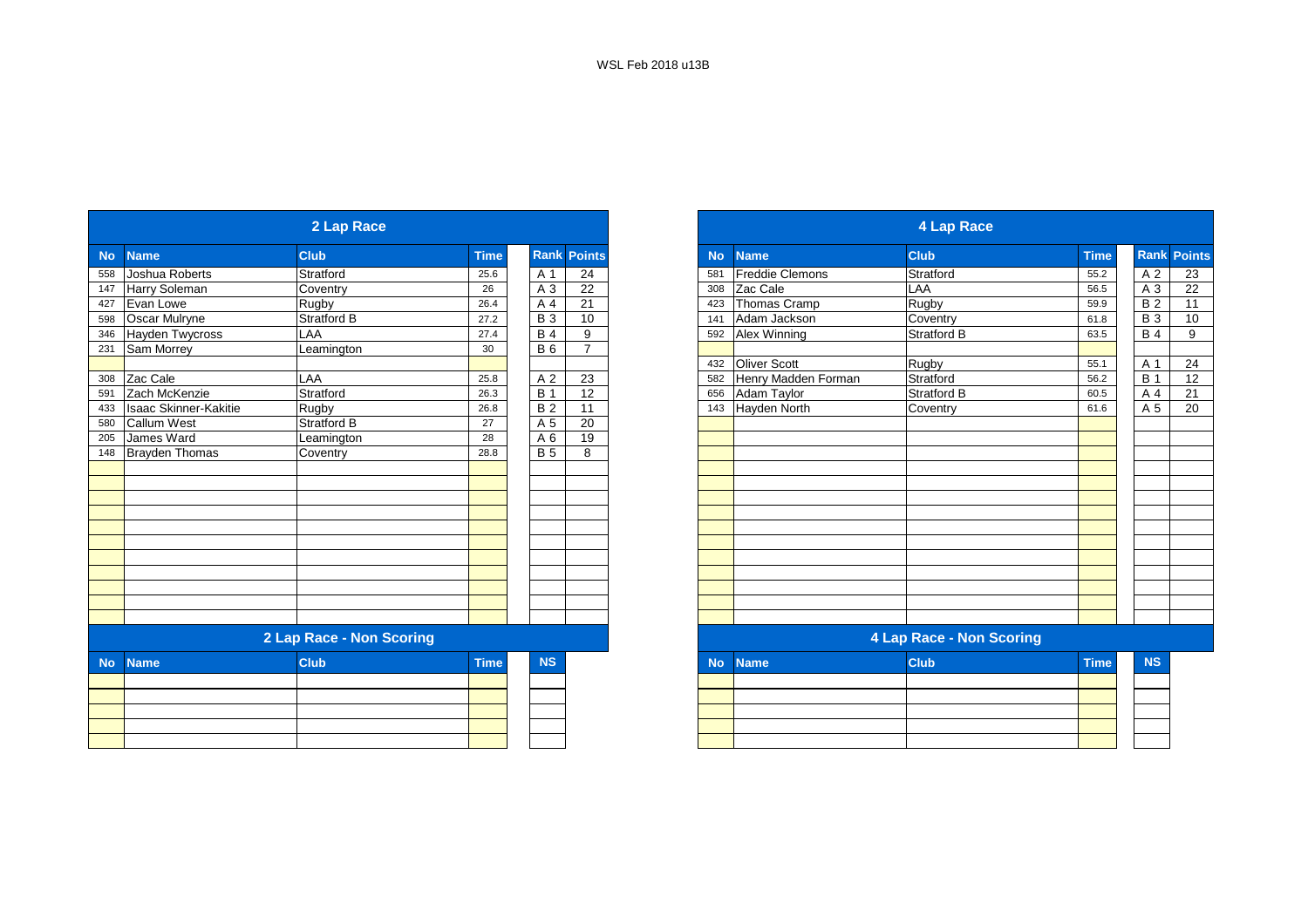WSL Feb 2018 u13B

|           |                        | <b>6 Lap Race</b>               |             |           |                    |
|-----------|------------------------|---------------------------------|-------------|-----------|--------------------|
| <b>No</b> | <b>Name</b>            | <b>Club</b>                     | <b>Time</b> |           | <b>Rank Points</b> |
| 583       | Louis Kendrick         | Stratford                       | 86          | A 1       | 24                 |
| 147       | Harry Soleman          | Coventry                        | 91.2        | A 2       | 23                 |
| 589       | Spencer Corder         | Stratford B                     | 93.1        | A 3       | 22                 |
| 424       | William Cramp          | Rugby                           | 94.1        | A 4       | 21                 |
| 346       | <b>Hayden Twycross</b> | LAA                             | 97.2        | A 5       | $\overline{20}$    |
|           |                        |                                 |             |           |                    |
|           |                        |                                 |             |           |                    |
|           |                        |                                 |             |           |                    |
|           |                        |                                 |             |           |                    |
|           |                        |                                 |             |           |                    |
|           |                        |                                 |             |           |                    |
|           |                        |                                 |             |           |                    |
|           |                        |                                 |             |           |                    |
|           |                        |                                 |             |           |                    |
|           |                        |                                 |             |           |                    |
|           |                        | <b>6 Lap Race - Non Scoring</b> |             |           |                    |
| <b>No</b> | <b>Name</b>            | <b>Club</b>                     | <b>Time</b> | <b>NS</b> |                    |
|           | 656 Adam Taylor        | <b>Stratford B</b>              | 95.7        | $N$ S     |                    |
|           |                        |                                 |             |           |                    |
|           |                        |                                 |             |           |                    |
|           |                        |                                 |             |           |                    |
|           |                        |                                 |             |           |                    |

|             |                      | <b>6 Lap Race</b>               |             |           |                    |
|-------------|----------------------|---------------------------------|-------------|-----------|--------------------|
| <b>Name</b> |                      | <b>Club</b>                     | <b>Time</b> |           | <b>Rank Points</b> |
|             | Louis Kendrick       | Stratford                       | 86          | A 1       | 24                 |
|             | <b>Harry Soleman</b> | Coventry                        | 91.2        | A 2       | 23                 |
|             | Spencer Corder       | Stratford B                     | 93.1        | A 3       | $\overline{22}$    |
| 424         | William Cramp        | Rugby                           | 94.1        | A 4       | 21                 |
|             | 346 Hayden Twycross  | LAA                             | 97.2        | A 5       | 20                 |
|             |                      |                                 |             |           |                    |
|             |                      |                                 |             |           |                    |
|             |                      |                                 |             |           |                    |
|             |                      |                                 |             |           |                    |
|             |                      |                                 |             |           |                    |
|             |                      |                                 |             |           |                    |
|             |                      |                                 |             |           |                    |
|             |                      |                                 |             |           |                    |
|             |                      |                                 |             |           |                    |
|             |                      |                                 |             |           |                    |
|             |                      |                                 |             |           |                    |
|             |                      | <b>6 Lap Race - Non Scoring</b> |             |           |                    |
| <b>No</b>   | <b>Name</b>          | <b>Club</b>                     | <b>Time</b> | <b>NS</b> |                    |
|             | 656 Adam Taylor      | Stratford B                     | 95.7        | $N$ S     |                    |
|             |                      |                                 |             |           |                    |
|             |                      |                                 |             |           |                    |
|             |                      |                                 |             |           |                    |
|             |                      |                                 |             |           |                    |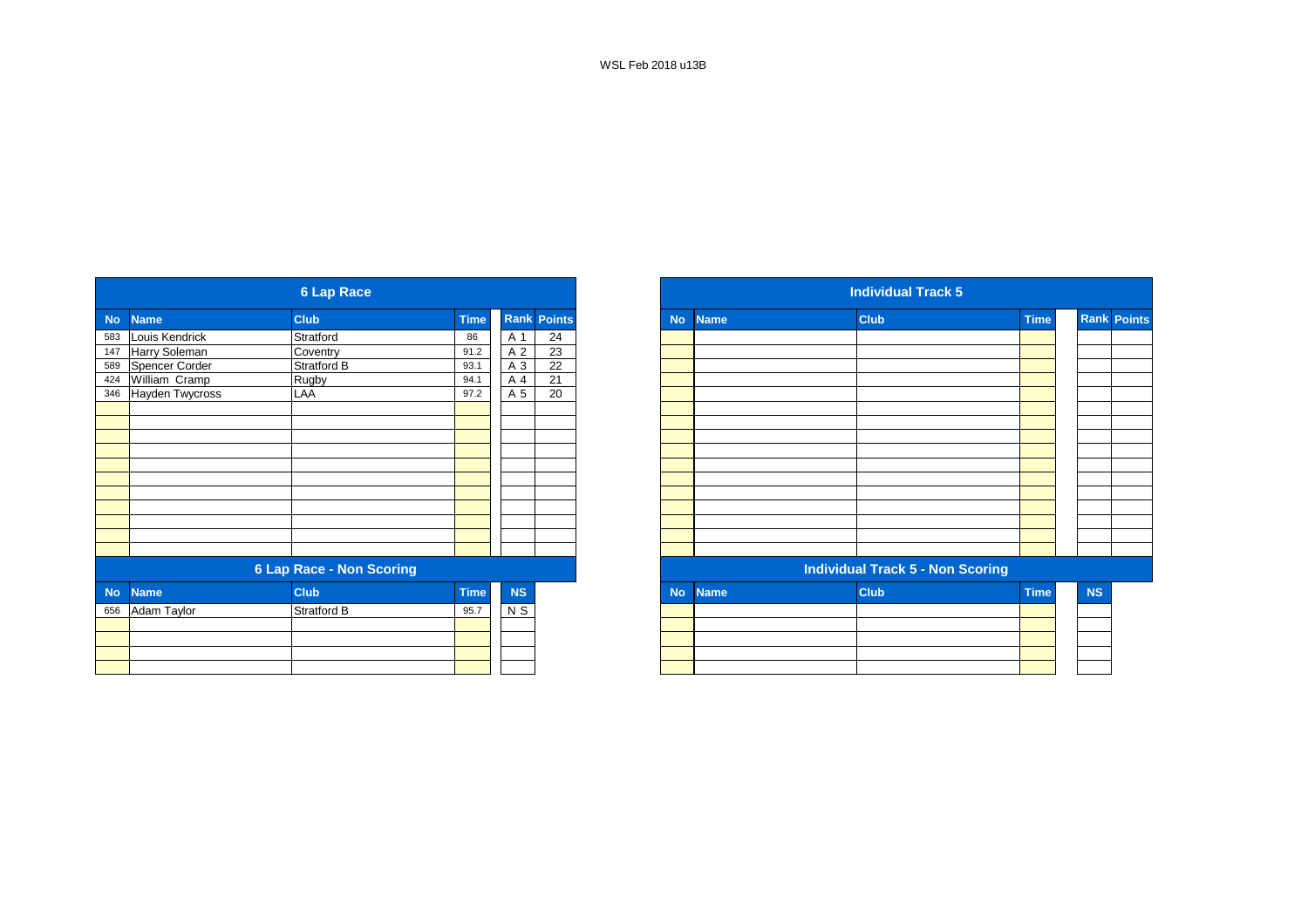|           |                       | <b>Speed Bounce</b>               |                |                 |                    |           |                        | <b>Standing Long Jump</b>               |                        |
|-----------|-----------------------|-----------------------------------|----------------|-----------------|--------------------|-----------|------------------------|-----------------------------------------|------------------------|
| <b>No</b> | <b>Name</b>           | Club                              | <b>Bounces</b> |                 | <b>Rank Points</b> | <b>No</b> | <b>Name</b>            | <b>Club</b>                             | <b>Distance</b><br>(m) |
| 143       | <b>Hayden North</b>   | Coventry                          | 74             | A 2             | 22.5               | 147       | Harry Soleman          | Coventry                                | 2.04                   |
| 148       | <b>Brayden Thomas</b> | Coventry                          | 57             | <b>B2</b>       | 11                 | 231       | Sam Morrey             | Leamington                              | 1.78                   |
| 205       | James Ward            | Leamington                        | 64             | A 5             | 20                 | 346       | <b>Hayden Twycross</b> | LAA                                     | 1.83                   |
| 302       | Joe Booth             | LAA                               | 52             | A 6             | 19                 | 308       | Zac Cale               | LAA                                     | 1.66                   |
| 423       | Thomas Cramp          | Rugby                             | 76             | A 1             | 24                 | 424       | William Cramp          | Rugby                                   | 1.63                   |
| 424       | William Cramp         | Rugby                             | 69             | <b>B</b> 1      | 12                 | 433       | Isaac Skinner-Kakitie  | Rugby                                   | 1.77                   |
| 591       | Zach McKenzie         | Stratford                         | 70             | A 4             | 21                 | 581       | <b>Freddie Clemons</b> | Stratford                               | 2.15                   |
| 598       | <b>Oscar Mulryne</b>  | Stratford B                       | 56             | $\overline{B}3$ | 10                 | 591       | Zach McKenzie          | Stratford                               | 2.02                   |
| 580       | Callum West           | Stratford B                       | 74             | A <sub>2</sub>  | 22.5               | 592       | Alex Winning           | <b>Stratford B</b>                      | 1.99                   |
|           |                       |                                   |                |                 |                    | 589       | Spencer Corder         | <b>Stratford B</b>                      | 1.82                   |
|           |                       |                                   |                |                 |                    |           |                        |                                         |                        |
|           |                       |                                   |                |                 |                    |           |                        |                                         |                        |
|           |                       |                                   |                |                 |                    |           |                        |                                         |                        |
|           |                       |                                   |                |                 |                    |           |                        |                                         |                        |
|           |                       |                                   |                |                 |                    |           |                        |                                         |                        |
|           |                       |                                   |                |                 |                    |           |                        |                                         |                        |
|           |                       |                                   |                |                 |                    |           |                        |                                         |                        |
|           |                       |                                   |                |                 |                    |           |                        |                                         |                        |
|           |                       |                                   |                |                 |                    |           |                        |                                         |                        |
|           |                       |                                   |                |                 |                    |           |                        |                                         |                        |
|           |                       |                                   |                |                 |                    |           |                        |                                         |                        |
|           |                       |                                   |                |                 |                    |           |                        |                                         |                        |
|           |                       |                                   |                |                 |                    |           |                        |                                         |                        |
|           |                       |                                   |                |                 |                    |           |                        |                                         |                        |
|           |                       | <b>Speed Bounce - Non Scoring</b> |                |                 |                    |           |                        | <b>Standing Long Jump - Non Scoring</b> |                        |
| <b>No</b> | <b>Name</b>           | <b>Club</b>                       | <b>Bounces</b> | <b>NS</b>       |                    | <b>No</b> | <b>Name</b>            | <b>Club</b>                             | <b>Distance</b><br>(m) |
| 582       | Henry Madden Forman   | Stratford                         | 78             | N <sub>S</sub>  |                    |           |                        |                                         |                        |
|           |                       |                                   |                |                 |                    |           |                        |                                         |                        |
|           |                       |                                   |                |                 |                    |           |                        |                                         |                        |
|           |                       |                                   |                |                 |                    |           |                        |                                         |                        |
|           |                       |                                   |                |                 |                    |           |                        |                                         |                        |
|           |                       |                                   |                |                 |                    |           |                        |                                         |                        |

|           |                       | <b>Speed Bounce</b>               |                |             |                 |
|-----------|-----------------------|-----------------------------------|----------------|-------------|-----------------|
|           | <b>Name</b>           | <b>Club</b>                       | <b>Bounces</b> | <b>Rank</b> | <b>Points</b>   |
|           | <b>Hayden North</b>   | Coventry                          | 74             | A 2         | 22.5            |
|           | <b>Brayden Thomas</b> | Coventry                          | 57             | <b>B2</b>   | 11              |
|           | James Ward            | Leamington                        | 64             | A 5         | 20              |
|           | Joe Booth             | LAA                               | 52             | A 6         | 19              |
|           | Thomas Cramp          | Rugby                             | 76             | A 1         | 24              |
|           | William Cramp         | Rugby                             | 69             | <b>B</b> 1  | $\overline{12}$ |
|           | Zach McKenzie         | Stratford                         | 70             | A 4         | 21              |
|           | <b>Oscar Mulryne</b>  | Stratford B                       | 56             | <b>B</b> 3  | 10              |
| 580       | <b>Callum West</b>    | <b>Stratford B</b>                | 74             | A 2         | 22.5            |
|           |                       |                                   |                |             |                 |
|           |                       |                                   |                |             |                 |
|           |                       |                                   |                |             |                 |
|           |                       |                                   |                |             |                 |
|           |                       |                                   |                |             |                 |
|           |                       |                                   |                |             |                 |
|           |                       |                                   |                |             |                 |
|           |                       |                                   |                |             |                 |
|           |                       |                                   |                |             |                 |
|           |                       |                                   |                |             |                 |
|           |                       |                                   |                |             |                 |
|           |                       |                                   |                |             |                 |
|           |                       |                                   |                |             |                 |
|           |                       |                                   |                |             |                 |
|           |                       |                                   |                |             |                 |
|           |                       | <b>Speed Bounce - Non Scoring</b> |                |             |                 |
| <b>No</b> | <b>Name</b>           | <b>Club</b>                       | <b>Bounces</b> | <b>NS</b>   |                 |
| 582       | Henry Madden Forman   | Stratford                         | 78             | N S         |                 |
|           |                       |                                   |                |             |                 |
|           |                       |                                   |                |             |                 |
|           |                       |                                   |                |             |                 |
|           |                       |                                   |                |             |                 |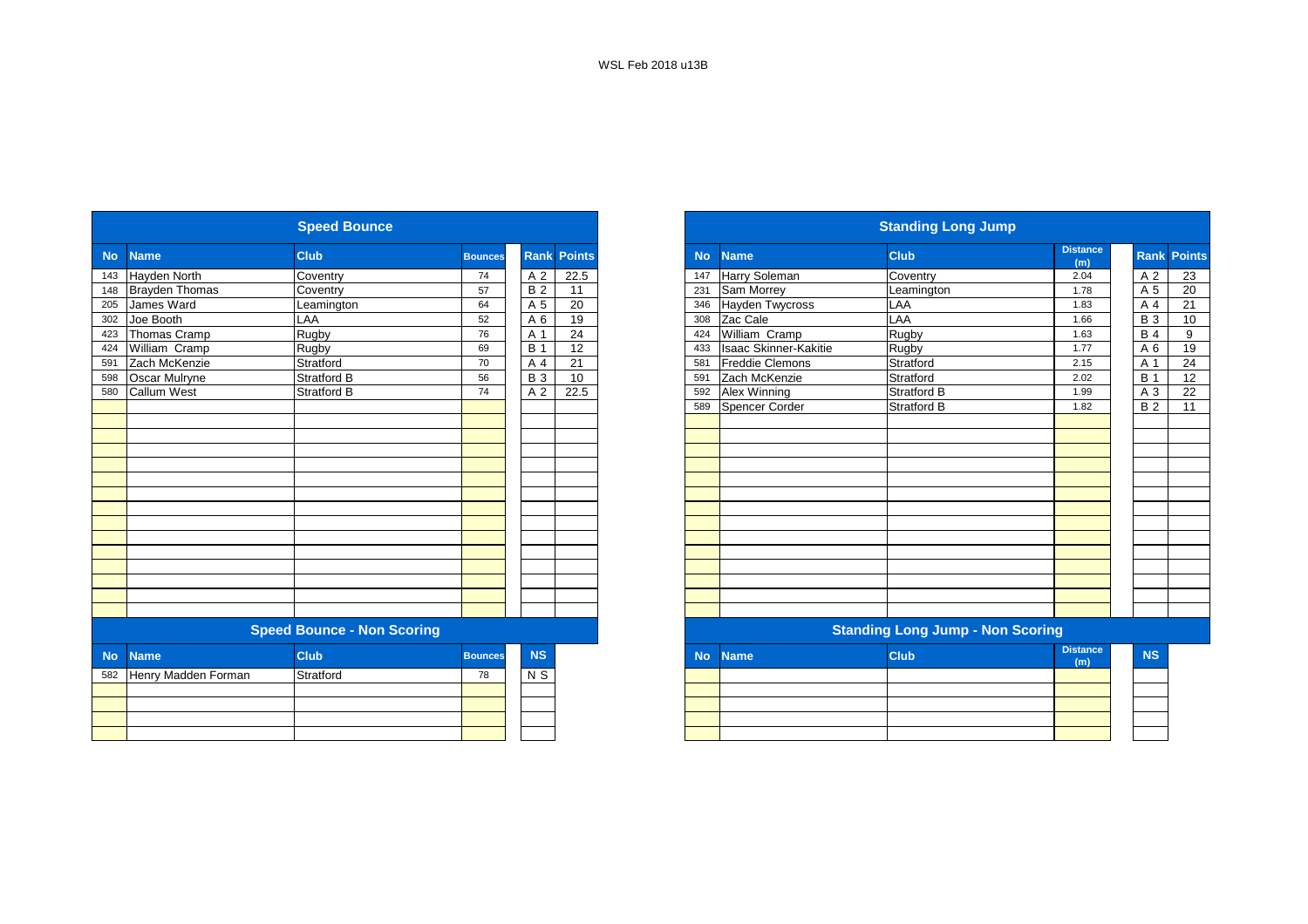|           |                        | <b>Vertical Jump</b>               |                         |                |                    |
|-----------|------------------------|------------------------------------|-------------------------|----------------|--------------------|
| <b>No</b> | <b>Name</b>            | Club                               | <b>Distance</b><br>(cm) |                | <b>Rank Points</b> |
| 141       | Adam Jackson           | Coventry                           | 45                      | <b>B</b> 1     | 12                 |
| 147       | Harry Soleman          | Coventry                           | 50                      | A <sub>2</sub> | 23                 |
| 231       | Sam Morrey             | Leamington                         | 41                      | A <sub>3</sub> | 21                 |
| 302       | Joe Booth              | LAA                                | 38                      | <b>B4</b>      | 8.5                |
| 346       | <b>Hayden Twycross</b> | LAA                                | 40                      | A 6            | 19                 |
| 423       | Thomas Cramp           | Rugby                              | 39                      | <b>B3</b>      | 10                 |
| 433       | Isaac Skinner-Kakitie  | Rugby                              | 41                      | A <sub>3</sub> | 21                 |
| 583       | Louis Kendrick         | Stratford                          | 44                      | <b>B2</b>      | 11                 |
| 558       | Joshua Roberts         | Stratford                          | 55                      | A 1            | 24                 |
| 598       | Oscar Mulryne          | Stratford B                        | 38                      | <b>B4</b>      | 8.5                |
| 589       | Spencer Corder         | Stratford B                        | 41                      | A 3            | 21                 |
|           |                        |                                    |                         |                |                    |
|           |                        |                                    |                         |                |                    |
|           |                        |                                    |                         |                |                    |
|           |                        |                                    |                         |                |                    |
|           |                        |                                    |                         |                |                    |
|           |                        |                                    |                         |                |                    |
|           |                        |                                    |                         |                |                    |
|           |                        |                                    |                         |                |                    |
|           |                        |                                    |                         |                |                    |
|           |                        |                                    |                         |                |                    |
|           |                        |                                    |                         |                |                    |
|           |                        |                                    |                         |                |                    |
|           |                        |                                    |                         |                |                    |
|           |                        | <b>Vertical Jump - Non Scoring</b> |                         |                |                    |
| <b>No</b> | <b>Name</b>            | Club                               | <b>Distance</b><br>(cm) | <b>NS</b>      |                    |
|           |                        |                                    |                         |                |                    |
|           |                        |                                    |                         |                |                    |
|           |                        |                                    |                         |                |                    |
|           |                        |                                    |                         |                |                    |
|           |                        |                                    |                         |                |                    |
|           |                        |                                    |                         |                |                    |

|           |                           | <b>Vertical Jump</b>               |                         |            |                    |
|-----------|---------------------------|------------------------------------|-------------------------|------------|--------------------|
| <b>No</b> | <b>Name</b>               | <b>Club</b>                        | <b>Distance</b><br>(cm) |            | <b>Rank Points</b> |
|           | Adam Jackson              | Coventry                           | 45                      | <b>B</b> 1 | 12                 |
| 147       | <b>Harry Soleman</b>      | Coventry                           | 50                      | A 2        | 23                 |
| 231       | Sam Morrey                | Leamington                         | 41                      | A 3        | 21                 |
| 302       | Joe Booth                 | LAA                                | 38                      | <b>B</b> 4 | 8.5                |
|           | 346 Hayden Twycross       | LAA                                | 40                      | A 6        | 19                 |
|           | 423 Thomas Cramp          | Rugby                              | 39                      | <b>B</b> 3 | 10                 |
|           | 433 Isaac Skinner-Kakitie | Rugby                              | 41                      | A 3        | 21                 |
| 583       | Louis Kendrick            | Stratford                          | 44                      | <b>B2</b>  | 11                 |
| 558       | Joshua Roberts            | Stratford                          | 55                      | A 1        | 24                 |
| 598       | <b>Oscar Mulryne</b>      | <b>Stratford B</b>                 | 38                      | <b>B</b> 4 | 8.5                |
| 589       | <b>Spencer Corder</b>     | <b>Stratford B</b>                 | 41                      | A 3        | 21                 |
|           |                           |                                    |                         |            |                    |
|           |                           |                                    |                         |            |                    |
|           |                           |                                    |                         |            |                    |
|           |                           |                                    |                         |            |                    |
|           |                           |                                    |                         |            |                    |
|           |                           |                                    |                         |            |                    |
|           |                           |                                    |                         |            |                    |
|           |                           |                                    |                         |            |                    |
|           |                           |                                    |                         |            |                    |
|           |                           |                                    |                         |            |                    |
|           |                           |                                    |                         |            |                    |
|           |                           |                                    |                         |            |                    |
|           |                           |                                    |                         |            |                    |
|           |                           | <b>Vertical Jump - Non Scoring</b> |                         |            |                    |
| <b>No</b> | <b>Name</b>               | <b>Club</b>                        | <b>Distance</b><br>(cm) | <b>NS</b>  |                    |
|           |                           |                                    |                         |            |                    |
|           |                           |                                    |                         |            |                    |
|           |                           |                                    |                         |            |                    |
|           |                           |                                    |                         |            |                    |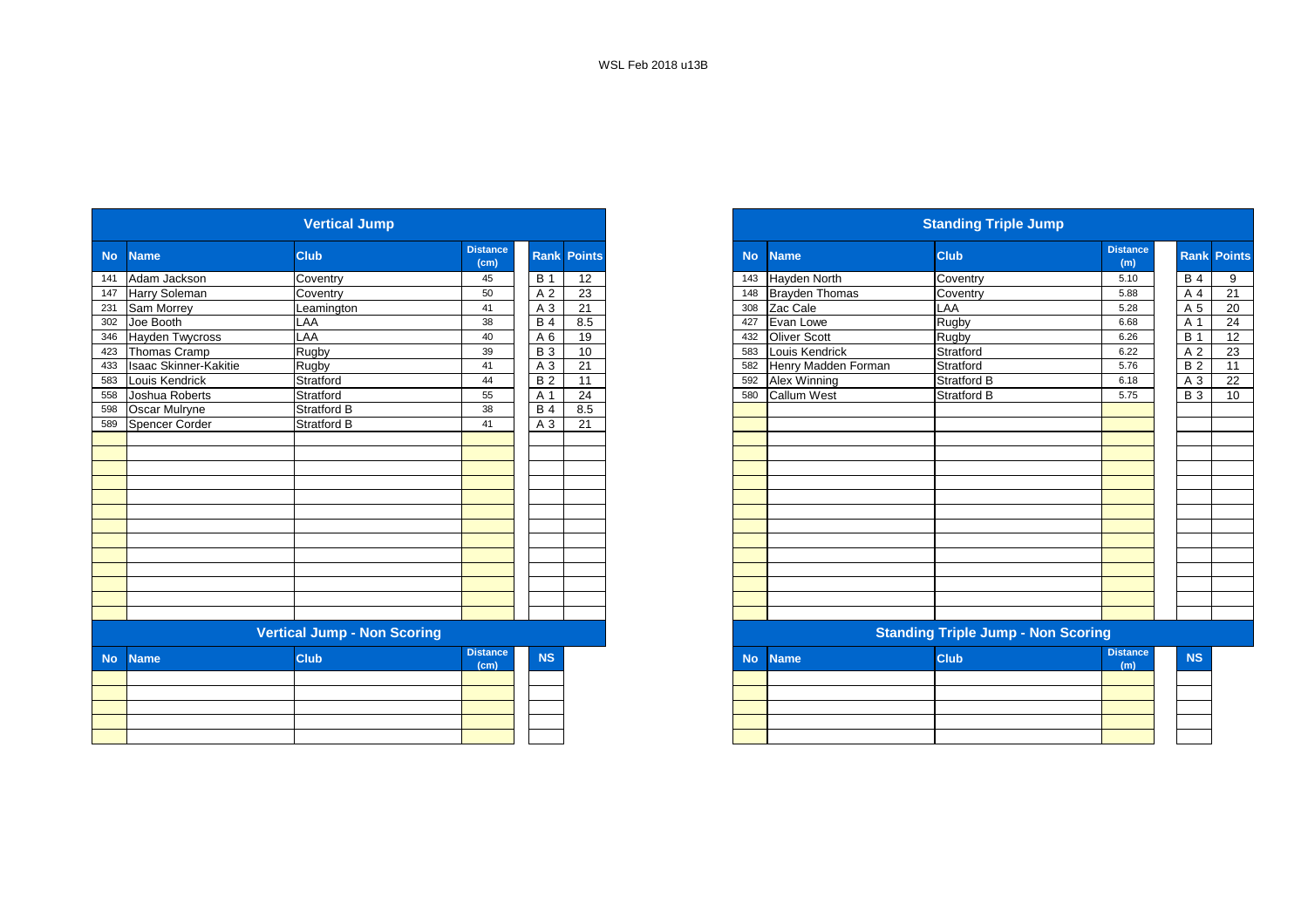|           |                        | <b>Shot Put</b>               |         |                 |                 |           |             | <b>Soft Javelin</b>               |         |
|-----------|------------------------|-------------------------------|---------|-----------------|-----------------|-----------|-------------|-----------------------------------|---------|
| <b>No</b> | <b>Name</b>            | <b>Club</b>                   | Dis (m) | Rank            | <b>Points</b>   | <b>No</b> | <b>Name</b> | <b>Club</b>                       | Dis(m)  |
| 147       | Harry Soleman          | Coventry                      |         |                 |                 |           |             |                                   |         |
| 141       | Adam Jackson           | Coventry                      | 4.36    | A 6             | 19              |           |             |                                   |         |
| 231       | Sam Morrey             | Leamington                    | 5.23    | A 4             | $\overline{21}$ |           |             |                                   |         |
| 205       | James Ward             | Leamington                    | 4.68    | $\overline{B}3$ | 10              |           |             |                                   |         |
| 302       | Joe Booth              | LAA                           | 4.88    | A 5             | $\overline{20}$ |           |             |                                   |         |
| 432       | Oliver Scott           | Rugby                         | 8.07    | A 2             | 23              |           |             |                                   |         |
| 427       | Evan Lowe              | Rugby                         | 6.58    | <b>B2</b>       | $\overline{11}$ |           |             |                                   |         |
| 581       | <b>Freddie Clemons</b> | Stratford                     | 9.40    | A 1             | 24              |           |             |                                   |         |
| 558       | Joshua Roberts         | Stratford                     | 7.31    | <b>B</b> 1      | 12              |           |             |                                   |         |
| 592       | Alex Winning           | Stratford B                   | 6.17    | A 3             | 22              |           |             |                                   |         |
| 656       | Adam Taylor            | Stratford B                   | 4.50    | <b>B4</b>       | 9               |           |             |                                   |         |
|           |                        |                               |         |                 |                 |           |             |                                   |         |
|           |                        |                               |         |                 |                 |           |             |                                   |         |
|           |                        |                               |         |                 |                 |           |             |                                   |         |
|           |                        |                               |         |                 |                 |           |             |                                   |         |
|           |                        |                               |         |                 |                 |           |             |                                   |         |
|           |                        |                               |         |                 |                 |           |             |                                   |         |
|           |                        |                               |         |                 |                 |           |             |                                   |         |
|           |                        |                               |         |                 |                 |           |             |                                   |         |
|           |                        |                               |         |                 |                 |           |             |                                   |         |
|           |                        |                               |         |                 |                 |           |             |                                   |         |
|           |                        |                               |         |                 |                 |           |             |                                   |         |
|           |                        |                               |         |                 |                 |           |             |                                   |         |
|           |                        |                               |         |                 |                 |           |             |                                   |         |
|           |                        | <b>Shot Put - Non Scoring</b> |         |                 |                 |           |             | <b>Soft Javelin - Non Scoring</b> |         |
| <b>No</b> | <b>Name</b>            | <b>Club</b>                   | Dis(m)  | NS              |                 | <b>No</b> | <b>Name</b> | <b>Club</b>                       | Dis (m) |
|           |                        |                               |         |                 |                 |           |             |                                   |         |
|           |                        |                               |         |                 |                 |           |             |                                   |         |
|           |                        |                               |         |                 |                 |           |             |                                   |         |
|           |                        |                               |         |                 |                 |           |             |                                   |         |
|           |                        |                               |         |                 |                 |           |             |                                   |         |

| <b>Rank Points</b><br><b>Club</b><br>Dis(m)<br><b>Club</b><br>Dis (m)<br><b>No</b><br><b>Name</b><br>Coventry<br>Coventry<br>A 6<br>19<br>4.36<br>21<br>5.23<br>A 4<br>Leamington<br>$\overline{B}3$<br>10<br>4.68<br>Leamington<br>LAA<br>A 5<br>20<br>4.88<br>23<br>Rugby<br>A 2<br>8.07<br>B <sub>2</sub><br>11<br>Rugby<br>6.58<br>Stratford<br>A 1<br>24<br>9.40<br>Stratford<br><b>B</b> 1<br>12<br>7.31<br><b>Stratford B</b><br>$A_3$<br>22<br>6.17<br>B <sub>4</sub><br><b>Stratford B</b><br>4.50<br>9<br><b>Soft Javelin - Non Scoring</b><br><b>Shot Put - Non Scoring</b><br>Dis(m)<br><b>Club</b><br><b>NS</b><br><b>Club</b><br>Dis(m)<br><b>Name</b><br><b>No</b> |
|-----------------------------------------------------------------------------------------------------------------------------------------------------------------------------------------------------------------------------------------------------------------------------------------------------------------------------------------------------------------------------------------------------------------------------------------------------------------------------------------------------------------------------------------------------------------------------------------------------------------------------------------------------------------------------------|
|                                                                                                                                                                                                                                                                                                                                                                                                                                                                                                                                                                                                                                                                                   |
|                                                                                                                                                                                                                                                                                                                                                                                                                                                                                                                                                                                                                                                                                   |
|                                                                                                                                                                                                                                                                                                                                                                                                                                                                                                                                                                                                                                                                                   |
|                                                                                                                                                                                                                                                                                                                                                                                                                                                                                                                                                                                                                                                                                   |
|                                                                                                                                                                                                                                                                                                                                                                                                                                                                                                                                                                                                                                                                                   |
|                                                                                                                                                                                                                                                                                                                                                                                                                                                                                                                                                                                                                                                                                   |
|                                                                                                                                                                                                                                                                                                                                                                                                                                                                                                                                                                                                                                                                                   |
|                                                                                                                                                                                                                                                                                                                                                                                                                                                                                                                                                                                                                                                                                   |
|                                                                                                                                                                                                                                                                                                                                                                                                                                                                                                                                                                                                                                                                                   |
|                                                                                                                                                                                                                                                                                                                                                                                                                                                                                                                                                                                                                                                                                   |
|                                                                                                                                                                                                                                                                                                                                                                                                                                                                                                                                                                                                                                                                                   |
|                                                                                                                                                                                                                                                                                                                                                                                                                                                                                                                                                                                                                                                                                   |
|                                                                                                                                                                                                                                                                                                                                                                                                                                                                                                                                                                                                                                                                                   |
|                                                                                                                                                                                                                                                                                                                                                                                                                                                                                                                                                                                                                                                                                   |
|                                                                                                                                                                                                                                                                                                                                                                                                                                                                                                                                                                                                                                                                                   |
|                                                                                                                                                                                                                                                                                                                                                                                                                                                                                                                                                                                                                                                                                   |
|                                                                                                                                                                                                                                                                                                                                                                                                                                                                                                                                                                                                                                                                                   |
|                                                                                                                                                                                                                                                                                                                                                                                                                                                                                                                                                                                                                                                                                   |
|                                                                                                                                                                                                                                                                                                                                                                                                                                                                                                                                                                                                                                                                                   |
|                                                                                                                                                                                                                                                                                                                                                                                                                                                                                                                                                                                                                                                                                   |
|                                                                                                                                                                                                                                                                                                                                                                                                                                                                                                                                                                                                                                                                                   |
|                                                                                                                                                                                                                                                                                                                                                                                                                                                                                                                                                                                                                                                                                   |
|                                                                                                                                                                                                                                                                                                                                                                                                                                                                                                                                                                                                                                                                                   |
|                                                                                                                                                                                                                                                                                                                                                                                                                                                                                                                                                                                                                                                                                   |
|                                                                                                                                                                                                                                                                                                                                                                                                                                                                                                                                                                                                                                                                                   |
|                                                                                                                                                                                                                                                                                                                                                                                                                                                                                                                                                                                                                                                                                   |
|                                                                                                                                                                                                                                                                                                                                                                                                                                                                                                                                                                                                                                                                                   |
|                                                                                                                                                                                                                                                                                                                                                                                                                                                                                                                                                                                                                                                                                   |
|                                                                                                                                                                                                                                                                                                                                                                                                                                                                                                                                                                                                                                                                                   |
|                                                                                                                                                                                                                                                                                                                                                                                                                                                                                                                                                                                                                                                                                   |
|                                                                                                                                                                                                                                                                                                                                                                                                                                                                                                                                                                                                                                                                                   |
|                                                                                                                                                                                                                                                                                                                                                                                                                                                                                                                                                                                                                                                                                   |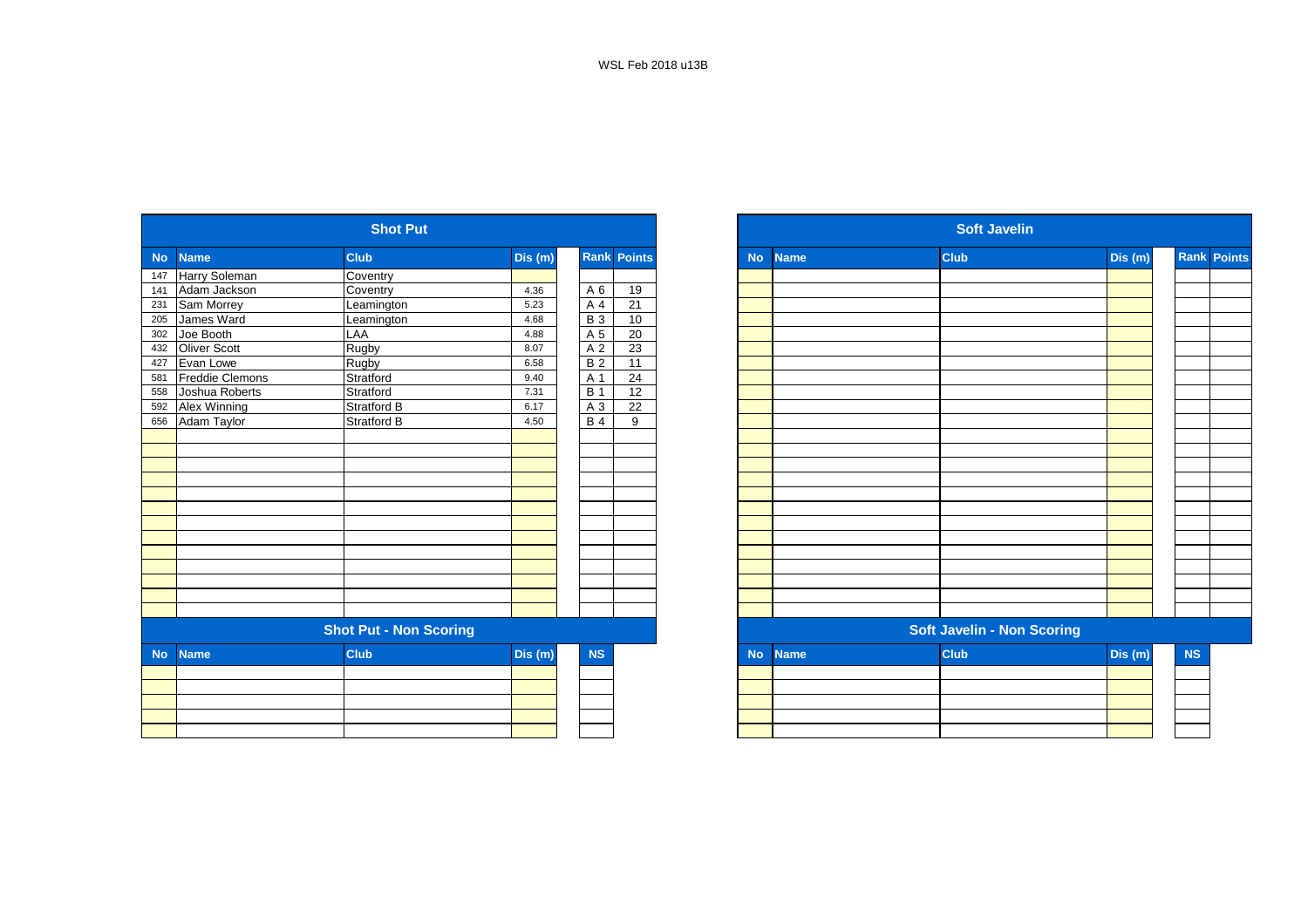## WSL Feb 2018 u13B

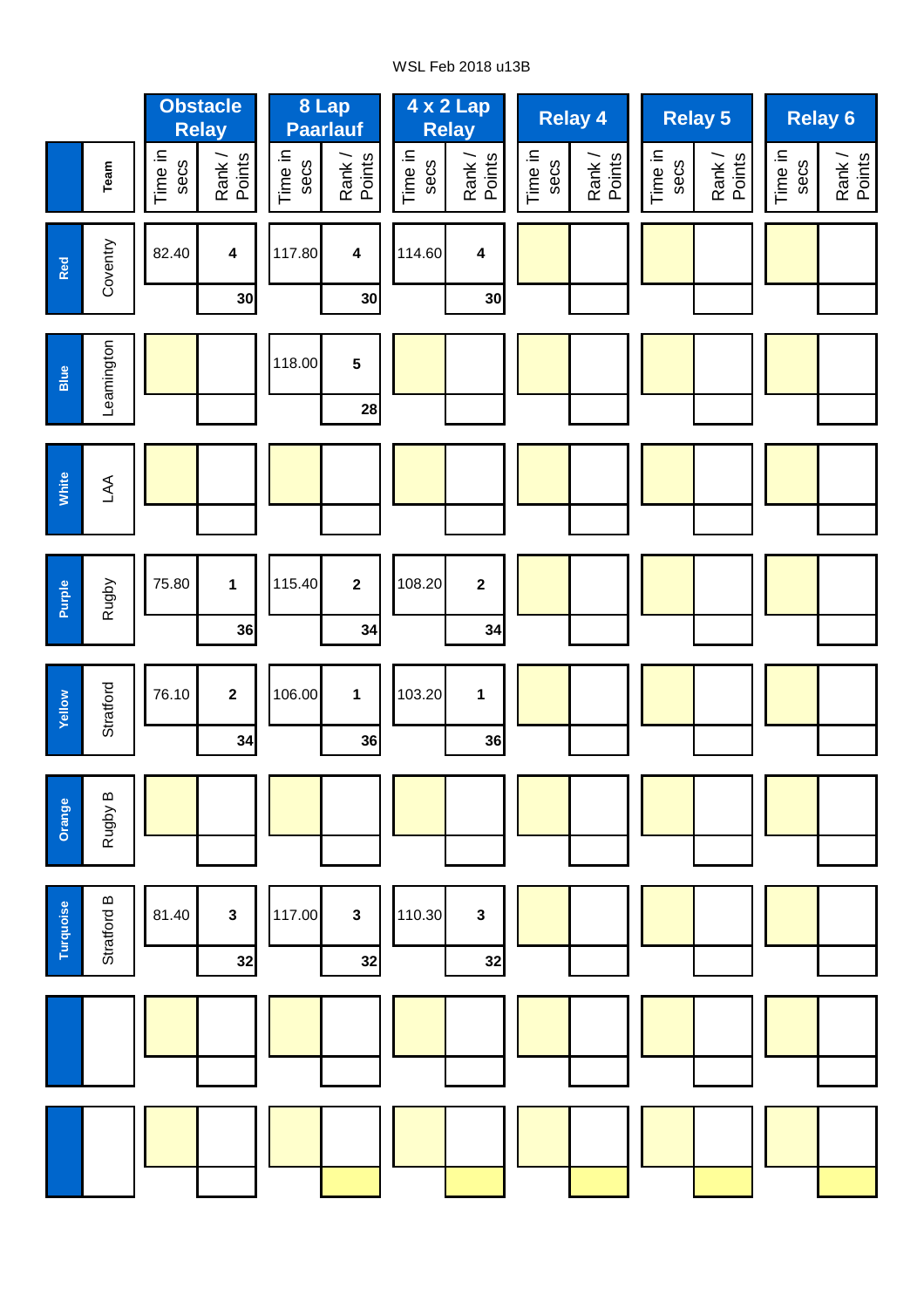|       |                   | 9 February 2018             | Red      | <b>Blue</b>    | White          | Purple         | Yellow           | Orange         | <b>Turquoise</b>   |  |
|-------|-------------------|-----------------------------|----------|----------------|----------------|----------------|------------------|----------------|--------------------|--|
|       |                   | <b>Under 15 - Girls</b>     | Coventry | Leamington     | LAA            | <b>Rugby</b>   | <b>Stratford</b> | <b>Rugby B</b> | <b>Stratford B</b> |  |
|       |                   | 2 Lap Race                  |          |                | 21             | 23             | 36               |                | 33                 |  |
|       | <b>Individual</b> | 4 Lap Race                  |          | 20             | 30             | 33             | 36               |                | 33                 |  |
| TRACK |                   | 6 Lap Race                  |          |                |                |                |                  |                |                    |  |
|       |                   | <b>Obstacle Relay</b>       |          |                |                |                |                  |                |                    |  |
|       | Relay             | 8 Lap Paarlauf              |          |                | 30             | 34             | 36               |                | 32                 |  |
|       |                   | 4 x 2 Lap Relay             |          |                | 30             | 34             | 36               |                | 32                 |  |
|       |                   |                             |          |                |                |                |                  |                |                    |  |
|       |                   | <b>Speed Bounce</b>         |          |                | 21             | 32.5           | 34.5             |                | 35                 |  |
|       |                   | <b>Standing Long Jump</b>   |          |                | 31             | 35             | 35               |                | 31                 |  |
|       | Jumps             | Vertical Jump               |          |                | 30             | 34             | 36               |                | 32                 |  |
| FIELD |                   | <b>Standing Triple Jump</b> |          | 20             | 31.5           | 30.5           | 35               |                | 35                 |  |
|       | <b>Throws</b>     | <b>Shot Put</b>             |          | 20             | 35             | 31             | 35               |                | 31                 |  |
|       |                   | <b>Total</b>                |          | 60             | 259.5          | 287            | 319.5            |                | 294                |  |
|       |                   | <b>Overall Position</b>     |          | $\overline{5}$ | $\overline{4}$ | $\overline{3}$ | $-1$             |                | $\overline{2}$     |  |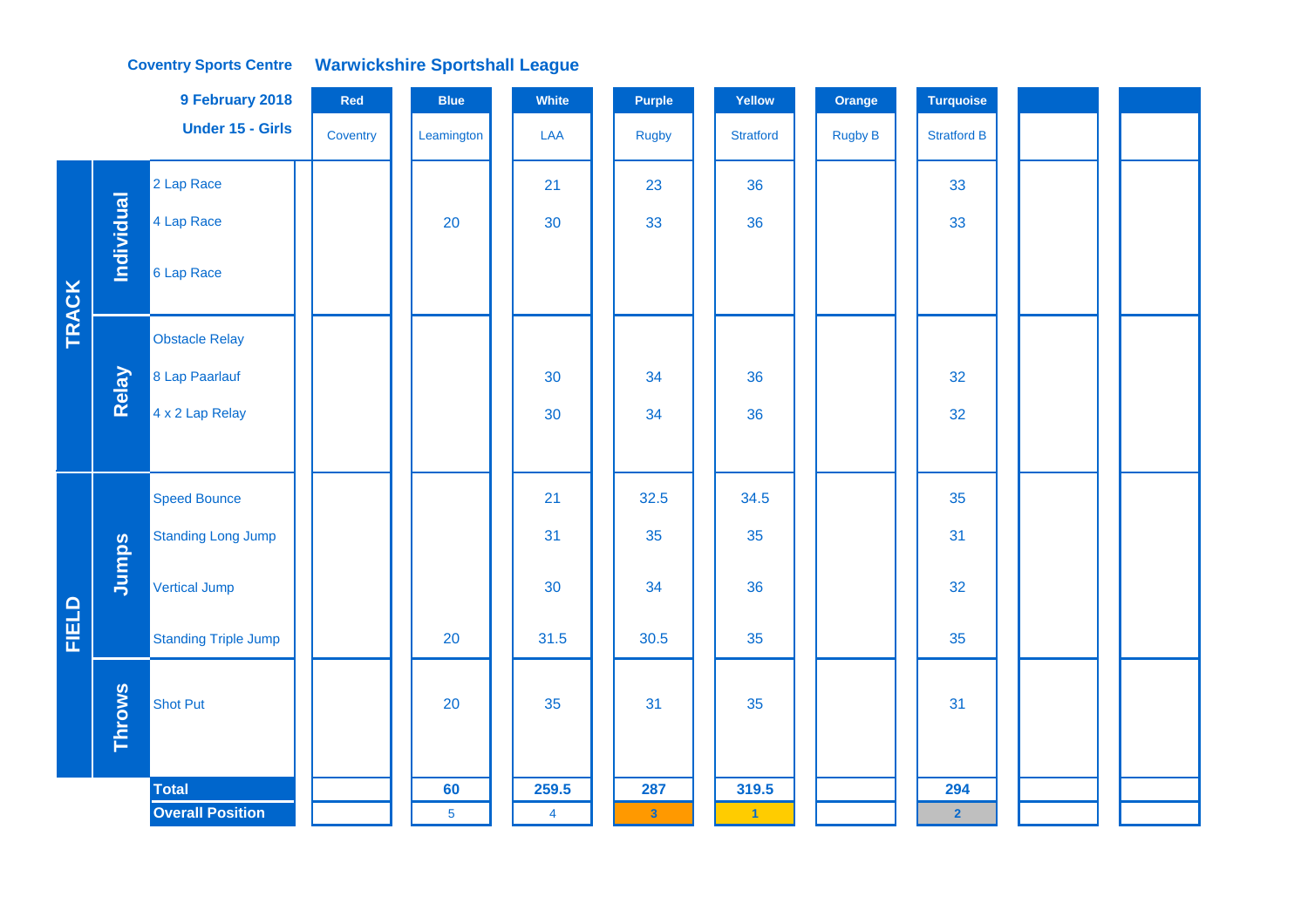|           |                          | 2 Lap Race               |             |                    |                 |
|-----------|--------------------------|--------------------------|-------------|--------------------|-----------------|
|           | <b>Name</b>              | <b>Club</b>              | <b>Time</b> | <b>Rank Points</b> |                 |
| 601       | Millie Leighton          | Stratford                | 25.2        | A 1                | $\overline{24}$ |
| 609       | <b>Grace Fairweather</b> | Stratford                | 25.5        | $\overline{B}$ 1   | $\overline{12}$ |
| 438       | Georgia Eversden         | Rugby                    | 26.7        | A <sub>2</sub>     | $\overline{23}$ |
| 615       | Faith Tooze              | Stratford B              | 27          | $A_3$              | 22              |
| 600       | <b>Emily Curtis</b>      | Stratford B              | 27.6        | B <sub>2</sub>     | 11              |
| 305       | Thea Mort                | LAA                      | 28.2        | A 4                | 21              |
|           |                          |                          |             |                    |                 |
|           |                          |                          |             |                    |                 |
|           |                          |                          |             |                    |                 |
|           |                          |                          |             |                    |                 |
|           |                          |                          |             |                    |                 |
|           |                          |                          |             |                    |                 |
|           |                          |                          |             |                    |                 |
|           |                          |                          |             |                    |                 |
|           |                          |                          |             |                    |                 |
|           |                          |                          |             |                    |                 |
|           |                          |                          |             |                    |                 |
|           |                          |                          |             |                    |                 |
|           |                          |                          |             |                    |                 |
|           |                          |                          |             |                    |                 |
|           |                          |                          |             |                    |                 |
|           |                          |                          |             |                    |                 |
|           |                          |                          |             |                    |                 |
|           |                          |                          |             |                    |                 |
|           |                          | 2 Lap Race - Non Scoring |             |                    |                 |
| <b>No</b> | <b>Name</b>              | <b>Club</b>              | <b>Time</b> | <b>NS</b>          |                 |
| 606       | <b>Maddie Clark</b>      | Stratford                | 25.9        | N <sub>S</sub>     |                 |
|           |                          |                          |             |                    |                 |
|           |                          |                          |             |                    |                 |
|           |                          |                          |             |                    |                 |
|           |                          |                          |             |                    |                 |

|                     | 2 Lap Race               |             |            |                    |
|---------------------|--------------------------|-------------|------------|--------------------|
| <b>Name</b>         | <b>Club</b>              | <b>Time</b> |            | <b>Rank Points</b> |
| Millie Leighton     | Stratford                | 25.2        | A 1        | 24                 |
| Grace Fairweather   | Stratford                | 25.5        | <b>B</b> 1 | 12                 |
| Georgia Eversden    | Rugby                    | 26.7        | A 2        | 23                 |
| Faith Tooze         | Stratford B              | 27          | $A_3$      | 22                 |
| <b>Emily Curtis</b> | Stratford B              | 27.6        | <b>B2</b>  | 11                 |
| Thea Mort           | LAA                      | 28.2        | A 4        | 21                 |
|                     |                          |             |            |                    |
|                     |                          |             |            |                    |
|                     |                          |             |            |                    |
|                     |                          |             |            |                    |
|                     |                          |             |            |                    |
|                     |                          |             |            |                    |
|                     |                          |             |            |                    |
|                     |                          |             |            |                    |
|                     |                          |             |            |                    |
|                     |                          |             |            |                    |
|                     |                          |             |            |                    |
|                     |                          |             |            |                    |
|                     |                          |             |            |                    |
|                     |                          |             |            |                    |
|                     |                          |             |            |                    |
|                     |                          |             |            |                    |
|                     |                          |             |            |                    |
|                     |                          |             |            |                    |
|                     | 2 Lap Race - Non Scoring |             |            |                    |
| <b>Name</b>         | <b>Club</b>              | <b>Time</b> | <b>NS</b>  |                    |
| Maddie Clark        | Stratford                | 25.9        | N S        |                    |
|                     |                          |             |            |                    |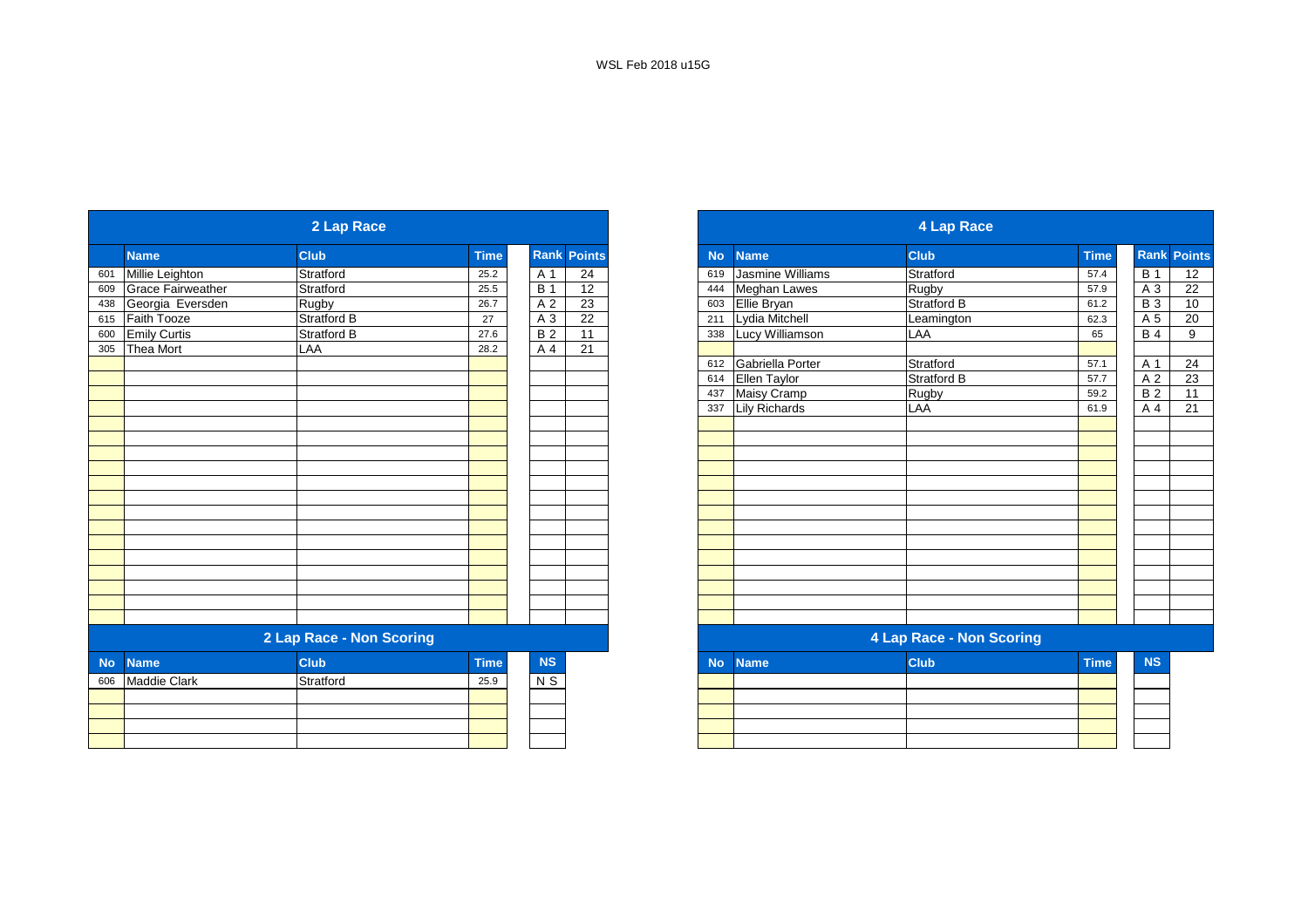|           |                        | <b>Speed Bounce</b>               |                |                 |                    |           |                          | <b>Standing Long Jump</b>               |                        |
|-----------|------------------------|-----------------------------------|----------------|-----------------|--------------------|-----------|--------------------------|-----------------------------------------|------------------------|
| <b>No</b> | <b>Name</b>            | <b>Club</b>                       | <b>Bounces</b> |                 | <b>Rank Points</b> | <b>No</b> | <b>Name</b>              | <b>Club</b>                             | <b>Distance</b><br>(m) |
| 303       | <b>Charlotte Booth</b> | LAA                               | 67             | A 4             | 21                 | 303       | <b>Charlotte Booth</b>   | LAA                                     | 1.69                   |
| 435       | Megan Burge            | Rugby                             | 78             | A 3             | 22                 | 305       | Thea Mort                | LAA                                     | 1.69                   |
| 440       | Zoe Gardner            | Rugby                             | 75             | <b>B2</b>       | 10.5               | 435       | Megan Burge              | Rugby                                   | 2.14                   |
| 601       | Millie Leighton        | Stratford                         | 85             | A 1             | 24                 | 440       | Zoe Gardner              | Rugby                                   | 2.06                   |
| 605       | <b>Beth Cate</b>       | Stratford                         | 75             | <b>B2</b>       | 10.5               | 609       | <b>Grace Fairweather</b> | Stratford                               | 2.13                   |
| 603       | Ellie Bryan            | <b>Stratford B</b>                | 79             | A <sub>2</sub>  | 23                 | 619       | Jasmine Williams         | Stratford                               | 2.13                   |
| 602       | <b>Evie Lowe</b>       | <b>Stratford B</b>                | 79             | <b>B</b> 1      | 12                 | 603       | Ellie Bryan              | <b>Stratford B</b>                      | 1.67                   |
|           |                        |                                   |                |                 |                    | 608       | <b>Emily Wild</b>        | Stratford B                             | 1.83                   |
|           |                        |                                   |                |                 |                    |           |                          |                                         |                        |
|           |                        |                                   |                |                 |                    |           |                          |                                         |                        |
|           |                        |                                   |                |                 |                    |           |                          |                                         |                        |
|           |                        |                                   |                |                 |                    |           |                          |                                         |                        |
|           |                        |                                   |                |                 |                    |           |                          |                                         |                        |
|           |                        |                                   |                |                 |                    |           |                          |                                         |                        |
|           |                        |                                   |                |                 |                    |           |                          |                                         |                        |
|           |                        |                                   |                |                 |                    |           |                          |                                         |                        |
|           |                        |                                   |                |                 |                    |           |                          |                                         |                        |
|           |                        |                                   |                |                 |                    |           |                          |                                         |                        |
|           |                        |                                   |                |                 |                    |           |                          |                                         |                        |
|           |                        |                                   |                |                 |                    |           |                          |                                         |                        |
|           |                        |                                   |                |                 |                    |           |                          |                                         |                        |
|           |                        |                                   |                |                 |                    |           |                          |                                         |                        |
|           |                        |                                   |                |                 |                    |           |                          |                                         |                        |
|           |                        |                                   |                |                 |                    |           |                          |                                         |                        |
|           |                        | <b>Speed Bounce - Non Scoring</b> |                |                 |                    |           |                          | <b>Standing Long Jump - Non Scoring</b> |                        |
| <b>No</b> | <b>Name</b>            | <b>Club</b>                       | <b>Bounces</b> | <b>NS</b>       |                    | <b>No</b> | <b>Name</b>              | <b>Club</b>                             | <b>Distance</b><br>(m) |
| 600       | <b>Emily Curtis</b>    | <b>Stratford B</b>                | 76             | N <sub>S</sub>  |                    | 448       | Mica Quinn               | Rugby                                   | 2.02                   |
| 615       | <b>Faith Tooze</b>     | <b>Stratford B</b>                | 83             | $\overline{NS}$ |                    | 612       | Gabriella Porter         | Stratford                               | 1.74                   |
| 438       | Georgia Eversden       | Rugby                             | 75             | $N$ S           |                    | 437       | <b>Maisy Cramp</b>       | Rugby                                   | 1.77                   |
| 607       | <b>Ellie Clarke</b>    | Stratford                         | 71             | N <sub>S</sub>  |                    | 444       | Meghan Lawes             | Rugby                                   | 1.86                   |
| 619       | Jasmine Williams       | Stratford                         | 79             | N S             |                    |           |                          |                                         |                        |
|           |                        |                                   |                |                 |                    |           |                          |                                         |                        |

|                            | <b>Speed Bounce</b>               |                |                |               |
|----------------------------|-----------------------------------|----------------|----------------|---------------|
| <b>No</b><br><b>Name</b>   | <b>Club</b>                       | <b>Bounces</b> | <b>Rank</b>    | <b>Points</b> |
| <b>Charlotte Booth</b>     | LAA                               | 67             | A 4            | 21            |
| 435<br>Megan Burge         | Rugby                             | 78             | A 3            | 22            |
| Zoe Gardner<br>440         | Rugby                             | 75             | <b>B2</b>      | 10.5          |
| Millie Leighton            | Stratford                         | 85             | A 1            | 24            |
| <b>Beth Cate</b>           | Stratford                         | 75             | <b>B2</b>      | 10.5          |
| 603<br>Ellie Bryan         | <b>Stratford B</b>                | 79             | A <sub>2</sub> | 23            |
| Evie Lowe                  | Stratford B                       | 79             | <b>B</b> 1     | 12            |
|                            |                                   |                |                |               |
|                            |                                   |                |                |               |
|                            |                                   |                |                |               |
|                            |                                   |                |                |               |
|                            |                                   |                |                |               |
|                            |                                   |                |                |               |
|                            |                                   |                |                |               |
|                            |                                   |                |                |               |
|                            |                                   |                |                |               |
|                            |                                   |                |                |               |
|                            |                                   |                |                |               |
|                            |                                   |                |                |               |
|                            |                                   |                |                |               |
|                            |                                   |                |                |               |
|                            |                                   |                |                |               |
|                            |                                   |                |                |               |
|                            |                                   |                |                |               |
|                            | <b>Speed Bounce - Non Scoring</b> |                |                |               |
| <b>No</b><br><b>Name</b>   | <b>Club</b>                       | <b>Bounces</b> | <b>NS</b>      |               |
| 600<br><b>Emily Curtis</b> | <b>Stratford B</b>                | 76             | $N$ S          |               |
| <b>Faith Tooze</b><br>615  | <b>Stratford B</b>                | 83             | $N$ S          |               |
| 438<br>Georgia Eversden    | Rugby                             | 75             | $N$ S          |               |
| 607<br><b>Ellie Clarke</b> | Stratford                         | 71             | N <sub>S</sub> |               |
| 619 Jasmine Williams       | Stratford                         | 79             | N <sub>S</sub> |               |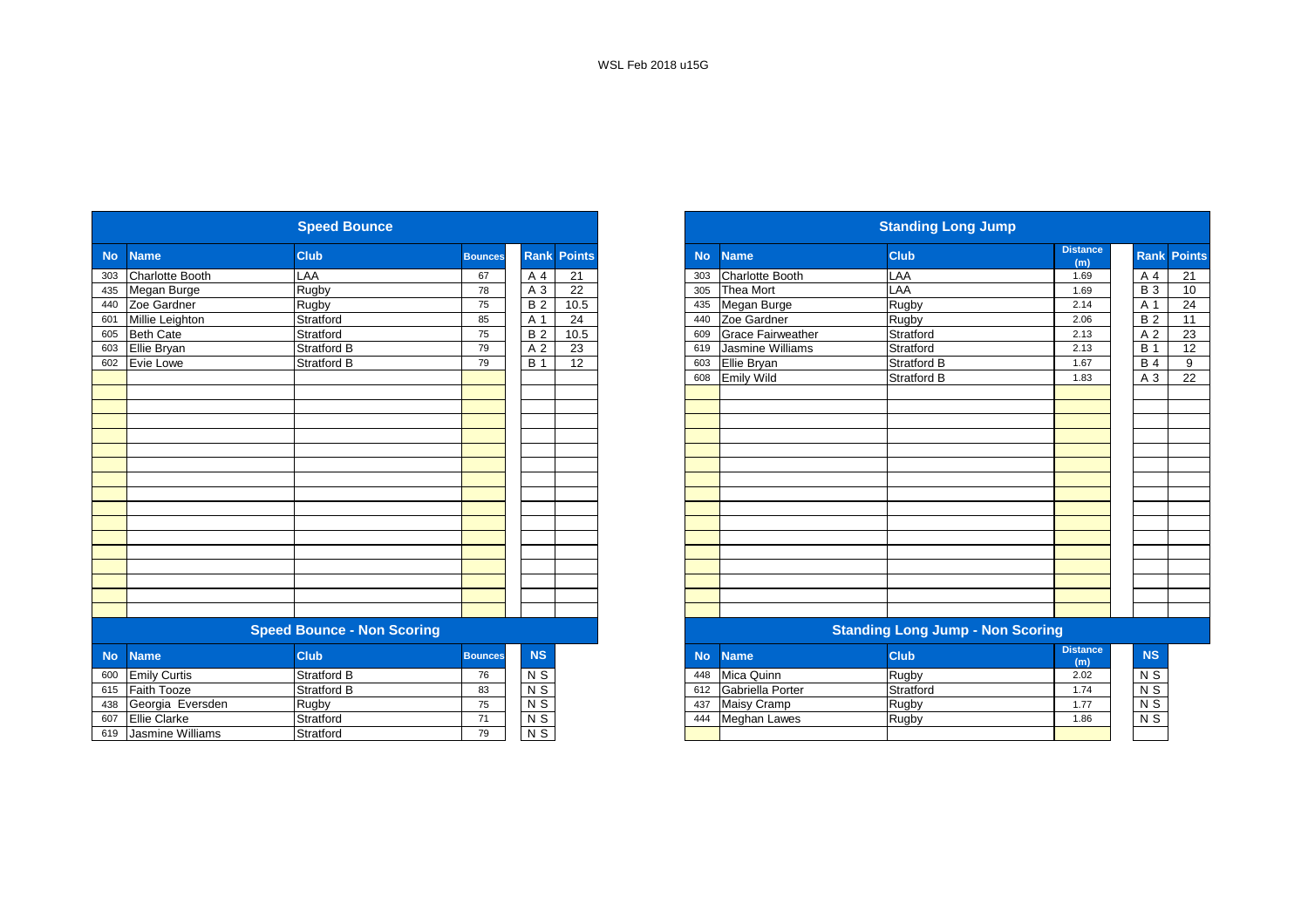|           |                        | <b>Vertical Jump</b>               |                         |                  |                 |           |                        | <b>Standing Triple Jump</b>               |                        |                 |  |
|-----------|------------------------|------------------------------------|-------------------------|------------------|-----------------|-----------|------------------------|-------------------------------------------|------------------------|-----------------|--|
| <b>No</b> | <b>Name</b>            | <b>Club</b>                        | <b>Distance</b><br>(cm) | <b>Rank</b>      | <b>Points</b>   | <b>No</b> | <b>Name</b>            | <b>Club</b>                               | <b>Distance</b><br>(m) | Rank Po         |  |
| 315       | <b>Maddie Smith</b>    | LAA                                | 38                      | <b>B</b> 4       | 9               | 211       | Lydia Mitchell         | Leamington                                | 5.22                   | A <sub>5</sub>  |  |
| 305       | <b>Thea Mort</b>       | LAA                                | 45                      | A 4              | 21              | 338       | Lucy Williamson        | LAA                                       | 5.26                   | $B_3$           |  |
| 435       | Megan Burge            | Rugby                              | 54                      | A 2              | 23              | 305       | <b>Thea Mort</b>       | LAA                                       | 5.66                   | A 3             |  |
| 440       | Zoe Gardner            | Rugby                              | 49                      | $\overline{B2}$  | $\overline{11}$ | 454       | <b>Scarlett Street</b> | Rugby                                     | 5.28                   | A 4             |  |
| 606       | <b>Maddie Clark</b>    | Stratford                          | 60                      | A 1              | 24              | 437       | Maisy Cramp            | Rugby                                     | 5.26                   | $\overline{B}3$ |  |
| 619       | Jasmine Williams       | Stratford                          | 53                      | <b>B</b> 1       | 12              | 601       | Millie Leighton        | Stratford                                 | 7.04                   | A 1             |  |
| 600       | <b>Emily Curtis</b>    | <b>Stratford B</b>                 | 47                      | $\overline{B}$ 3 | 10              | 605       | <b>Beth Cate</b>       | Stratford                                 | 6.06                   | $\overline{B}$  |  |
| 615       | <b>Faith Tooze</b>     | Stratford B                        | 51                      | A 3              | 22              | 602       | Evie Lowe              | Stratford B                               | 6.08                   | B <sub>1</sub>  |  |
|           |                        |                                    |                         |                  |                 | 615       | Faith Tooze            | Stratford B                               | 6.18                   | A 2             |  |
|           |                        |                                    |                         |                  |                 |           |                        |                                           |                        |                 |  |
|           |                        |                                    |                         |                  |                 |           |                        |                                           |                        |                 |  |
|           |                        |                                    |                         |                  |                 |           |                        |                                           |                        |                 |  |
|           |                        |                                    |                         |                  |                 |           |                        |                                           |                        |                 |  |
|           |                        |                                    |                         |                  |                 |           |                        |                                           |                        |                 |  |
|           |                        |                                    |                         |                  |                 |           |                        |                                           |                        |                 |  |
|           |                        |                                    |                         |                  |                 |           |                        |                                           |                        |                 |  |
|           |                        |                                    |                         |                  |                 |           |                        |                                           |                        |                 |  |
|           |                        |                                    |                         |                  |                 |           |                        |                                           |                        |                 |  |
|           |                        |                                    |                         |                  |                 |           |                        |                                           |                        |                 |  |
|           |                        |                                    |                         |                  |                 |           |                        |                                           |                        |                 |  |
|           |                        |                                    |                         |                  |                 |           |                        |                                           |                        |                 |  |
|           |                        |                                    |                         |                  |                 |           |                        |                                           |                        |                 |  |
|           |                        |                                    |                         |                  |                 |           |                        |                                           |                        |                 |  |
|           |                        |                                    |                         |                  |                 |           |                        |                                           |                        |                 |  |
|           |                        | <b>Vertical Jump - Non Scoring</b> |                         |                  |                 |           |                        | <b>Standing Triple Jump - Non Scoring</b> |                        |                 |  |
| <b>No</b> | <b>Name</b>            | <b>Club</b>                        | <b>Distance</b><br>(cm) | NS               |                 | <b>No</b> | <b>Name</b>            | <b>Club</b>                               | <b>Distance</b><br>(m) | <b>NS</b>       |  |
| 605       | <b>Beth Cate</b>       | Stratford                          | 52                      | $N$ S            |                 | 337       | <b>Lily Richards</b>   | LAA                                       | 5.76                   | N S             |  |
| 612       | Gabriella Porter       | Stratford                          | 42                      | $N$ S            |                 | 315       | Maddie Smith           | LAA                                       | 5.12                   | $N$ S           |  |
| 614       | Ellen Taylor           | <b>Stratford B</b>                 | 44                      | $N$ S            |                 | 614       | Ellen Taylor           | <b>Stratford B</b>                        | 5.78                   | $N$ S           |  |
| 438       | Georgia Eversden       | Rugby                              | 49                      | $N$ S            |                 | 608       | <b>Emily Wild</b>      | <b>Stratford B</b>                        | 5.36                   | $N$ S           |  |
| 454       | <b>Scarlett Street</b> | <b>Rugby</b>                       | 48                      | N <sub>S</sub>   |                 | 607       | <b>Ellie Clarke</b>    | Stratford                                 | 6.14                   | $N$ S           |  |

|                      | <b>Vertical Jump</b> |                         |              |                    |
|----------------------|----------------------|-------------------------|--------------|--------------------|
| No Name              | <b>Club</b>          | <b>Distance</b><br>(cm) |              | <b>Rank Points</b> |
| 315 Maddie Smith     | <b>LAA</b>           | 38                      | <b>B</b> 4   | 9                  |
| 305 Thea Mort        | LAA                  | 45                      | A 4          | $\overline{21}$    |
| 435 Megan Burge      | Rugby                | 54                      | A 2          | 23                 |
| 440 Zoe Gardner      | Rugby                | 49                      | <b>B2</b>    | 11                 |
| 606 Maddie Clark     | Stratford            | 60                      | $A^{\prime}$ | 24                 |
| 619 Jasmine Williams | Stratford            | 53                      | <b>B</b> 1   | 12                 |
| 600 Emily Curtis     | Stratford B          | 47                      | <b>B</b> 3   | 10                 |
| 615 Faith Tooze      | Stratford B          | 51                      | A 3          | 22                 |
|                      |                      |                         |              |                    |
|                      |                      |                         |              |                    |
|                      |                      |                         |              |                    |
|                      |                      |                         |              |                    |
|                      |                      |                         |              |                    |
|                      |                      |                         |              |                    |
|                      |                      |                         |              |                    |
|                      |                      |                         |              |                    |
|                      |                      |                         |              |                    |
|                      |                      |                         |              |                    |
|                      |                      |                         |              |                    |
|                      |                      |                         |              |                    |
|                      |                      |                         |              |                    |
|                      |                      |                         |              |                    |
|                      |                      |                         |              |                    |
|                      |                      |                         |              |                    |

| <b>stance</b><br>(cm) | <b>NS</b>      | <b>No</b> | <b>Name</b>          | <b>Club</b> | <b>Distance</b><br>(m) | <b>NS</b>      |
|-----------------------|----------------|-----------|----------------------|-------------|------------------------|----------------|
| 52                    | N S            | 337       | Lily Richards        | LAA         | 5.76                   | N S            |
| 42                    | N S            | 315       | Maddie Smith         | LAA         | 5.12                   | N S            |
| 44                    | N S            | 614       | <b>Ellen Taylor</b>  | Stratford B | 5.78                   | N <sub>S</sub> |
| 49                    | N <sub>S</sub> | 608       | Emily Wild           | Stratford B | 5.36                   | $\overline{N}$ |
| 48                    | N <sub>S</sub> | 607       | <b>IEllie Clarke</b> | Stratford   | 6.14                   | N <sub>S</sub> |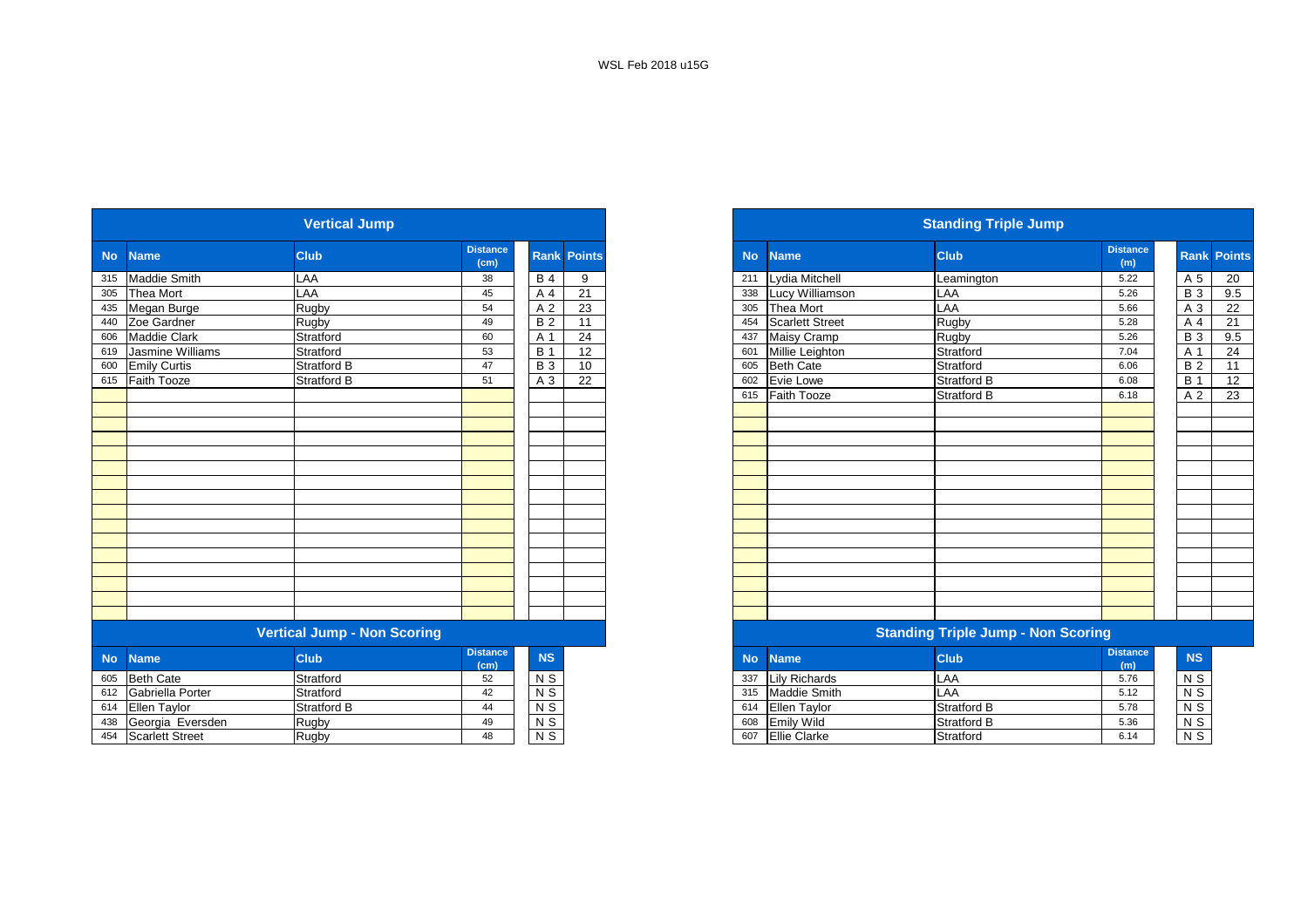|                |                          | <b>Shot Put</b>               |        |            |                    |           |             | <b>Soft Javelin</b>               |         |
|----------------|--------------------------|-------------------------------|--------|------------|--------------------|-----------|-------------|-----------------------------------|---------|
| N <sub>o</sub> | <b>Name</b>              | <b>Club</b>                   | Dis(m) |            | <b>Rank Points</b> | <b>No</b> | <b>Name</b> | <b>Club</b>                       | Dis (m) |
| 211            | Lydia Mitchell           | Leamington                    | 7.19   | A 5        | 20                 |           |             |                                   |         |
| 303            | Charlotte Booth          | LAA                           | 8.63   | A 2        | 23                 |           |             |                                   |         |
| 315            | <b>Maddie Smith</b>      | LAA                           | 7.50   | <b>B</b> 1 | 12                 |           |             |                                   |         |
| 454            | <b>Scarlett Street</b>   | Rugby                         | 5.66   | <b>B4</b>  | 9                  |           |             |                                   |         |
| 448            | Mica Quinn               | Rugby                         | 7.78   | A 3        | 22                 |           |             |                                   |         |
| 606            | Maddie Clark             | Stratford                     | 8.71   | A 1        | 24                 |           |             |                                   |         |
| 609            | <b>Grace Fairweather</b> | Stratford                     | 6.06   | <b>B2</b>  | 11                 |           |             |                                   |         |
| 603            | Ellie Bryan              | Stratford B                   | 5.89   | <b>B3</b>  | 10                 |           |             |                                   |         |
| 608            | <b>Emily Wild</b>        | <b>Stratford B</b>            | 7.58   | A 4        | 21                 |           |             |                                   |         |
|                |                          |                               |        |            |                    |           |             |                                   |         |
|                |                          |                               |        |            |                    |           |             |                                   |         |
|                |                          |                               |        |            |                    |           |             |                                   |         |
|                |                          |                               |        |            |                    |           |             |                                   |         |
|                |                          |                               |        |            |                    |           |             |                                   |         |
|                |                          |                               |        |            |                    |           |             |                                   |         |
|                |                          |                               |        |            |                    |           |             |                                   |         |
|                |                          |                               |        |            |                    |           |             |                                   |         |
|                |                          |                               |        |            |                    |           |             |                                   |         |
|                |                          |                               |        |            |                    |           |             |                                   |         |
|                |                          |                               |        |            |                    |           |             |                                   |         |
|                |                          |                               |        |            |                    |           |             |                                   |         |
|                |                          |                               |        |            |                    |           |             |                                   |         |
|                |                          |                               |        |            |                    |           |             |                                   |         |
|                |                          |                               |        |            |                    |           |             |                                   |         |
|                |                          | <b>Shot Put - Non Scoring</b> |        |            |                    |           |             | <b>Soft Javelin - Non Scoring</b> |         |
| <b>No</b>      | <b>Name</b>              | <b>Club</b>                   | Dis(m) | <b>NS</b>  |                    | <b>No</b> | <b>Name</b> | <b>Club</b>                       | Dis (m) |
|                |                          |                               |        |            |                    |           |             |                                   |         |
|                |                          |                               |        |            |                    |           |             |                                   |         |
|                |                          |                               |        |            |                    |           |             |                                   |         |
|                |                          |                               |        |            |                    |           |             |                                   |         |
|                |                          |                               |        |            |                    |           |             |                                   |         |

|           |                          | <b>Shot Put</b>               |         |                |                 |
|-----------|--------------------------|-------------------------------|---------|----------------|-----------------|
| <b>No</b> | <b>Name</b>              | <b>Club</b>                   | Dis(m)  | Rank           | <b>Points</b>   |
| 211       | Lydia Mitchell           | Leamington                    | 7.19    | A <sub>5</sub> | 20              |
| 303       | Charlotte Booth          | LAA                           | 8.63    | A 2            | 23              |
| 315       | Maddie Smith             | LAA                           | 7.50    | <b>B</b> 1     | 12              |
| 454       | <b>Scarlett Street</b>   | Rugby                         | 5.66    | <b>B</b> 4     | 9               |
| 448       | Mica Quinn               | Rugby                         | 7.78    | A 3            | 22              |
| 606       | Maddie Clark             | Stratford                     | 8.71    | A 1            | $\overline{24}$ |
| 609       | <b>Grace Fairweather</b> | Stratford                     | 6.06    | B <sub>2</sub> | 11              |
| 603       | Ellie Bryan              | <b>Stratford B</b>            | 5.89    | <b>B3</b>      | 10              |
| 608       | <b>Emily Wild</b>        | Stratford B                   | 7.58    | A 4            | $\overline{21}$ |
|           |                          |                               |         |                |                 |
|           |                          |                               |         |                |                 |
|           |                          |                               |         |                |                 |
|           |                          |                               |         |                |                 |
|           |                          |                               |         |                |                 |
|           |                          |                               |         |                |                 |
|           |                          |                               |         |                |                 |
|           |                          |                               |         |                |                 |
|           |                          |                               |         |                |                 |
|           |                          |                               |         |                |                 |
|           |                          |                               |         |                |                 |
|           |                          |                               |         |                |                 |
|           |                          |                               |         |                |                 |
|           |                          |                               |         |                |                 |
|           |                          |                               |         |                |                 |
|           |                          | <b>Shot Put - Non Scoring</b> |         |                |                 |
| <b>No</b> | <b>Name</b>              | <b>Club</b>                   | Dis (m) | NS             |                 |
|           |                          |                               |         |                |                 |
|           |                          |                               |         |                |                 |
|           |                          |                               |         |                |                 |
|           |                          |                               |         |                |                 |
|           |                          |                               |         |                |                 |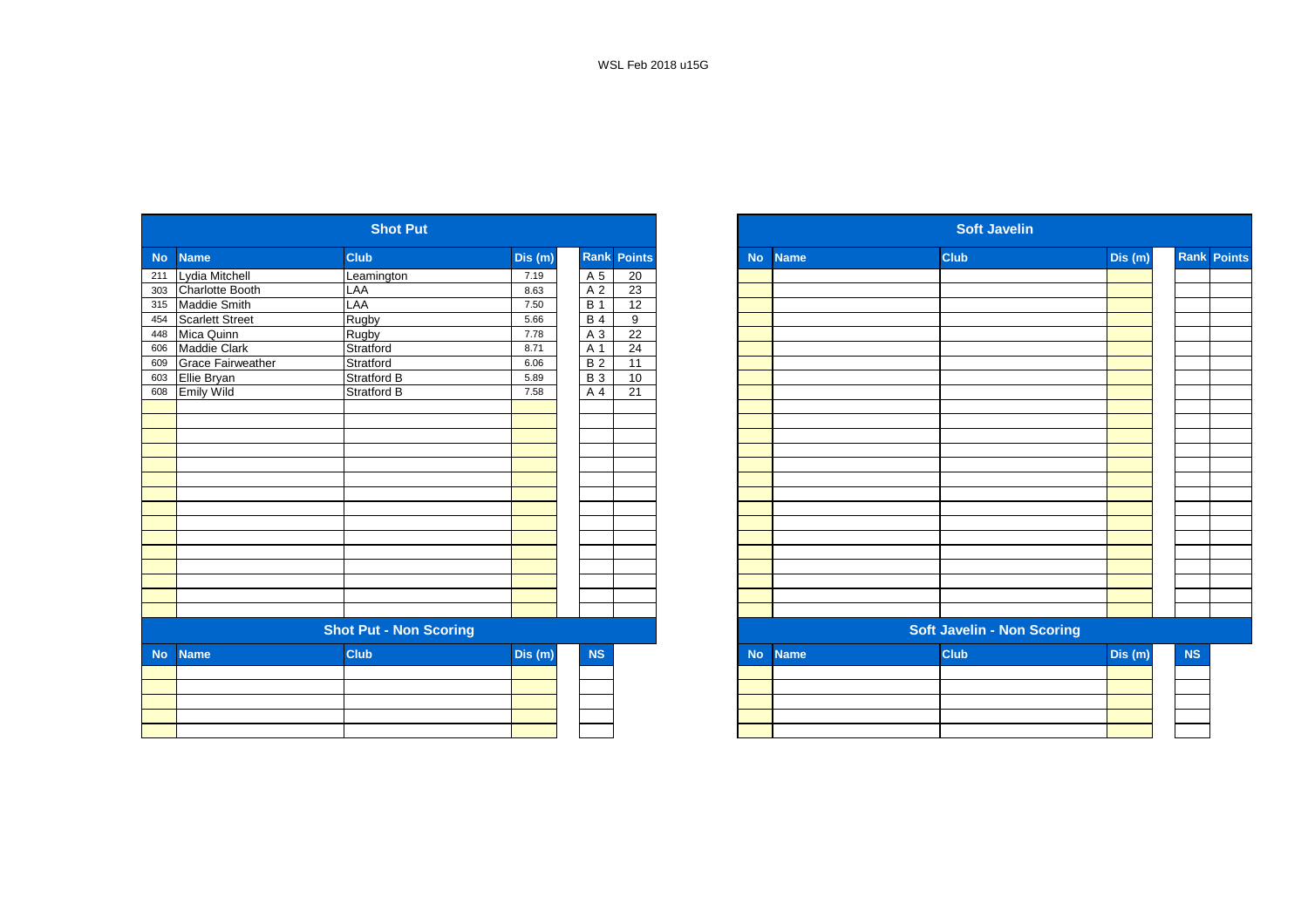# WSL Feb 2018 u15G

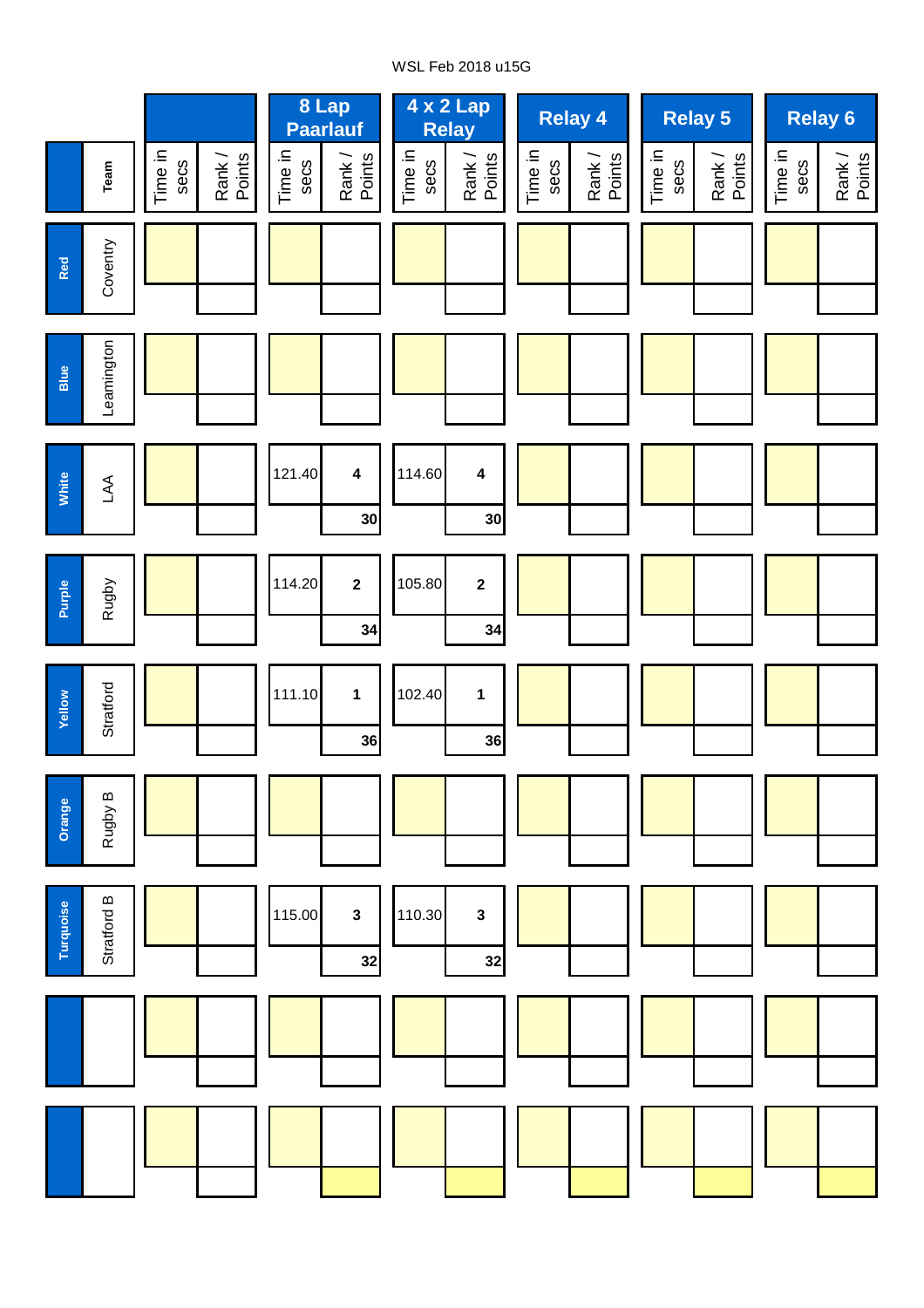|              |                   | 9 February 2018             | Red      | <b>Blue</b>    | White           | <b>Purple</b>           | Yellow               | <b>Turquoise</b>   | Pink               |  |
|--------------|-------------------|-----------------------------|----------|----------------|-----------------|-------------------------|----------------------|--------------------|--------------------|--|
|              |                   | Under 15 - Boys             | Coventry | Leamington     | LAA             | Rugby                   | <b>Stratford</b>     | <b>Stratford B</b> | <b>Stratford C</b> |  |
|              |                   | 2 Lap Race                  |          | 30             | 23              | 31                      | 36                   | 32                 |                    |  |
|              | <b>Individual</b> | 4 Lap Race                  |          |                |                 | 34                      | 36                   | 22                 |                    |  |
| <b>TRACK</b> |                   | 6 Lap Race                  |          |                |                 |                         |                      |                    |                    |  |
|              |                   | <b>Obstacle Relay</b>       |          |                |                 |                         |                      |                    |                    |  |
|              | Relay             | 8 Lap Paarlauf              |          | 34             |                 | 36                      | 32                   | 30                 |                    |  |
|              |                   | 4 x 2 Lap Relay             |          |                |                 | 34                      | 36                   | 32                 |                    |  |
|              |                   |                             |          |                |                 |                         |                      |                    |                    |  |
|              |                   | <b>Speed Bounce</b>         |          |                |                 | 33.5                    | 34.5                 | 34                 |                    |  |
|              |                   | <b>Standing Long Jump</b>   |          | 20             | 23              | 31                      | 36                   | 33                 |                    |  |
|              | Jumps             | Vertical Jump               |          | 22             |                 |                         | 36                   | 34                 |                    |  |
| FIELD        |                   | <b>Standing Triple Jump</b> |          | 21             |                 | 22                      | 36                   | 34                 |                    |  |
|              | <b>Throws</b>     | <b>Shot Put</b>             |          | 22             | 23              | 30                      | 36                   | 32                 |                    |  |
|              |                   | <b>Total</b>                |          | 149            | 69              | 251.5                   | 318.5                | 283                |                    |  |
|              |                   | <b>Overall Position</b>     |          | $\overline{4}$ | $5\phantom{.0}$ | $\overline{\mathbf{3}}$ | $\blacktriangleleft$ | $\overline{2}$     |                    |  |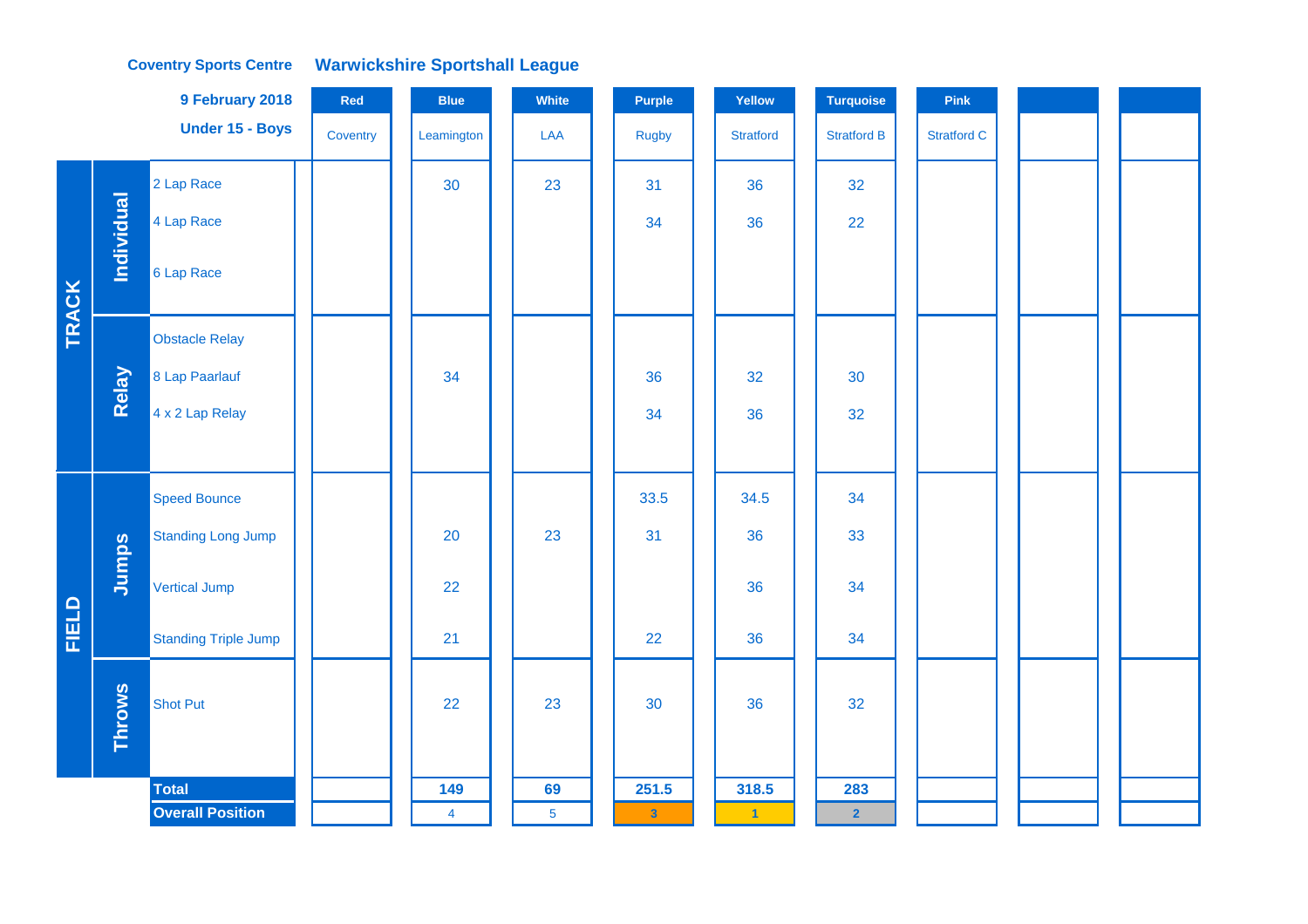| <b>Club</b><br><b>Club</b><br><b>Rank Points</b><br><b>Name</b><br><b>No</b><br><b>Name</b><br><b>Time</b><br>$\overline{24}$<br><b>Cole Williams</b><br><b>Alex Powell</b><br>Stratford<br>Stratford<br>23.3<br>A 1<br>632<br>630<br>Stratford<br><b>Gabriel Ball</b><br>$\overline{23}$<br>Harry Sugden<br>LAA<br>A 2<br>23.9<br>312<br>635<br>22<br>Rugby<br>Benjamin Lole<br>Rugby<br>A 3<br>Tom Tyler<br>24.1<br>445<br>449<br>11<br>Harry Goldthrop<br>William Humphreys<br>$\overline{B2}$<br>Rugby<br>Stratford B<br>25.2<br>642<br>452<br>$\overline{20}$<br><b>Jack Bower</b><br>A 5<br><b>Ned Campbell</b><br><b>Stratford B</b><br>25.4<br>241<br>641<br>Leamington<br>$\overline{12}$<br><b>B</b> 1<br>Nicholas Butler<br>Stratford<br>649<br>23.9<br>George Fox Rowe<br>21<br><b>Stratford B</b><br>25<br>A 4<br>645<br>Matthew Ashbourne<br><b>B</b> 3<br>$10$<br>Leamington<br>25.7<br>215<br>Joshua Farrell<br>$\overline{B4}$<br>9<br>439<br>Rugby<br>25.9 |             |  | 4 Lap Race |  |  |  | 2 Lap Race |  |
|------------------------------------------------------------------------------------------------------------------------------------------------------------------------------------------------------------------------------------------------------------------------------------------------------------------------------------------------------------------------------------------------------------------------------------------------------------------------------------------------------------------------------------------------------------------------------------------------------------------------------------------------------------------------------------------------------------------------------------------------------------------------------------------------------------------------------------------------------------------------------------------------------------------------------------------------------------------------------|-------------|--|------------|--|--|--|------------|--|
|                                                                                                                                                                                                                                                                                                                                                                                                                                                                                                                                                                                                                                                                                                                                                                                                                                                                                                                                                                              | <b>Time</b> |  |            |  |  |  |            |  |
|                                                                                                                                                                                                                                                                                                                                                                                                                                                                                                                                                                                                                                                                                                                                                                                                                                                                                                                                                                              | 52.1        |  |            |  |  |  |            |  |
|                                                                                                                                                                                                                                                                                                                                                                                                                                                                                                                                                                                                                                                                                                                                                                                                                                                                                                                                                                              | 52.8        |  |            |  |  |  |            |  |
|                                                                                                                                                                                                                                                                                                                                                                                                                                                                                                                                                                                                                                                                                                                                                                                                                                                                                                                                                                              | 56.2        |  |            |  |  |  |            |  |
|                                                                                                                                                                                                                                                                                                                                                                                                                                                                                                                                                                                                                                                                                                                                                                                                                                                                                                                                                                              | 62          |  |            |  |  |  |            |  |
|                                                                                                                                                                                                                                                                                                                                                                                                                                                                                                                                                                                                                                                                                                                                                                                                                                                                                                                                                                              | 63.7        |  |            |  |  |  |            |  |
|                                                                                                                                                                                                                                                                                                                                                                                                                                                                                                                                                                                                                                                                                                                                                                                                                                                                                                                                                                              |             |  |            |  |  |  |            |  |
|                                                                                                                                                                                                                                                                                                                                                                                                                                                                                                                                                                                                                                                                                                                                                                                                                                                                                                                                                                              |             |  |            |  |  |  |            |  |
|                                                                                                                                                                                                                                                                                                                                                                                                                                                                                                                                                                                                                                                                                                                                                                                                                                                                                                                                                                              |             |  |            |  |  |  |            |  |
|                                                                                                                                                                                                                                                                                                                                                                                                                                                                                                                                                                                                                                                                                                                                                                                                                                                                                                                                                                              |             |  |            |  |  |  |            |  |
|                                                                                                                                                                                                                                                                                                                                                                                                                                                                                                                                                                                                                                                                                                                                                                                                                                                                                                                                                                              |             |  |            |  |  |  |            |  |
|                                                                                                                                                                                                                                                                                                                                                                                                                                                                                                                                                                                                                                                                                                                                                                                                                                                                                                                                                                              |             |  |            |  |  |  |            |  |
|                                                                                                                                                                                                                                                                                                                                                                                                                                                                                                                                                                                                                                                                                                                                                                                                                                                                                                                                                                              |             |  |            |  |  |  |            |  |
|                                                                                                                                                                                                                                                                                                                                                                                                                                                                                                                                                                                                                                                                                                                                                                                                                                                                                                                                                                              |             |  |            |  |  |  |            |  |
|                                                                                                                                                                                                                                                                                                                                                                                                                                                                                                                                                                                                                                                                                                                                                                                                                                                                                                                                                                              |             |  |            |  |  |  |            |  |
|                                                                                                                                                                                                                                                                                                                                                                                                                                                                                                                                                                                                                                                                                                                                                                                                                                                                                                                                                                              |             |  |            |  |  |  |            |  |
|                                                                                                                                                                                                                                                                                                                                                                                                                                                                                                                                                                                                                                                                                                                                                                                                                                                                                                                                                                              |             |  |            |  |  |  |            |  |
|                                                                                                                                                                                                                                                                                                                                                                                                                                                                                                                                                                                                                                                                                                                                                                                                                                                                                                                                                                              |             |  |            |  |  |  |            |  |
|                                                                                                                                                                                                                                                                                                                                                                                                                                                                                                                                                                                                                                                                                                                                                                                                                                                                                                                                                                              |             |  |            |  |  |  |            |  |
|                                                                                                                                                                                                                                                                                                                                                                                                                                                                                                                                                                                                                                                                                                                                                                                                                                                                                                                                                                              |             |  |            |  |  |  |            |  |
|                                                                                                                                                                                                                                                                                                                                                                                                                                                                                                                                                                                                                                                                                                                                                                                                                                                                                                                                                                              |             |  |            |  |  |  |            |  |
|                                                                                                                                                                                                                                                                                                                                                                                                                                                                                                                                                                                                                                                                                                                                                                                                                                                                                                                                                                              |             |  |            |  |  |  |            |  |
|                                                                                                                                                                                                                                                                                                                                                                                                                                                                                                                                                                                                                                                                                                                                                                                                                                                                                                                                                                              |             |  |            |  |  |  |            |  |
|                                                                                                                                                                                                                                                                                                                                                                                                                                                                                                                                                                                                                                                                                                                                                                                                                                                                                                                                                                              |             |  |            |  |  |  |            |  |
| 2 Lap Race - Non Scoring<br>4 Lap Race - Non Scoring                                                                                                                                                                                                                                                                                                                                                                                                                                                                                                                                                                                                                                                                                                                                                                                                                                                                                                                         |             |  |            |  |  |  |            |  |
| <b>Club</b><br><b>Club</b><br><b>NS</b><br><b>No</b><br><b>Time</b><br><b>Name</b><br><b>No</b><br><b>Name</b>                                                                                                                                                                                                                                                                                                                                                                                                                                                                                                                                                                                                                                                                                                                                                                                                                                                               | <b>Time</b> |  |            |  |  |  |            |  |
| <b>Stratford B</b><br>N S<br>James Lamb<br>29<br>639                                                                                                                                                                                                                                                                                                                                                                                                                                                                                                                                                                                                                                                                                                                                                                                                                                                                                                                         |             |  |            |  |  |  |            |  |
| $N$ S<br>James Kenyon<br>Stratford<br>638<br>25.1                                                                                                                                                                                                                                                                                                                                                                                                                                                                                                                                                                                                                                                                                                                                                                                                                                                                                                                            |             |  |            |  |  |  |            |  |
| N <sub>S</sub><br>Finlay Hutchinson<br>Stratford B<br>26.9<br>633                                                                                                                                                                                                                                                                                                                                                                                                                                                                                                                                                                                                                                                                                                                                                                                                                                                                                                            |             |  |            |  |  |  |            |  |
|                                                                                                                                                                                                                                                                                                                                                                                                                                                                                                                                                                                                                                                                                                                                                                                                                                                                                                                                                                              |             |  |            |  |  |  |            |  |
|                                                                                                                                                                                                                                                                                                                                                                                                                                                                                                                                                                                                                                                                                                                                                                                                                                                                                                                                                                              |             |  |            |  |  |  |            |  |

|                          | 2 Lap Race               |             |               |                 |
|--------------------------|--------------------------|-------------|---------------|-----------------|
| <b>Name</b>              | <b>Club</b>              | <b>Time</b> | <b>Rank</b>   | <b>Points</b>   |
| Cole Williams            | Stratford                | 23.3        | A 1           | 24              |
| Gabriel Ball             | LAA                      | 23.9        | A 2           | 23              |
| Benjamin Lole            | Rugby                    | 24.1        | A 3           | 22              |
| <b>William Humphreys</b> | Stratford B              | 25.2        | <b>B2</b>     | $\overline{11}$ |
| <b>Jack Bower</b>        | Leamington               | 25.4        | A 5           | 20              |
| Nicholas Butler          | Stratford                | 23.9        | <b>B</b> 1    | 12              |
| George Fox Rowe          | Stratford B              | 25          | A 4           | 21              |
| Matthew Ashbourne        | Leamington               | 25.7        | <b>B</b> 3    | 10              |
| Joshua Farrell           | Rugby                    | 25.9        | <b>B</b> 4    | 9               |
|                          |                          |             |               |                 |
|                          |                          |             |               |                 |
|                          |                          |             |               |                 |
|                          |                          |             |               |                 |
|                          |                          |             |               |                 |
|                          |                          |             |               |                 |
|                          |                          |             |               |                 |
|                          |                          |             |               |                 |
|                          |                          |             |               |                 |
|                          |                          |             |               |                 |
|                          |                          |             |               |                 |
|                          | 2 Lap Race - Non Scoring |             |               |                 |
| <b>Name</b>              | <b>Club</b>              | <b>Time</b> | <b>NS</b>     |                 |
| James Lamb               | <b>Stratford B</b>       | 29          | N S           |                 |
| James Kenyon             | Stratford                | 25.1        | $N$ S         |                 |
| Einlow Hutchingon        | Ctrotford D              | 260         | $\frac{1}{2}$ |                 |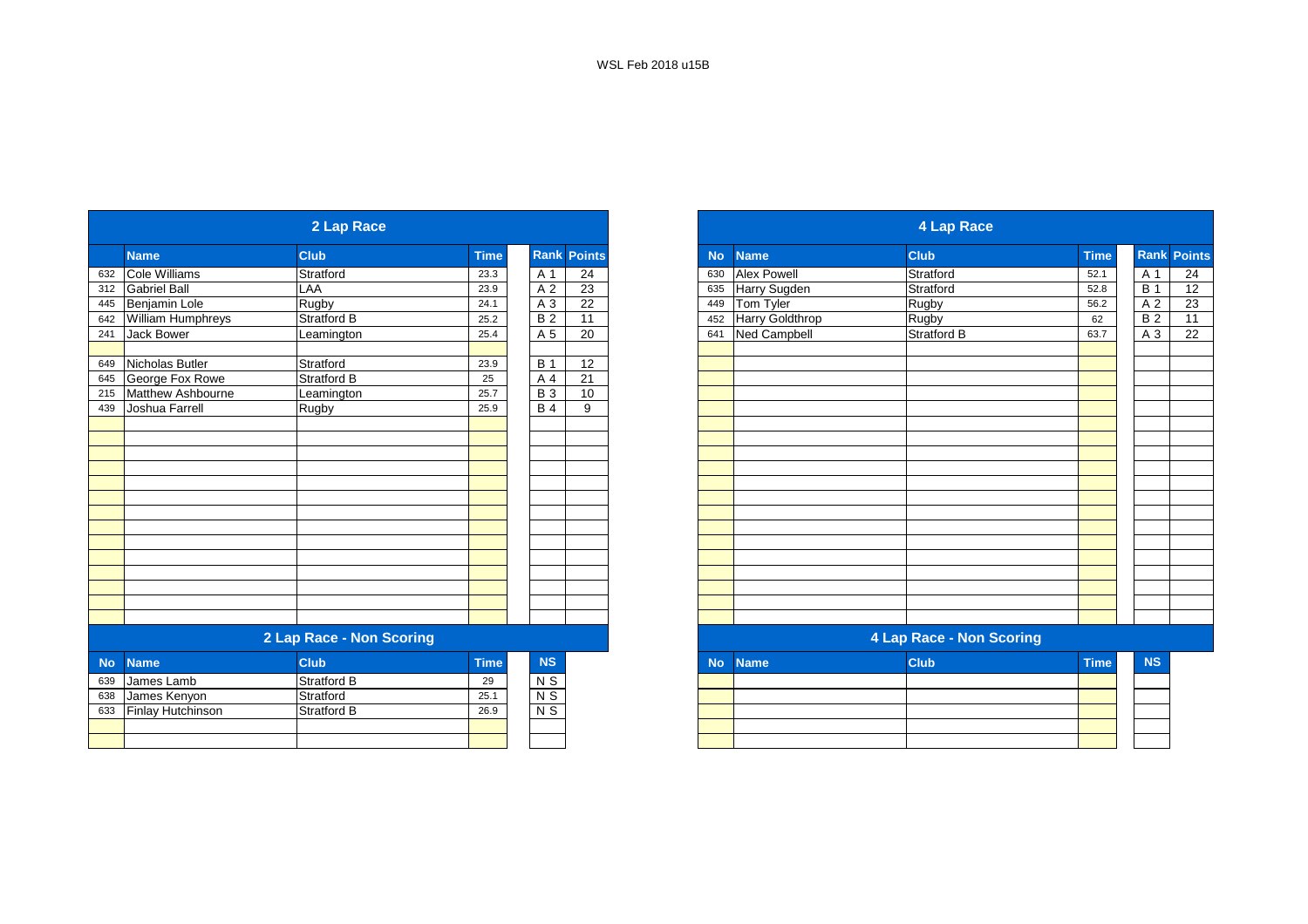|           |                    | <b>Speed Bounce</b>               |                |                |                    |
|-----------|--------------------|-----------------------------------|----------------|----------------|--------------------|
| <b>No</b> | <b>Name</b>        | <b>Club</b>                       | <b>Bounces</b> |                | <b>Rank Points</b> |
| 449       | Tom Tyler          | Rugby                             | 77             | A 3            | 22                 |
| 439       | Joshua Farrell     | Rugby                             | 76             | <b>B</b> 1     | 11.5               |
| 638       | James Kenyon       | Stratford                         | 80             | A 2            | 23                 |
| 635       | Harry Sugden       | Stratford                         | 76             | <b>B</b> 1     | 11.5               |
| 643       | <b>Adam Farrow</b> | <b>Stratford B</b>                | 81             | A 1            | 24                 |
| 641       | Ned Campbell       | <b>Stratford B</b>                | 67             | <b>B</b> 3     | 10                 |
|           |                    |                                   |                |                |                    |
|           |                    |                                   |                |                |                    |
|           |                    |                                   |                |                |                    |
|           |                    |                                   |                |                |                    |
|           |                    |                                   |                |                |                    |
|           |                    |                                   |                |                |                    |
|           |                    |                                   |                |                |                    |
|           |                    |                                   |                |                |                    |
|           |                    |                                   |                |                |                    |
|           |                    |                                   |                |                |                    |
|           |                    |                                   |                |                |                    |
|           |                    |                                   |                |                |                    |
|           |                    |                                   |                |                |                    |
|           |                    |                                   |                |                |                    |
|           |                    |                                   |                |                |                    |
|           |                    |                                   |                |                |                    |
|           |                    |                                   |                |                |                    |
|           |                    |                                   |                |                |                    |
|           |                    | <b>Speed Bounce - Non Scoring</b> |                |                |                    |
| <b>No</b> | <b>Name</b>        | <b>Club</b>                       | <b>Bounces</b> | <b>NS</b>      |                    |
| 445       | Benjamin Lole      | Rugby                             | 65             | N S            |                    |
|           | 654 Ollie Wear     | Stratford                         | 83             | $\overline{S}$ |                    |

| <b>Distance</b><br><b>Club</b><br>Rank<br><b>Club</b><br><b>Points</b><br><b>No</b><br><b>Name</b><br><b>Bounces</b><br>(m)<br>Rugby<br>22<br><b>Jack Bower</b><br>A 3<br>77<br>241<br>2.16<br>Leamington<br>Rugby<br>11.5<br><b>Gabriel Ball</b><br>LAA<br>76<br><b>B</b> 1<br>312<br>2.40<br>Rugby<br>Stratford<br>23<br>Benjamin Lole<br>A 2<br>80<br>2.26<br>445<br>Stratford<br>11.5<br>Rugby<br><b>B</b> 1<br>Tom Tyler<br>76<br>449<br>1.88<br>Cole Williams<br>$\overline{24}$<br>Stratford B<br>Stratford<br>A 1<br>2.52<br>81<br>632<br>10<br>Aran Woodger<br>Stratford B<br><b>B</b> 3<br>Stratford<br>67<br>631<br>2.33<br>George Fox Rowe<br>Stratford B<br>645<br>2.25<br>William Humphreys<br><b>Stratford B</b><br>642<br>2.34<br><b>Speed Bounce - Non Scoring</b><br><b>Standing Long Jump - Non Scoring</b><br><b>Distance</b><br><b>NS</b><br>Club<br><b>Club</b><br><b>Bounces</b><br><b>No</b><br><b>Name</b><br>(m)<br>Harry Sugden<br>N S<br>Stratford<br>Rugby<br>2.38<br>65<br>635<br>$\overline{N}$<br>Stratford<br>Ollie Wear<br>Stratford<br>2.28<br>83<br>654<br>James Lamb<br>Stratford B<br>639<br>1.90<br>Finlay Hutchinson<br><b>Stratford B</b><br>633<br>1.86<br><b>Harry Goldthrop</b><br>Rugby<br>452<br>1.84 |                     | <b>Speed Bounce</b> |  |  |
|-----------------------------------------------------------------------------------------------------------------------------------------------------------------------------------------------------------------------------------------------------------------------------------------------------------------------------------------------------------------------------------------------------------------------------------------------------------------------------------------------------------------------------------------------------------------------------------------------------------------------------------------------------------------------------------------------------------------------------------------------------------------------------------------------------------------------------------------------------------------------------------------------------------------------------------------------------------------------------------------------------------------------------------------------------------------------------------------------------------------------------------------------------------------------------------------------------------------------------------------------------|---------------------|---------------------|--|--|
|                                                                                                                                                                                                                                                                                                                                                                                                                                                                                                                                                                                                                                                                                                                                                                                                                                                                                                                                                                                                                                                                                                                                                                                                                                                     | <b>Name</b>         |                     |  |  |
|                                                                                                                                                                                                                                                                                                                                                                                                                                                                                                                                                                                                                                                                                                                                                                                                                                                                                                                                                                                                                                                                                                                                                                                                                                                     | <b>Tom Tyler</b>    |                     |  |  |
|                                                                                                                                                                                                                                                                                                                                                                                                                                                                                                                                                                                                                                                                                                                                                                                                                                                                                                                                                                                                                                                                                                                                                                                                                                                     | Joshua Farrell      |                     |  |  |
|                                                                                                                                                                                                                                                                                                                                                                                                                                                                                                                                                                                                                                                                                                                                                                                                                                                                                                                                                                                                                                                                                                                                                                                                                                                     | James Kenyon        |                     |  |  |
|                                                                                                                                                                                                                                                                                                                                                                                                                                                                                                                                                                                                                                                                                                                                                                                                                                                                                                                                                                                                                                                                                                                                                                                                                                                     | Harry Sugden        |                     |  |  |
|                                                                                                                                                                                                                                                                                                                                                                                                                                                                                                                                                                                                                                                                                                                                                                                                                                                                                                                                                                                                                                                                                                                                                                                                                                                     | Adam Farrow         |                     |  |  |
|                                                                                                                                                                                                                                                                                                                                                                                                                                                                                                                                                                                                                                                                                                                                                                                                                                                                                                                                                                                                                                                                                                                                                                                                                                                     | <b>Ned Campbell</b> |                     |  |  |
|                                                                                                                                                                                                                                                                                                                                                                                                                                                                                                                                                                                                                                                                                                                                                                                                                                                                                                                                                                                                                                                                                                                                                                                                                                                     |                     |                     |  |  |
|                                                                                                                                                                                                                                                                                                                                                                                                                                                                                                                                                                                                                                                                                                                                                                                                                                                                                                                                                                                                                                                                                                                                                                                                                                                     |                     |                     |  |  |
|                                                                                                                                                                                                                                                                                                                                                                                                                                                                                                                                                                                                                                                                                                                                                                                                                                                                                                                                                                                                                                                                                                                                                                                                                                                     |                     |                     |  |  |
|                                                                                                                                                                                                                                                                                                                                                                                                                                                                                                                                                                                                                                                                                                                                                                                                                                                                                                                                                                                                                                                                                                                                                                                                                                                     |                     |                     |  |  |
|                                                                                                                                                                                                                                                                                                                                                                                                                                                                                                                                                                                                                                                                                                                                                                                                                                                                                                                                                                                                                                                                                                                                                                                                                                                     |                     |                     |  |  |
|                                                                                                                                                                                                                                                                                                                                                                                                                                                                                                                                                                                                                                                                                                                                                                                                                                                                                                                                                                                                                                                                                                                                                                                                                                                     |                     |                     |  |  |
|                                                                                                                                                                                                                                                                                                                                                                                                                                                                                                                                                                                                                                                                                                                                                                                                                                                                                                                                                                                                                                                                                                                                                                                                                                                     |                     |                     |  |  |
|                                                                                                                                                                                                                                                                                                                                                                                                                                                                                                                                                                                                                                                                                                                                                                                                                                                                                                                                                                                                                                                                                                                                                                                                                                                     |                     |                     |  |  |
|                                                                                                                                                                                                                                                                                                                                                                                                                                                                                                                                                                                                                                                                                                                                                                                                                                                                                                                                                                                                                                                                                                                                                                                                                                                     |                     |                     |  |  |
|                                                                                                                                                                                                                                                                                                                                                                                                                                                                                                                                                                                                                                                                                                                                                                                                                                                                                                                                                                                                                                                                                                                                                                                                                                                     |                     |                     |  |  |
|                                                                                                                                                                                                                                                                                                                                                                                                                                                                                                                                                                                                                                                                                                                                                                                                                                                                                                                                                                                                                                                                                                                                                                                                                                                     |                     |                     |  |  |
|                                                                                                                                                                                                                                                                                                                                                                                                                                                                                                                                                                                                                                                                                                                                                                                                                                                                                                                                                                                                                                                                                                                                                                                                                                                     |                     |                     |  |  |
|                                                                                                                                                                                                                                                                                                                                                                                                                                                                                                                                                                                                                                                                                                                                                                                                                                                                                                                                                                                                                                                                                                                                                                                                                                                     |                     |                     |  |  |
|                                                                                                                                                                                                                                                                                                                                                                                                                                                                                                                                                                                                                                                                                                                                                                                                                                                                                                                                                                                                                                                                                                                                                                                                                                                     |                     |                     |  |  |
|                                                                                                                                                                                                                                                                                                                                                                                                                                                                                                                                                                                                                                                                                                                                                                                                                                                                                                                                                                                                                                                                                                                                                                                                                                                     |                     |                     |  |  |
|                                                                                                                                                                                                                                                                                                                                                                                                                                                                                                                                                                                                                                                                                                                                                                                                                                                                                                                                                                                                                                                                                                                                                                                                                                                     |                     |                     |  |  |
|                                                                                                                                                                                                                                                                                                                                                                                                                                                                                                                                                                                                                                                                                                                                                                                                                                                                                                                                                                                                                                                                                                                                                                                                                                                     |                     |                     |  |  |
|                                                                                                                                                                                                                                                                                                                                                                                                                                                                                                                                                                                                                                                                                                                                                                                                                                                                                                                                                                                                                                                                                                                                                                                                                                                     |                     |                     |  |  |
|                                                                                                                                                                                                                                                                                                                                                                                                                                                                                                                                                                                                                                                                                                                                                                                                                                                                                                                                                                                                                                                                                                                                                                                                                                                     |                     |                     |  |  |
|                                                                                                                                                                                                                                                                                                                                                                                                                                                                                                                                                                                                                                                                                                                                                                                                                                                                                                                                                                                                                                                                                                                                                                                                                                                     | <b>Name</b>         |                     |  |  |
|                                                                                                                                                                                                                                                                                                                                                                                                                                                                                                                                                                                                                                                                                                                                                                                                                                                                                                                                                                                                                                                                                                                                                                                                                                                     | Benjamin Lole       |                     |  |  |
|                                                                                                                                                                                                                                                                                                                                                                                                                                                                                                                                                                                                                                                                                                                                                                                                                                                                                                                                                                                                                                                                                                                                                                                                                                                     | <b>Ollie Wear</b>   |                     |  |  |
|                                                                                                                                                                                                                                                                                                                                                                                                                                                                                                                                                                                                                                                                                                                                                                                                                                                                                                                                                                                                                                                                                                                                                                                                                                                     |                     |                     |  |  |
|                                                                                                                                                                                                                                                                                                                                                                                                                                                                                                                                                                                                                                                                                                                                                                                                                                                                                                                                                                                                                                                                                                                                                                                                                                                     |                     |                     |  |  |
|                                                                                                                                                                                                                                                                                                                                                                                                                                                                                                                                                                                                                                                                                                                                                                                                                                                                                                                                                                                                                                                                                                                                                                                                                                                     |                     |                     |  |  |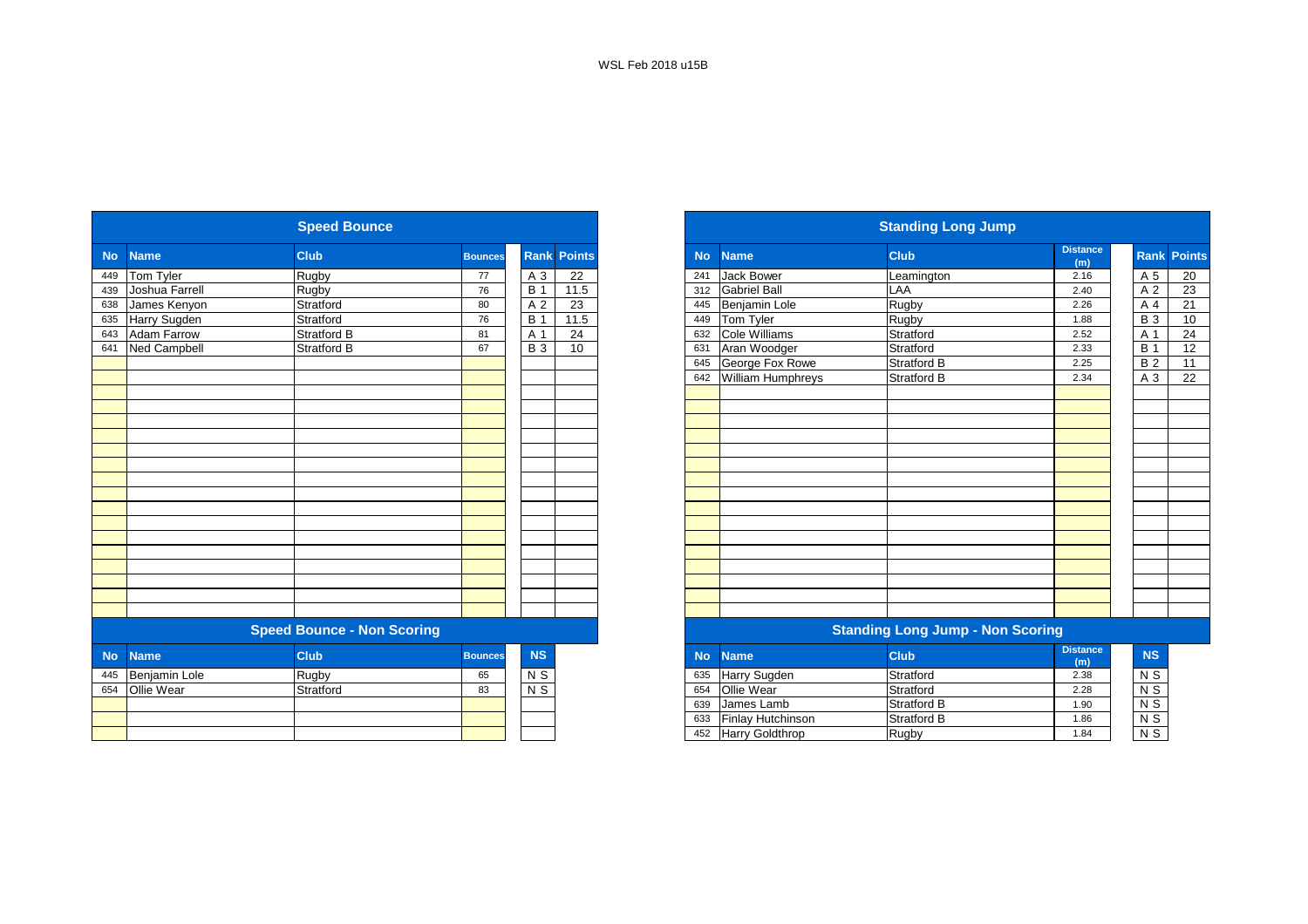|                     | <b>Vertical Jump</b>                                            |                                                   |             |                 |                 |           |                    |                                                                              |                                                                                               |                                                  |                                                                                                     |
|---------------------|-----------------------------------------------------------------|---------------------------------------------------|-------------|-----------------|-----------------|-----------|--------------------|------------------------------------------------------------------------------|-----------------------------------------------------------------------------------------------|--------------------------------------------------|-----------------------------------------------------------------------------------------------------|
| <b>Name</b>         | <b>Club</b>                                                     | <b>Distance</b><br>(cm)                           | <b>Rank</b> | <b>Points</b>   |                 | <b>No</b> | <b>Name</b>        | <b>Club</b>                                                                  | <b>Distance</b><br>(m)                                                                        |                                                  |                                                                                                     |
| Matthew Ashbourne   | Leamington                                                      | 49                                                | $A_3$       | 22              |                 | 241       | <b>Jack Bower</b>  | Leamington                                                                   | 7.00                                                                                          |                                                  |                                                                                                     |
|                     | Stratford                                                       | 74                                                | A 1         | $\overline{24}$ |                 | 439       | Joshua Farrell     |                                                                              | 7.08                                                                                          |                                                  |                                                                                                     |
|                     | Stratford                                                       | 69                                                | <b>B</b> 1  | 12              |                 | 649       |                    |                                                                              | 8.00                                                                                          |                                                  |                                                                                                     |
|                     | Stratford B                                                     | 54                                                | A 2         | 23              |                 | 631       |                    | Stratford                                                                    | 7.08                                                                                          | <b>B</b> 1                                       |                                                                                                     |
|                     |                                                                 | 42                                                |             |                 |                 | 641       |                    |                                                                              | 5.38                                                                                          |                                                  |                                                                                                     |
|                     |                                                                 |                                                   |             |                 |                 | 643       |                    |                                                                              | 7.64                                                                                          |                                                  |                                                                                                     |
|                     |                                                                 |                                                   |             |                 |                 |           |                    |                                                                              |                                                                                               |                                                  |                                                                                                     |
|                     |                                                                 |                                                   |             |                 |                 |           |                    |                                                                              |                                                                                               |                                                  |                                                                                                     |
|                     |                                                                 |                                                   |             |                 |                 |           |                    |                                                                              |                                                                                               |                                                  |                                                                                                     |
|                     |                                                                 |                                                   |             |                 |                 |           |                    |                                                                              |                                                                                               |                                                  |                                                                                                     |
|                     |                                                                 |                                                   |             |                 |                 |           |                    |                                                                              |                                                                                               |                                                  |                                                                                                     |
|                     |                                                                 |                                                   |             |                 |                 |           |                    |                                                                              |                                                                                               |                                                  |                                                                                                     |
|                     |                                                                 |                                                   |             |                 |                 |           |                    |                                                                              |                                                                                               |                                                  |                                                                                                     |
|                     |                                                                 |                                                   |             |                 |                 |           |                    |                                                                              |                                                                                               |                                                  |                                                                                                     |
|                     |                                                                 |                                                   |             |                 |                 |           |                    |                                                                              |                                                                                               |                                                  |                                                                                                     |
|                     |                                                                 |                                                   |             |                 |                 |           |                    |                                                                              |                                                                                               |                                                  |                                                                                                     |
|                     |                                                                 |                                                   |             |                 |                 |           |                    |                                                                              |                                                                                               |                                                  |                                                                                                     |
|                     |                                                                 |                                                   |             |                 |                 |           |                    |                                                                              |                                                                                               |                                                  |                                                                                                     |
|                     |                                                                 |                                                   |             |                 |                 |           |                    |                                                                              |                                                                                               |                                                  |                                                                                                     |
|                     |                                                                 |                                                   |             |                 |                 |           |                    |                                                                              |                                                                                               |                                                  |                                                                                                     |
|                     |                                                                 |                                                   |             |                 |                 |           |                    |                                                                              |                                                                                               |                                                  |                                                                                                     |
|                     |                                                                 |                                                   |             |                 |                 |           |                    |                                                                              |                                                                                               |                                                  |                                                                                                     |
|                     |                                                                 |                                                   |             |                 |                 |           |                    |                                                                              |                                                                                               |                                                  |                                                                                                     |
|                     |                                                                 |                                                   |             |                 |                 |           |                    |                                                                              |                                                                                               |                                                  |                                                                                                     |
|                     |                                                                 |                                                   |             |                 |                 |           |                    |                                                                              |                                                                                               |                                                  |                                                                                                     |
| <b>Name</b>         | Club                                                            | <b>Distance</b>                                   | NS          |                 |                 | <b>No</b> | <b>Name</b>        | <b>Club</b>                                                                  | <b>Distance</b>                                                                               |                                                  |                                                                                                     |
| Nicholas Butler     | Stratford                                                       | 62                                                | $N$ S       |                 |                 | 638       | James Kenyon       | Stratford                                                                    | 6.12                                                                                          |                                                  |                                                                                                     |
| <b>Ned Campbell</b> | <b>Stratford B</b>                                              | 41                                                | $N$ S       |                 |                 | 630       | <b>Alex Powell</b> | Stratford                                                                    | 7.02                                                                                          |                                                  |                                                                                                     |
|                     |                                                                 |                                                   |             |                 |                 | 639       | James Lamb         | <b>Stratford B</b>                                                           | 6.54                                                                                          |                                                  |                                                                                                     |
|                     |                                                                 |                                                   |             |                 |                 |           |                    |                                                                              |                                                                                               |                                                  |                                                                                                     |
|                     |                                                                 |                                                   |             |                 |                 |           |                    |                                                                              |                                                                                               |                                                  |                                                                                                     |
|                     | Alex Powell<br>Cole Williams<br>William Humphreys<br>James Lamb | Stratford B<br><b>Vertical Jump - Non Scoring</b> | (cm)        | <b>B2</b>       | $\overline{11}$ |           |                    | Nicholas Butler<br>Aran Woodger<br><b>Ned Campbell</b><br><b>Adam Farrow</b> | <b>Standing Triple Jump</b><br>Rugby<br>Stratford<br><b>Stratford B</b><br><b>Stratford B</b> | <b>Standing Triple Jump - Non Scoring</b><br>(m) | Rank Po<br>A <sub>4</sub><br>$A_3$<br>A 1<br>B <sub>2</sub><br>A 2<br>NS<br>$N$ S<br>$N$ S<br>$N$ S |

|     |                       | <b>Vertical Jump</b> |                         |            |                    |           |                     | <b>Standing Triple Jump</b> |                        |                    |  |
|-----|-----------------------|----------------------|-------------------------|------------|--------------------|-----------|---------------------|-----------------------------|------------------------|--------------------|--|
|     | No Name               | <b>Club</b>          | <b>Distance</b><br>(cm) |            | <b>Rank Points</b> | <b>No</b> | <b>Name</b>         | <b>Club</b>                 | <b>Distance</b><br>(m) | <b>Rank Points</b> |  |
|     | 215 Matthew Ashbourne | Leamington           | 49                      | A 3        | 22                 | 241       | <b>Jack Bower</b>   | Leamington                  | 7.00                   | A 4                |  |
|     | 630 Alex Powell       | Stratford            | 74                      | A 1        | 24                 | 439       | Joshua Farrell      | <b>Rugby</b>                | 7.08                   | A 3                |  |
|     | 632 Cole Williams     | Stratford            | 69                      | <b>B</b> 1 | 12                 |           | 649 Nicholas Butler | Stratford                   | 8.00                   | A 1                |  |
|     | 642 William Humphreys | <b>Stratford B</b>   | 54                      | A 2        | $\overline{23}$    | 631       | Aran Woodger        | Stratford                   | 7.08                   | <b>B</b> 1         |  |
| 639 | James Lamb            | <b>Stratford B</b>   | 42                      | <b>B2</b>  | 11                 |           | 641 Ned Campbell    | Stratford B                 | 5.38                   | $\overline{B}$     |  |
|     |                       |                      |                         |            |                    |           | 643 Adam Farrow     | Stratford B                 | 7.64                   | A 2                |  |
|     |                       |                      |                         |            |                    |           |                     |                             |                        |                    |  |
|     |                       |                      |                         |            |                    |           |                     |                             |                        |                    |  |
|     |                       |                      |                         |            |                    |           |                     |                             |                        |                    |  |
|     |                       |                      |                         |            |                    |           |                     |                             |                        |                    |  |
|     |                       |                      |                         |            |                    |           |                     |                             |                        |                    |  |
|     |                       |                      |                         |            |                    |           |                     |                             |                        |                    |  |
|     |                       |                      |                         |            |                    |           |                     |                             |                        |                    |  |
|     |                       |                      |                         |            |                    |           |                     |                             |                        |                    |  |
|     |                       |                      |                         |            |                    |           |                     |                             |                        |                    |  |
|     |                       |                      |                         |            |                    |           |                     |                             |                        |                    |  |
|     |                       |                      |                         |            |                    |           |                     |                             |                        |                    |  |
|     |                       |                      |                         |            |                    |           |                     |                             |                        |                    |  |
|     |                       |                      |                         |            |                    |           |                     |                             |                        |                    |  |
|     |                       |                      |                         |            |                    |           |                     |                             |                        |                    |  |
|     |                       |                      |                         |            |                    |           |                     |                             |                        |                    |  |
|     |                       |                      |                         |            |                    |           |                     |                             |                        |                    |  |
|     |                       |                      |                         |            |                    |           |                     |                             |                        |                    |  |
|     |                       |                      |                         |            |                    |           |                     |                             |                        |                    |  |

#### **Vertical Jump - Non Scoring Standing Triple Jump - Non Scoring**

| stance<br>(cm) | <b>NS</b> | No  | <b>Name</b>        | <b>Club</b> | <b>Distance</b><br>(m) |                |
|----------------|-----------|-----|--------------------|-------------|------------------------|----------------|
| 62             | N S       | 638 | James Kenyon       | Stratford   | 6.12                   | N S            |
| 41             | N S       | 630 | <b>Alex Powell</b> | Stratford   | 7.02                   | N <sub>S</sub> |
|                |           | 639 | IJames Lamb        | Stratford B | 6.54                   | N S            |
|                |           |     |                    |             |                        |                |
|                |           |     |                    |             |                        |                |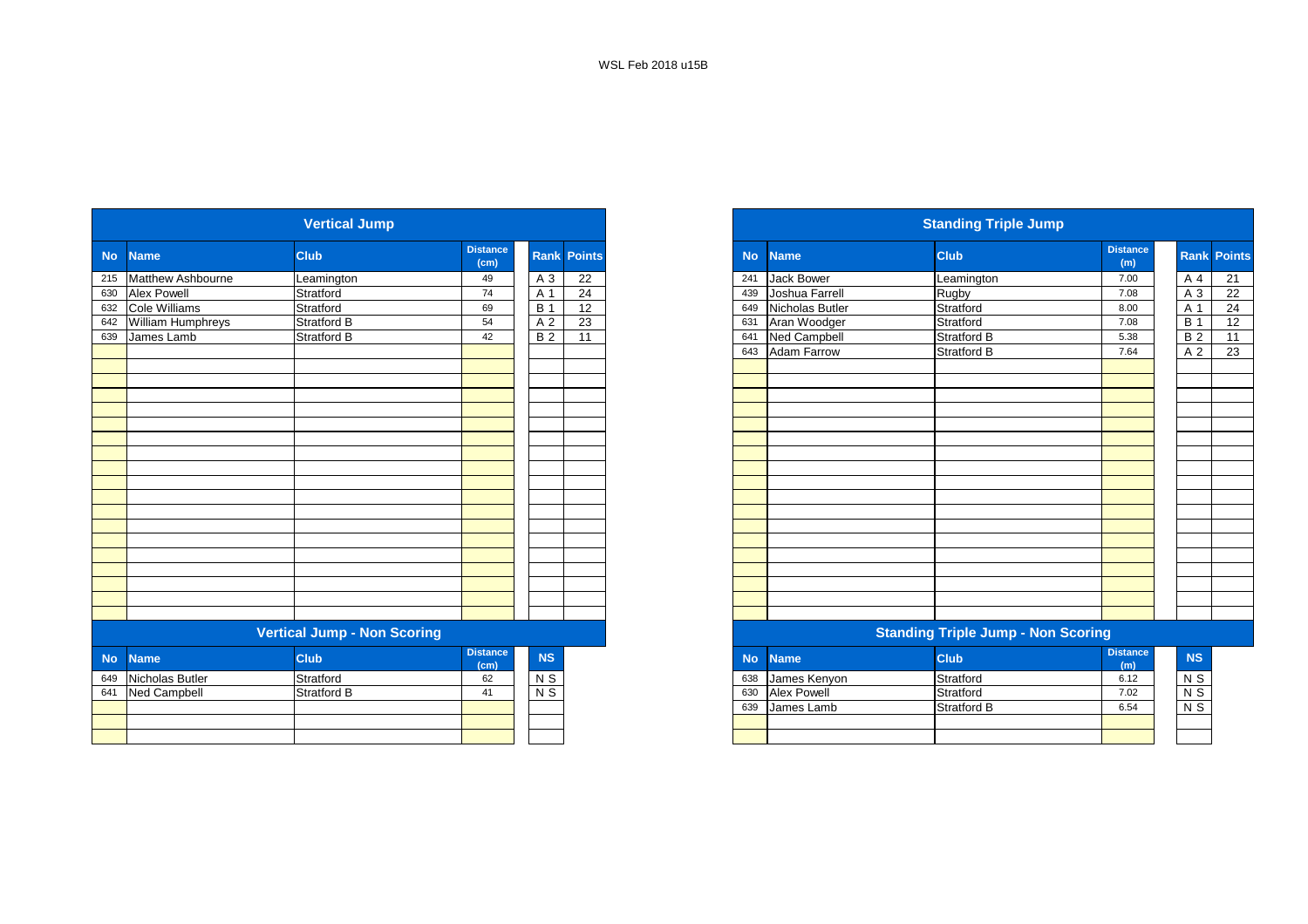|           |                          | <b>Shot Put</b>               |         |                |                    |           |             | <b>Soft Javelin</b>               |         |
|-----------|--------------------------|-------------------------------|---------|----------------|--------------------|-----------|-------------|-----------------------------------|---------|
| <b>No</b> | <b>Name</b>              | <b>Club</b>                   | Dis (m) |                | <b>Rank Points</b> | <b>No</b> | <b>Name</b> | <b>Club</b>                       | Dis (m) |
| 215       | <b>Matthew Ashbourne</b> | Leamington                    | 9.40    | $A_3$          | $\overline{22}$    |           |             |                                   |         |
| 312       | Gabriel Ball             | LAA                           | 9.60    | A 2            | 23                 |           |             |                                   |         |
| 452       | Harry Goldthrop          | Rugby                         | 6.94    | <b>B3</b>      | 10                 |           |             |                                   |         |
| 445       | Benjamin Lole            | Rugby                         | 7.24    | A 5            | 20                 |           |             |                                   |         |
| 654       | Ollie Wear               | Stratford                     | 10.34   | A 1            | $\overline{24}$    |           |             |                                   |         |
| 631       | Aran Woodger             | Stratford                     | 9.09    | <b>B</b> 1     | $\overline{12}$    |           |             |                                   |         |
| 645       | George Fox Rowe          | Stratford B                   | 9.07    | B <sub>2</sub> | $\overline{11}$    |           |             |                                   |         |
| 643       | <b>Adam Farrow</b>       | Stratford B                   | 9.29    | A 4            | $\overline{21}$    |           |             |                                   |         |
|           |                          |                               |         |                |                    |           |             |                                   |         |
|           |                          |                               |         |                |                    |           |             |                                   |         |
|           |                          |                               |         |                |                    |           |             |                                   |         |
|           |                          |                               |         |                |                    |           |             |                                   |         |
|           |                          |                               |         |                |                    |           |             |                                   |         |
|           |                          |                               |         |                |                    |           |             |                                   |         |
|           |                          |                               |         |                |                    |           |             |                                   |         |
|           |                          |                               |         |                |                    |           |             |                                   |         |
|           |                          |                               |         |                |                    |           |             |                                   |         |
|           |                          |                               |         |                |                    |           |             |                                   |         |
|           |                          |                               |         |                |                    |           |             |                                   |         |
|           |                          |                               |         |                |                    |           |             |                                   |         |
|           |                          |                               |         |                |                    |           |             |                                   |         |
|           |                          |                               |         |                |                    |           |             |                                   |         |
|           |                          |                               |         |                |                    |           |             |                                   |         |
|           |                          |                               |         |                |                    |           |             |                                   |         |
|           |                          | <b>Shot Put - Non Scoring</b> |         |                |                    |           |             | <b>Soft Javelin - Non Scoring</b> |         |
| <b>No</b> | <b>Name</b>              | <b>Club</b>                   | Dis (m) | <b>NS</b>      |                    | <b>No</b> | <b>Name</b> | <b>Club</b>                       | Dis (m) |
| 641       | <b>Ned Campbell</b>      | <b>Stratford B</b>            | 5.77    | $N$ S          |                    |           |             |                                   |         |
|           |                          |                               |         |                |                    |           |             |                                   |         |
|           |                          |                               |         |                |                    |           |             |                                   |         |
|           |                          |                               |         |                |                    |           |             |                                   |         |
|           |                          |                               |         |                |                    |           |             |                                   |         |

| <b>Shot Put</b>                                                         | <b>Soft Javelin</b>               |
|-------------------------------------------------------------------------|-----------------------------------|
| <b>Rank Points</b><br><b>Club</b><br>Dis(m)<br><b>Name</b><br><b>No</b> | <b>Club</b><br>Dis (m)            |
| Matthew Ashbourne<br>22<br>A 3<br>Leamington<br>9.40                    |                                   |
| LAA<br>A <sub>2</sub><br>23<br>9.60                                     |                                   |
| Rugby<br>Harry Goldthrop<br><b>B</b> 3<br>10<br>6.94                    |                                   |
| Rugby<br>A 5<br>20<br>7.24                                              |                                   |
| Stratford<br>A 1<br>24<br>10.34                                         |                                   |
| Stratford<br><b>B</b> 1<br>12<br>9.09                                   |                                   |
| George Fox Rowe<br>B <sub>2</sub><br>11<br>Stratford B<br>9.07          |                                   |
| Stratford B<br>A 4<br>21<br>9.29                                        |                                   |
|                                                                         |                                   |
|                                                                         |                                   |
|                                                                         |                                   |
|                                                                         |                                   |
|                                                                         |                                   |
|                                                                         |                                   |
|                                                                         |                                   |
|                                                                         |                                   |
|                                                                         |                                   |
|                                                                         |                                   |
|                                                                         |                                   |
|                                                                         |                                   |
|                                                                         |                                   |
|                                                                         |                                   |
|                                                                         |                                   |
|                                                                         |                                   |
| <b>Shot Put - Non Scoring</b>                                           | <b>Soft Javelin - Non Scoring</b> |
| <b>Club</b><br>Dis (m)<br><b>NS</b><br><b>No</b><br><b>Name</b>         | <b>Club</b><br>Dis(m)             |
| <b>Stratford B</b><br>$N$ S<br>5.77                                     |                                   |
|                                                                         |                                   |
|                                                                         |                                   |
|                                                                         |                                   |
|                                                                         |                                   |